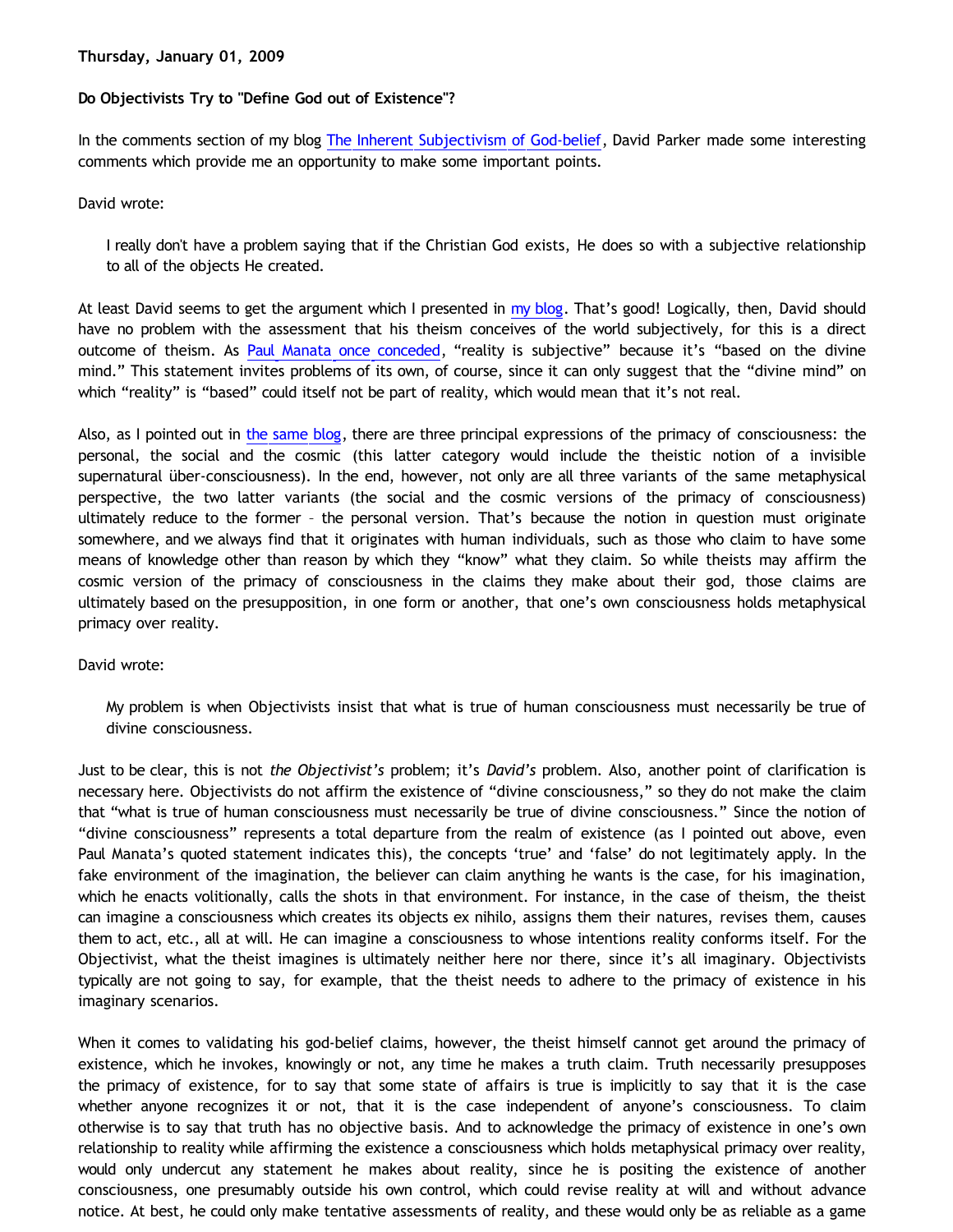of chance. Typically, however, theists posture their claims with far more assuredness than their duplicitous metaphysical presuppositions could possibly allow. Either way, however, the theist makes use of a principle (the primacy of existence) while affirming the existence of something which allegedly operates on a contradictory notion (the primacy of consciousness). He is in effect borrowing from an objective orientation in order to affirm something imagined to enjoy a subjective orientation, which results in a contradiction at the most fundamental level of cognition. What justifies such contradiction? Blank out.

David quoted Ayn Rand:

… the basic metaphysical issue that lies at the root of any system of philosophy [is] the primacy of existence or the primacy of consciousness… The primacy of existence (of reality) is the axiom that existence exists, i.e., that the universe exists independent of consciousness (of any consciousness), that things are what they are, that they possess a specific nature, an identity. The epistemological corollary is the axiom that consciousness is the faculty of perceiving that which exists - and that man gains knowledge of reality by looking outward. The rejection of these axioms represents a reversal: the primacy of consciousness - the notion that the universe has no independent existence, that it is the product of a consciousness (either human or divine or both). The epistemological corollary is the notion that man gains knowledge of reality by looking inward (either at his own consciousness or at the revelations it [allegedly] receives from another, superior consciousness). *Philosophy: Who Needs It*, (New York: Signet, 1984), pp. 23-34.

David then quoted Eric Johnson's [review of chapter one](http://enlightenment.supersaturated.com/essays/text/opar/01.html) of Leonard Peikoff's book *Objectivism: The Philosophy of Ayn Rand*:

Since the nature (identity) of consciousness is to be aware of reality, existence is prior to, necessary for, and not subject to the control of, consciousness. As a rephrasing of more basic axioms, the principle could be said as "It is....whether you want it to be or not.". In essence, the point is that consciousness, in and of itself (barring physical action) does not change existence.

# David then stated:

Now we can both agree that with respect to humans, there is strong evidence that our consciousness cannot alter the identify of any of its objects without physical action.

Indeed, there is *overwhelming* evidence for this, and after studying the issue for over 16 years, I have yet to see *any* evidence to the contrary. I am wholly convinced that the primacy of existence is absolute, exceptionless, undefeatable. The theist may say that's fine for me, but supposes that there are justifiable reasons for affirming the primacy of consciousness, even in the case of his god. Unfortunately, the very idea of a position having "justifiable reasons" itself assumes the primacy of existence, for it makes "an objective claim on our credence, and not as a truth created by him who utters it" (David Kelley, *The Evidence of the Senses*, p. 34). In essence, one would have to assume the truth of the primacy of existence in order to deny it or affirm something which allegedly defies it. The result would be a self-contradictory metaphysical viewpoint, a very poor basis for a worldview, a theory of truth, an understanding of logic, a system of values, etc.

Also, it should be pointed out that the primacy of existence does not apply only to human consciousness. The primacy of existence applies in the case of non-human animal consciousness as well. In fact, in every instance of consciousness we find in nature, the primacy of existence obtains. When a cat, a horse, a chipmunk or wolverine dies, for instance, thus no longer being conscious of the world, the world does not vanish out of existence; it goes on. Existence still exists. However, there's nothing that will stop someone from *imagining* that a consciousness "outside of nature" enjoys the opposite relationship, if he's so inclined. Unfortunately for such individuals, I have already shown how [supernaturalism](http://www.geocities.com/katholon/Bahnsen_Supernatural.htm) finds its basis in imagination and is consequently inherently subjective as well.

David continued:

But what evidence is there that this applies with respect to a divine consciousness?

Either this question is utterly irrelevant, or it's both question-begging and fallaciously complex. First, if by "divine consciousness" one means what Rand understood by this term – essentially something imaginary ("an isolation of actual characteristics of man combined with the projection of impossible, irrational characteristics which do not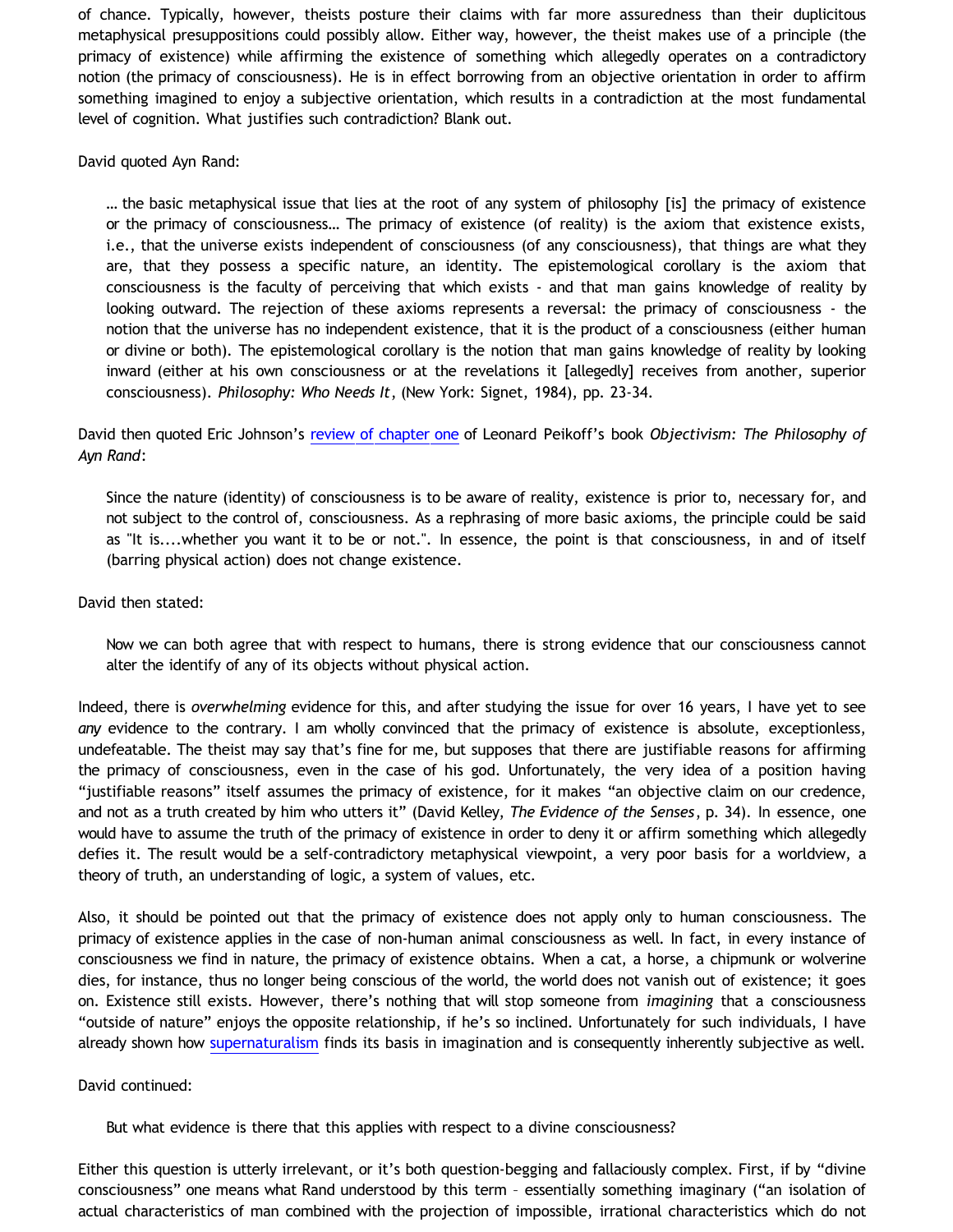arise from reality" – *Introduction to Objectivist Epistemology*, p. 148) – then obviously the question of "what evidence is there that this applies with respect to divine consciousness" would be completely moot. If Rand is correct in her assessment of the notion of "a divine consciousness" (and I'm fully convinced she is), the Objectivist position that the universe is not the product of *any* consciousness – "either human or divine or both" – is unimpeachably secured.

On the other hand, if by "a divine consciousness" one has in mind something that he believes actually exists – as theists claim to believe – then David's question is epistemically premature, for it assumes the truth of what is in question, namely the claim that "a divine consciousness" exists. In fact, David's question seems to assume the existence of "a divine consciousness" without any attempt to establish it. In earlier discussions with David, [he has](http://bahnsenburner.blogspot.com/2008/09/another-response-to-david-part-7.html) [pointed to arguments](http://bahnsenburner.blogspot.com/2008/09/another-response-to-david-part-7.html) intended to establish the existence of such a thing (namely Alvin Plantinga's [Two Dozen \(Or](http://philofreligion.homestead.com/files/theisticarguments.html) [So\) Theistic Arguments](http://philofreligion.homestead.com/files/theisticarguments.html) which is a set of "lecture notes" that are in places so rough that they are sometimes almost incoherent). Unfortunately, none of these arguments deal with the issue of metaphysical primacy, so they are fundamentally disadvantaged when it comes to Objectivist challenges to theism. For instance, none of Plantinga's arguments make any attempt to reconcile the acceptance of two opposing (i.e., contradictory) metaphysical orientations, the objective (in the case of human consciousness) and the subjective (in the case of "a divine consciousness"). It's quite possible, in fact, that theists may think there's no need to reconcile such contradictions, even though for the theist they occur at the very foundation of his worldview. That's probably because they haven't given this issue much if any thought.

At any rate, before we can ask "what evidence is there that [the primacy of existence] applies with respect to a divine consciousness," we must first ask: what evidence is there for such a thing in the first place? For if it is not possible to establish *as an objective fact* the existence of "a divine consciousness" in the first place, then the question of what orientation said consciousness has between itself as a subject and any objects of its awareness would be, again, completely moot. Thus David's question is fallaciously complex, for it essentially requires us to assume that "a divine consciousness" exists in order to gather evidences pertaining to what its conscious orientation might possibly be.

Now, I know of no actually existing "divine consciousness." I've heard claims about such things throughout my life, and for a while (in my misguided youth) I even tried to believe some of them. In the end, however, I made an explicit decision to be honest, and in so doing I had to confront the fact that my god-belief rested on the props of the imaginary through and through. I realized that religion captivates the believer unwittingly by invading his imagination and affecting his emotional life, thus seizing control his cognition. As a result, I eventually came to realize that theistic apologists seem wholly unable to explain how one can reliably distinguish between what they call "God" and what may really only be imaginary. This is because, as believers, their cognition has been hijacked by a series of mind-game devices which sabotage their ability to make such distinctions consistently in the first place. At one time this was my affliction, but the choice to be honest coupled with a worldview which is firmly grounded in the primacy of existence showed me the way back to reality. It's no wonder to me why theists have such resentment for Objectivism.

Sadly, even when it is shown to theists that their god-belief is inherently subjective, they still insist that their imaginary deity exists all the same. But notice the conundrum in which the theist finds himself here. To affirm the existence of such a thing would performatively assume the truth of the primacy of existence. In effect, he is saying that his god exists whether or not anyone acknowledges its existence. I.e., he is saying that it exists independent of anyone's conscious intensions. Thus he makes use of the primacy of existence. But then notice the nature of what he is claiming: that there exists a consciousness which enjoys precisely the opposite relationship with its objects as that which the theist's own pronouncements performatively assume. He gives no indication of what could possibly justify such a move, but it's clear that, to be consistent, any justification he could give would have to adhere to the primacy of existence, since he has already acknowledged that the primacy of existence applies in the case of his own conscious relationship to the world. Theists at this point typically throw their arms up and say, "Well, I have no problem with God having a subjective relationship to all the objects he's created." But that's not an argument, nor is it a justification. It's simply an autobiographical admission to intellectual default on the matter. He's tacitly saying that, yes, there is an irresolvable contradiction here, but finds it acceptable.

#### David asked:

#### Do Objectivists just assume this and move on?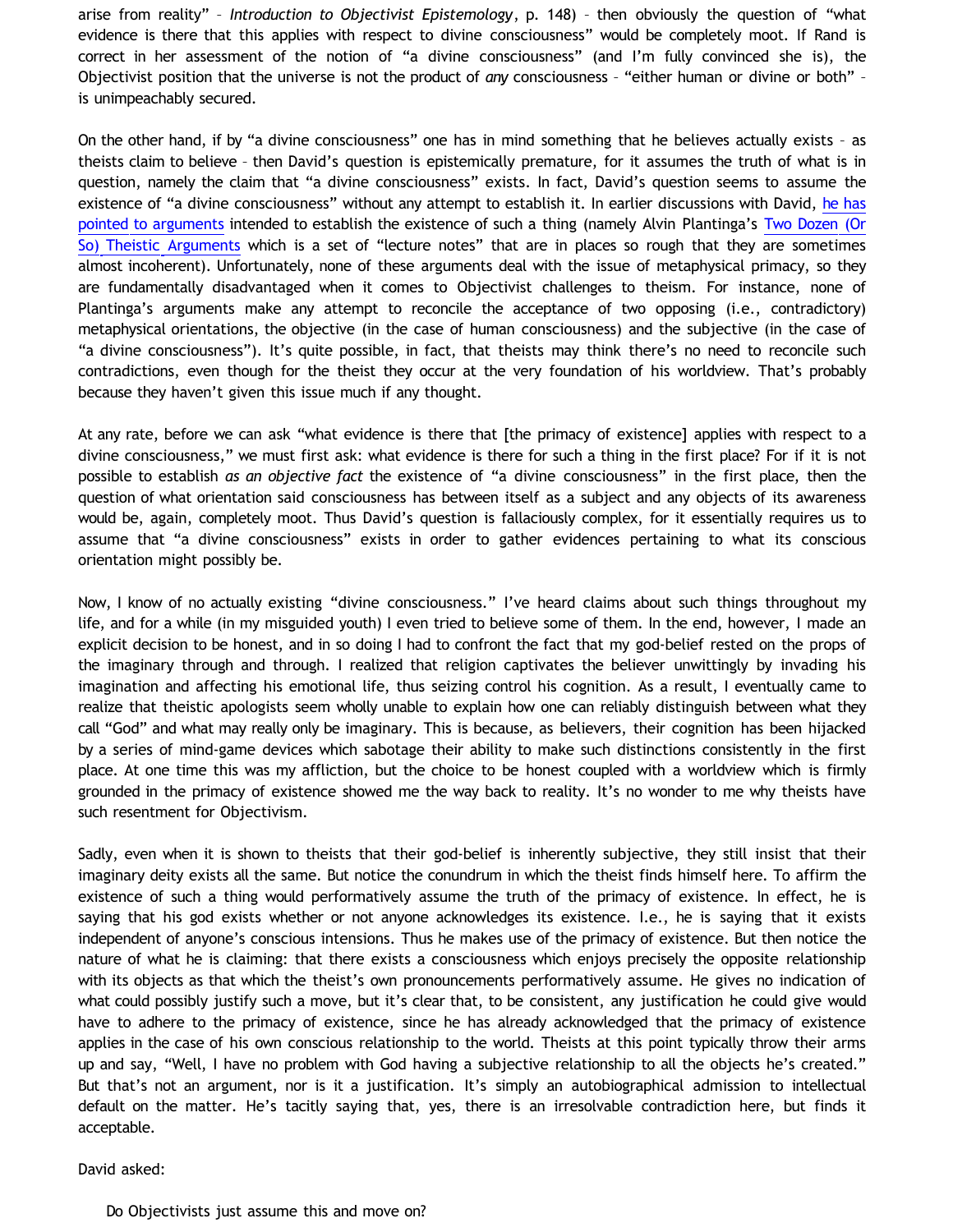Objectivists do not believe there is such a thing in reality as "a divine consciousness" in the first place. So I doubt any of them would assume that the primacy of existence applies to "a divine consciousness," since there is no such thing.

David then stated:

If so, then this still looks like defining God out of existence to me. Especially when one argues that God's existence is metaphysically impossible precisely because of violating said axiom.

Well, since (as I pointed out above) Objectivists are not assuming that the primacy of existence applies to "a divine consciousness" (they recognize that theism is committed to the primacy of consciousness, which is why they reject it), then the condition on which David's conclusion here depends, does not obtain. Objectivists do not "define God out of existence," nor are they "setting out" to do so. It's not the case that Objectivists start out with the assumption that there is a god and then try to gerrymander their terms so that denial of its existence is plausible or justified. To accuse Objectivists of "defining God out of existence" not only construes (uncharitably, I might add) Objectivists as ungrateful housekeepers shooing a fly out of their home, it also mischaracterizes Objectivist epistemology. Objectivists see no good reason to suppose a god *does* exist, and they also see many reasons why the notion of a god is contrary to objective reality (such as [the inherent subjectivism of theism,](http://bahnsenburner.blogspot.com/2008/12/inherent-subjectivism-of-god-belief.html) which I have soundly established and which David seems to accept, given his initial statement above).

I suspect David's charge also hinges on an unfamiliarity with the Objectivist conception of possibility. While some worldviews adopt the 'conceivability model' of possibility (which essentially equates "possible" with "imaginable"), Objectivism holds to the *objective* model of possibility. (For details, see Peikoff, *Objectivism: The Philosophy of Ayn Rand*, pp. 175-179.) Quite simply, on the objective view, there is no justification for the claim that "a divine consciousness" *is* metaphysically possible. It's already been shown that theism is inherently *subjective*, which means theism *rules itself out* of any objective consideration. So it's not an act of "*defining* God out of existence," but rather a consistently rational integration of the relevant data, an impeccably logical conclusion, which tells us that "a divine consciousness" is metaphysically impossible. Our conclusion is fully consistent with the primacy of existence, which we know to be true (as David concedes, "with respect to humans"), in both content (facts gleaned from reality) and methodology (by an objective process).

Meanwhile, the theist is unable to produce any validation for affirming the primacy of consciousness in his god-belief which is compatible with the primacy of existence as the proper orientation of his own consciousness. Notice, for instance, that David acknowledges the truth of the primacy of existence "with respect to humans," which would presumably include David himself. So if it's the case that the *objects* of David's consciousness do not conform to his conscious intensions, then we can reasonably suppose that *truth* does not conform to David's conscious intensions either (unless of course David is willing to admit that, *on his worldview*, truth has no objective basis, which would be impossible to reconcile with his admission that the primacy of existence applies "with respect to humans"). Consequently, David's epistemology, if it is to produce reliable results, would itself have to adhere to the primacy of existence every step of the way in all his thinking. For instance, he would not be able reasonably to say his god-belief claims are true *because he wants them to be true* any more than he could reasonably say that reality conforms to his wishing. So how does he infer the existence of a consciousness which holds metaphysical primacy over its objects? Or does he infer it at all? This is unclear to me. When [asked to](http://bahnsenburner.blogspot.com/2008/09/another-response-to-david-part-6-signs.html) [identify his starting point,](http://bahnsenburner.blogspot.com/2008/09/another-response-to-david-part-6-signs.html) David responded with the statement "The Bible is the Word of God," which could only mean that he assumes his god's existence from the very outset. Where David objects to Objectivists for allegedly "defining God out of existence," one could quite consider the attempt to bundle one's god-belief into his starting point as, to quote [Justin Hall,](http://bahnsenburner.blogspot.com/2008/12/inherent-subjectivism-of-god-belief.html) "a case of defining god *into* existence." (Emphasis added)

An even greater irony which lurks behind David's charge that Objectivists aim to "define God out of existence," has to do with the pervasiveness of the primacy of existence in human cognition. Suppose for a moment that Objectivists *do* try to "define God out of existence." What would David have against this? Could it be that it would violate the primacy of existence? Think about it: the objection that one may be "defining God out of existence" charges the accused with presuming that reality will conform to his conscious intensions. Essentially, he's saying that the accused doesn't want to acknowledge the existence of something and is consequently trying to "define it out of existence" on an *ad hoc* basis, as if reality would somehow snap into obedience and adjust itself accordingly. Now obviously, if one were to proceed on such a basis, as if reality conformed to one's consciousness, he would be defying the primacy of existence. *But what could someone who worships a consciousness which defies*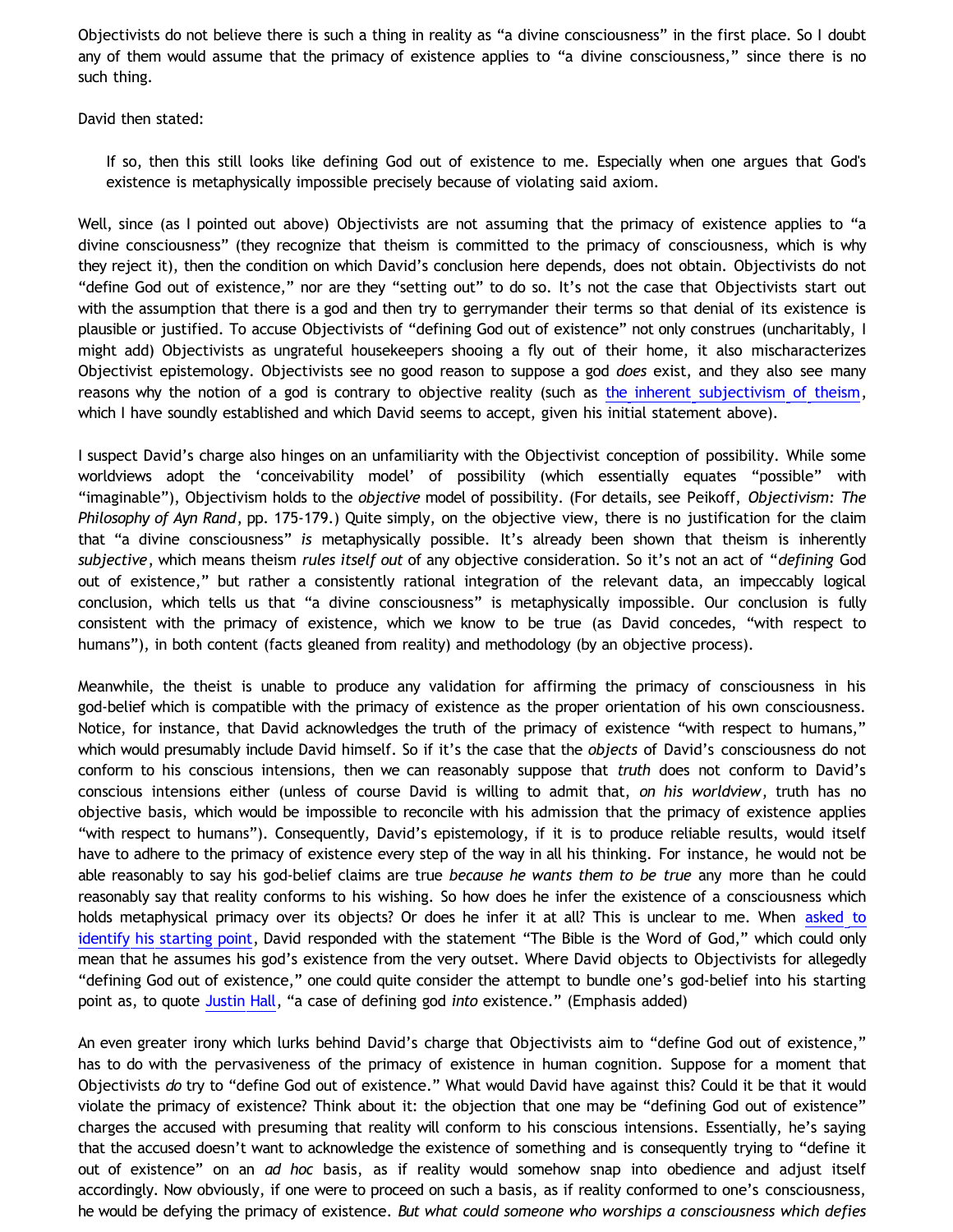### *the primacy of existence possibly have against defiance of the primacy of existence?*

For theists, the question boils down to: on what basis can we affirm a position which, like theism, assumes the metaphysical primacy of consciousness? Can we affirm this on the basis of the primacy of existence? While it is the case that we need the primacy of existence to affirm any statement as true of reality, the problem here is that the primacy of existence and the primacy of consciousness are contradictory to each other. The presence of assumptions granting metaphysical primacy to consciousness would cancel out any thoughts attempting to ground themselves on the primacy of existence. In attempting such a compromise, one would short-circuit his own thinking by undercutting any claim to objectivity. So this wouldn't work. Could we affirm such a position on the basis of the primacy of consciousness? But we already know that the primacy of existence applies in human cognition. Unfortunately, the theist is stuck here. There is no escape.

by Dawson Bethrick

Labels: [Christian god](http://bahnsenburner.blogspot.com/search/label/Christian%20god), [imagination](http://bahnsenburner.blogspot.com/search/label/imagination), [Metaphysics](http://bahnsenburner.blogspot.com/search/label/Metaphysics), [Primacy of Existence](http://bahnsenburner.blogspot.com/search/label/Primacy%20of%20Existence)

*posted by Bahnsen Burner at* [11:00 PM](http://bahnsenburner.blogspot.com/2009/01/do-objectivists-try-to-define-god-out.html)

**58 Comments:**

[Burgess Laughlin](http://www.blogger.com/profile/13865479709475171678) said...

Mr. Bethrick,

Thank you for writing this weblog. I have begun reading it only within this last year. You have accumulated a vast amount of knowledge, particularly in the pathology of theism.

I hope that you will write and publish a book essentializing what you have learned and presenting it in a structured way in a single volume. That would be a challenge to write, but a pleasure to read.

[January 02, 2009 6:35 AM](http://bahnsenburner.blogspot.com/2009/01/#1164043037014130013)

[Bahnsen Burner](http://www.blogger.com/profile/11030029491768748360) said...

Hello Burgess,

Thank you for stopping by and posting your encouraging comments. I do appreciate it!

I would like to note that, as I re-read my blog this morning, I did make a few minor edits. Some were sorely needed. Hopefully my interaction with David's comments is even clearer now than before.

As to your mention of publishing a book, it's been on my mind for quite some time (years, in fact). I have tons of material which I have not posted on my blog, enough for a dozen books probably. The problem is two-fold, maybe three-fold. First, I would need a lot of time for editing that material. Then I would need financial resources to support my family in the meantime. Lastly, I'd need to find a good publisher! In the end, however, I'm wondering how successful a venture it would be for me. While a book would give me a chance to argue my verdicts in print, I have my suspicions that it would not sell very well. Maybe I'm wrong on this, and I would love to be wrong on this, but that would be my concern.

Then again, the internet affords a great opportunity for me to get the word out. It is an amazing invention, the internet. Imagine what Aristotle would have done with hyperlinks! On that note, I took the liberty of checking out [your website,](http://www.aristotleadventure.blogspot.com/) and it is very interesting!!! Where've you been all this time????

Regards, Dawson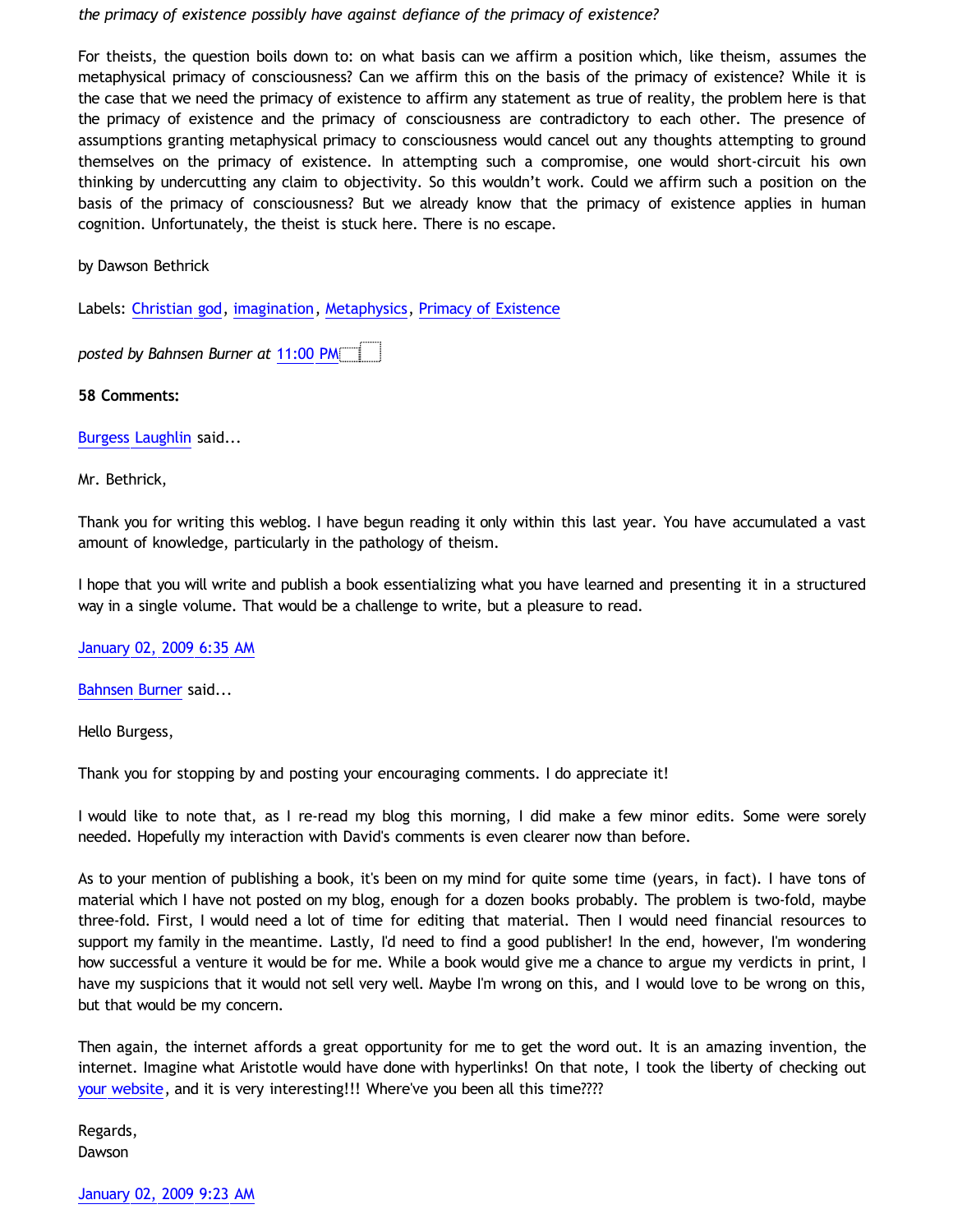[Burgess Laughlin](http://www.blogger.com/profile/13865479709475171678) said...

1. "I took the liberty of checking out your [website](http://www.aristotleadventure.blogspot.com/), and it is very interesting!!! Where've you been all this time?"

Apparently in the same place you have been: quietly working away in a corner somewhere!

I have added your name to my very select weblog roll (left side). I am always looking for individuals who dare to specialize in their activism.

2. "As to your mention of publishing a book, it's been on my mind for quite some time (years, in fact). I have tons of material . . . . The problem is two-fold, maybe three-fold. First, I would need a lot of time for editing that material."

There is another approach--more intense mentally but much less time-consuming: define your purpose, subject, theme, and audience, then essentialize what you *already* know.

There is no editing at this stage. (Ayn Rand, *The Art of Nonfiction*, contains excellent suggestions for focused writing in general and book-writing in particular.) I am a retired editor; I have three published books and another coming in 2010. The next one will be self-published. If you want suggestions, please ask.

[January 02, 2009 10:12 AM](http://bahnsenburner.blogspot.com/2009/01/#261660386097272112)

[Burgess Laughlin](http://www.blogger.com/profile/13865479709475171678) said...

(cont.)

3. "Then I would need financial resources to support my family in the meantime."

I don't know the details of your situation, but I would suggest that if you are well organized and/or have guidance from more experience book writers, then you will have time to write a book even if you do it part-time.

If you are convinced you need full-time, which is a reasonable concern, you might start by approaching ARI, the Anthem Foundation or similar groups. You might make a book proposal to them. I don't know. This is only a suggested route among other alternatives.

4. "Lastly, I'd need to find a good publisher!"

What do you mean by "good"? If the book fills a need, it will sell at least modestly with little more than word of mouth. (You can increase the pressure in the pipelines, so to speak, by quietly promoting the book yourself.)

5. "In the end, however, I'm wondering how successful a venture it would be for me. While a book would give me a chance to argue my verdicts in print, I have my suspicions that it would not sell very well."

What are your standards of success? Quantity--or getting the book into "strong hands"--that is, individuals who can *use* the book as a foundation for their own endeavors.

Suggestion: Try a death-bed experiment, if you haven't already. Imagine you are 85 years old. You know you will die within a few days from an incurable medical problem. You are looking back on your life.

What do you see? Did you accomplish all the highest goals in your hierarchy of values? Do you have regret that you didn't write at least one book?

Best wishes in difficult times.

[January 02, 2009 10:27 AM](http://bahnsenburner.blogspot.com/2009/01/#8473534174089812133)

[Burgess Laughlin](http://www.blogger.com/profile/13865479709475171678) said...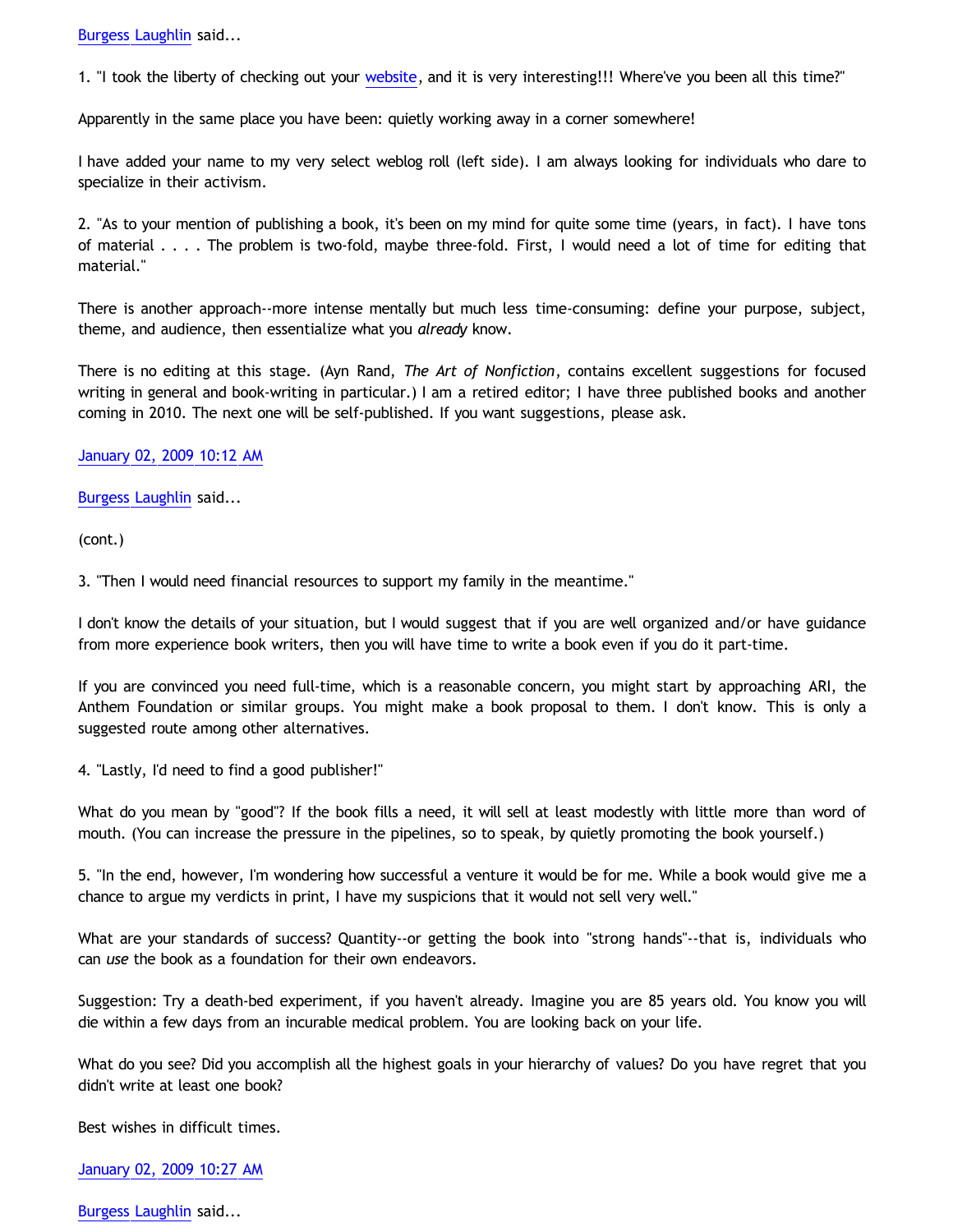Two last points:

6. This post might interest you: [central purpose in life.](http://aristotleadventure.blogspot.com/2008/05/what-is-central-purpose-in-life.html)

7. One problem I wrestled with in my life (I am 64) was an implicit false dichotomy: (1) Do not attempt a certain book; or (2) Do the book in a way that will sell millions of copies and be the best piece of writing in the history of Western Civilization.

I am slow, but I finally realized that I should follow my highest values in the best way I can. If others can do better, let them.

In my case, I write books that I would like to find--and can't. Could someone else have done them better? Yes--but the fact is, they didn't do them at all, much less better.

An academic once growled at me for producing a book that "an academic should have done." I looked at him and asked him how long he thought I would have had to wait before an academic wrote such a book. He thought about it and said, sheepishly: "Forever."

### [January 02, 2009 10:41 AM](http://bahnsenburner.blogspot.com/2009/01/#4429631658085099225)

### [Harold](http://www.blogger.com/profile/10897769844874861468) said...

Yes, if you wrote such a book I'd buy it. In fact, I'm on my way to pick up OPAR and IOE right now. I think a book going to the heart of the issue (reason vs mysticism or objectivism vs subjectivism) would have been a lot more effective than the spate of atheist books that came out a few years ago.

### [January 03, 2009 1:19 PM](http://bahnsenburner.blogspot.com/2009/01/#5838710291613881102)

[Justin Hall](http://www.blogger.com/profile/17804641315202800289) said...

Harold, agreed, I am disappointed with Sam Harris and Richard Dawkins, they should not quit there day jobs:). It just goes to show you that you can be an atheist for all the wrong reasons.

### [January 03, 2009 4:15 PM](http://bahnsenburner.blogspot.com/2009/01/#4324130761231568451)

[Harold](http://www.blogger.com/profile/10897769844874861468) said...

Well, that's right. And remember, in Harris's case he's also a mystic. Incredible. To be fair to Dr. Dawkins though, he wrote a good book, "The Ancestor's Tale"; audio clips of which are available on his [website](http://richarddawkins.net/article,3351,The-Sea-Turtles-Tale-Back-to-the-sea-and-back-again-to-the-land,Richard-Dawkins). It seems as though he's very effective in getting children interested in science as well, and that's very important. So his is a good day job ;-)

I'm somewhat ambivalent though about the effect these guys have had on this whole issue. I mean it's good that they're "raising consciousness" and getting people to realize that atheists are out there and can offer good arguments against *theism*, but on the other hand, what are the offering in it's place?

### [January 03, 2009 7:27 PM](http://bahnsenburner.blogspot.com/2009/01/#7674648031087197843)

# [Dr Funkenstein](http://www.blogger.com/profile/03620894198842461714) said...

This is slightly off the main thrust of your post (which I thought did a very good job of highlighting the mental gymnastics and illogical viewpoints theism requires its adherents to commit to), but I've seen that Plantinga article that you link to before - some of it seems to have no point whatsoever, eg parts such as this:

*Lewis speaks of the nostalgia that often engulfs us upon beholding a splendid land or seascape; these somehow speak to us of their maker. Not sure just what the argument is; but suspect there is one there.*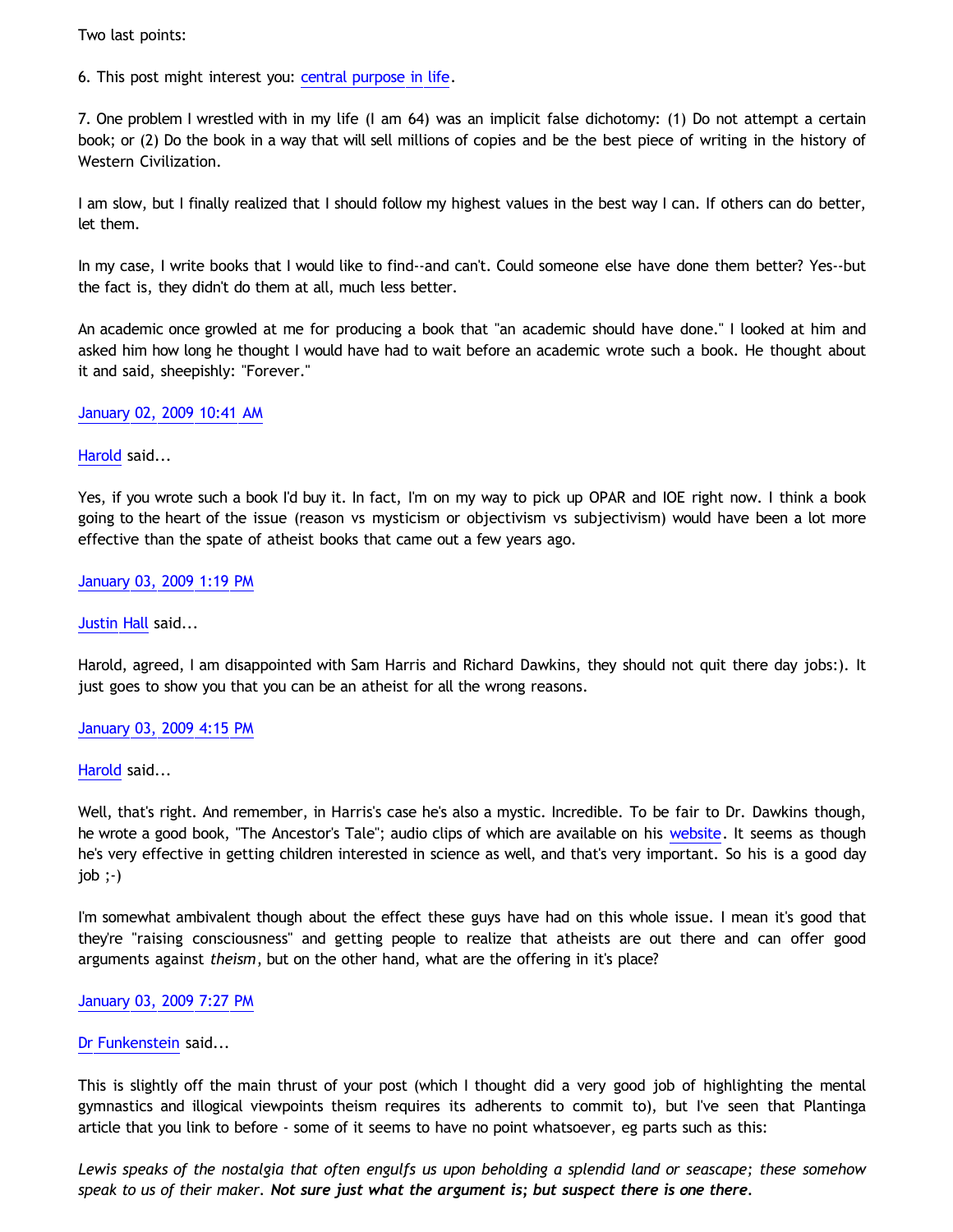So Plantinga has no idea what Lewis' argument is (if indeed there is one, which certainly doesn't seem obvious to me), but thinks it worth mentioning as a defense of theism?

Some of the other parts interested me also

*Reply: (1) is it in fact plausible to think that human beings, for example, have arisen through the sorts of mechanisms (random genetic mutation and natural selection) in the time that according to contemporary science that has been available?*

This is simply argument of the form 'it seems difficult for me to believe/understand, therefore it's not true'

*The chief problem: most of the paths one might think of from the condition of not having eyes, for example, to the condition of having them will not work; each mutation along the way has to be adaptive, or appropriately connected with something adaptive.*

This is incorrect as well, since most mutations are thought to be selectively neutral/near neutral, and in some instances the % of positive mutations can actually be quite high (upwards of 10%) in an population eg in this experiment here:

<http://www.pnas.org/content/98/20/11388.abstract.>

A mathematical model of eye evolution has also been provided in a paper by Nilsson and Pelger demsontrating that using reasonable assumptions from known mutation rates etc, it is conceivable that a functional eye can evolve in less than 1 million years - to the best of my knowledge, despite being repeatedly asked to do so, creationists and ID proponents (which are the same thing really) have yet to refute them.

*(2) There does not appear to be any decent naturalistic account of the origin of life, or of language.*

1000 years ago there was no cell theory, nor was it widely accepted that organic disorders rather than invisible demons cause mental illness. 300 years ago the majority of the Western world thought the Earth to be in the region of a few 1000 years old - now of course we have a large number of vital industries, such as the oil business, based on findings that have emerged from the work of uniformitarian geology that places the age of the Earth at approximately 4.6 billion years old. 100 years ago, the hereditary material (DNA) of living organisms was not known. 50 years ago some diseases now known to be caused by prion proteins were not understood properly.

Even assuming for argument there is absolutely nothing known regarding a natural cause of the origin of life, why does he assume

a. this is an argument for theism given 'naturalism's' extensive track record of eventually providing answers to similar sorts of problems

b. Theism provides a label, not an explanation, for any of these ie 'Dunno, God just did it'

### *(E) The Argument from physical constants*

This is also fallacious - recent research by a physicist called Fred Adams has shown that by varying multiple physical constants, rather than just one (as has commonly been done in the past, and which I think Plantinga's argument here is likely based on), it is not especially unlikely that the conditions for life to arise can emerge. Secondly, events with widly unlikely a priori probabilities happen every day - the series of events required for the specific people posting on this combox at the start of January 2009 is so unlikely to have happened, prior to it actually doing so, as to be almost impossible - yet here we are. Miraculous!

Plantinga seems to get namechecked a lot by theists, but much of his reasoning (in what admittedly is described as a rough series of lecture notes) seems to be fairly suspect throughout the article.

### [January 04, 2009 2:47 AM](http://bahnsenburner.blogspot.com/2009/01/#5886203504826335952)

[Justin Hall](http://www.blogger.com/profile/17804641315202800289) said...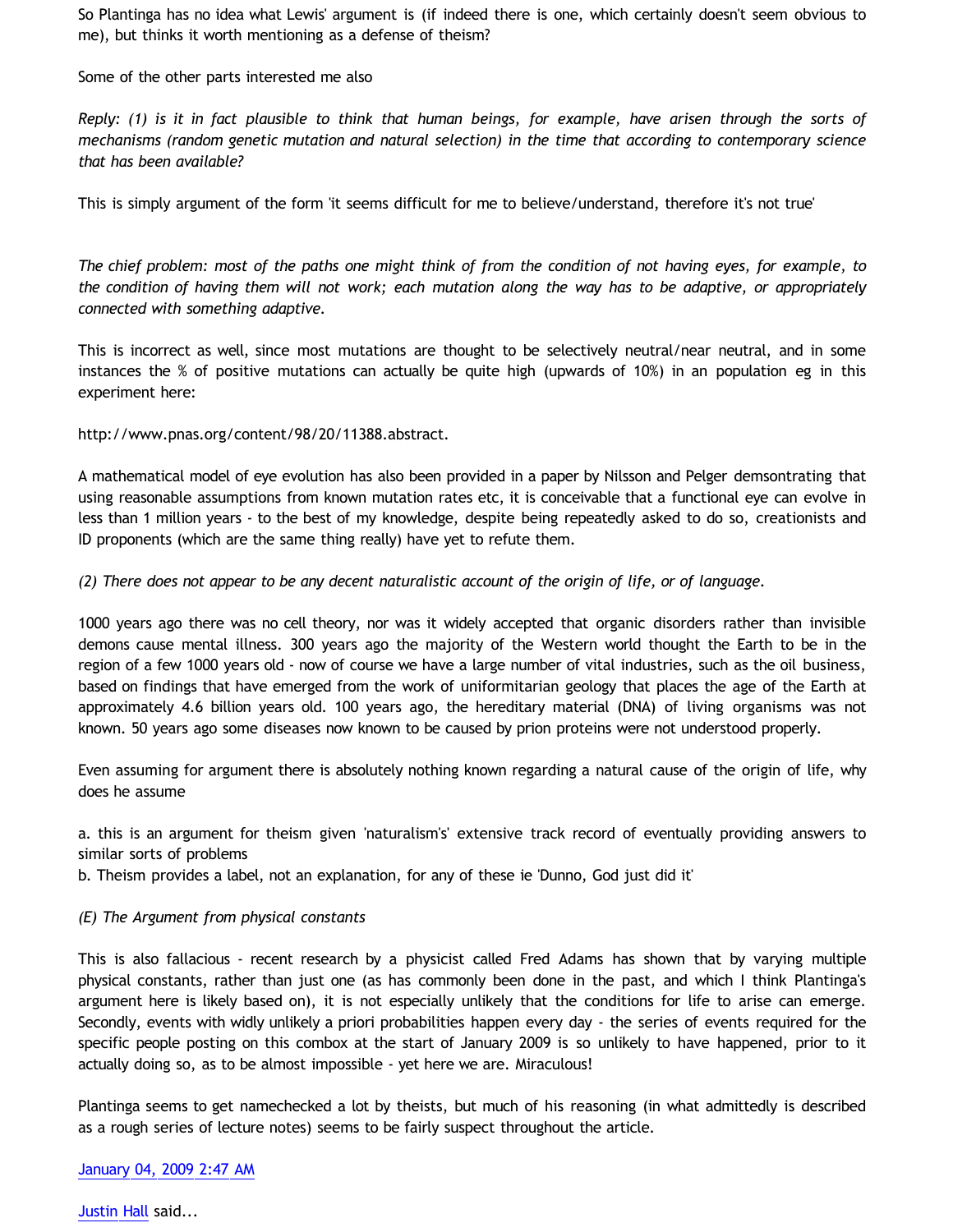I remember reading an article by Plantinga in which he espoused, I wont say argued, that Christians were under no moral obligation to be rational. I would be hard pressed to find another point that would under score the fundamental difference in my way of thinking vs the theists. It kind of says it all. Basically Plantinga is saying "I have no valid reason to believe this nonsense and I don't need one either, but oh I'd like you to abandon you're mind as well".

### [January 04, 2009 3:07 AM](http://bahnsenburner.blogspot.com/2009/01/#3806519589042230945)

### [Burgess Laughlin](http://www.blogger.com/profile/13865479709475171678) said...

Alvin Plantinga and other advocates of theism have been mentioned in this thread. A question arises for me, as part of a long-term project:

To those of you who follow the debates between Christian theists and atheists or advocates of ID versus evolutionary theory, who would you say is the most influential *contemporary* proponent of faith as a means of "knowing"?

### C. S. Lewis? Alvin Plantinga? Ronald Nash? Others?

(By "contemporary," I mean someone who is alive today or has died within the last 50 years [two generations].)

### [January 04, 2009 7:43 AM](http://bahnsenburner.blogspot.com/2009/01/#7774127381614156413)

### [Bahnsen Burner](http://www.blogger.com/profile/11030029491768748360) said...

### Everyone,

Thanks for all your great comments! I'm really enjoying the discussion, unfortunately it's been a really busy weekend for me so far, and today promises to be no different as we have guests coming this afternoon. There's so much I've wanted to say, but will have to settle now for a big "Thanks!" for your thoughtful comments, along with some initial comments on Burgess' question and the comments about Plantinga's apologetic.

In regard to Burgess' question, "who would you say is the most influential *contemporary* proponent of faith as a means of 'knowing'?":

This is an interesting question, partly because the way it is asked probably wouldn't get a lot of takers from the Christian apologetics community. From what I have seen, few apologists explicitly advocate faith as a means of knowing per se. This would be too dicey. Most try to camouflage their apologetic as a rational defense, and say very little if anything about faith and its epistemological implications. The meaning of faith per se seems to vary from reading to reading, even from the same apologist or apologetic camp. Either way, few apologists would rest their case on a bare appeal to faith. Having said that, however, there's so many apologists for Christianity that it's also hard to say who's been the most influential in recent decades. William Lane Craig, of course, is a very high profile apologist who does a lot of public debates. He typically champions the cosmological argument ("the universe had a cause, and that cause is God") and the moral argument, etc. CS Lewis, though he's been dead for quite some time now (d. 1963), still exerts significant influence, often as a kind of 'father figure' for certain kinds of arguments (e.g., "the argument from reason"). It's been a while since I've read any of Lewis' books, but for the most part I found his reasoning torturously superficial. But superficiality seems to impress a lot of minds nonetheless... Folks like Gary Habermas, NT Wright and Craig Blomberg are hailed as champs on the historical apologetics front, focusing on arguments intended to establish the historicity of the NT documents. Plantinga is also very widely influential, not only with his 'evolutionary argument against naturalism', but also for his so-called "Reformed Epistemology" (see my response to Justin below). The presuppositionalists –Cornelius Van Til (d. 1985), Greg Bahnsen (d. 1995), John Frame (still alive) et al. – are also very influential, especially in association among strains of Christianity influenced by Calvin. I see this school of apologetics as a kind of last retreat, since many apologists I've encountered, after everything else in their arsenal fails, tend to hide behind "arguments" like "How do you account for the laws of logic?" or "How do you account for the uniformity of nature?" These aren't arguments at all, just ways of trying to discredit opponents.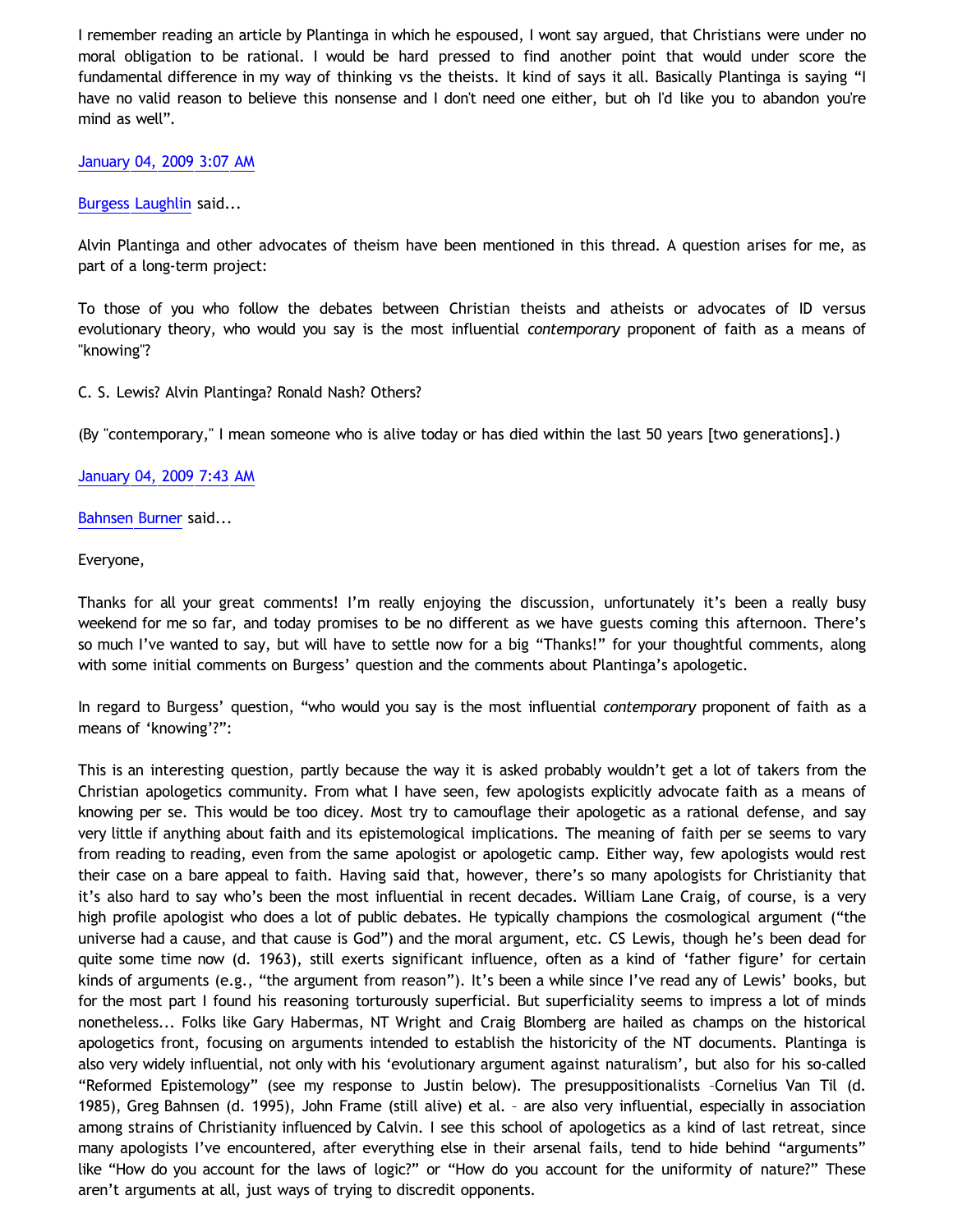Justin said: "I remember reading an article by Plantinga in which he espoused, I wont say argued, that Christians were under no moral obligation to be rational."

Right. This camp ("Reformed Epistemology") claims that "belief in God" is what they call a "properly basic belief," or something along these lines. The words of apologist Kelly James Clark shed some light on how this thinking apparently goes:

**Since the Enlightenment, there has been a demand to expose all of our beliefs to the searching criticism of reason. If a belief is unsupported by the evidence, it is irrational to believe it. It is the position of Reformed Epistemology (likely the position that Calvin held) that belief in God, like belief in other persons, does not require the support of evidence or argument in order for it to be rational. This view has been defended by some of the world's most prominent philosophers, including Alvin Plantinga, leader of the recent revival in Christian philosophy.... The claim that belief in God is rational without the support of evidence or argument is startling for many an atheist or theist. Most atheist intellectuals feel comfort in their disbelief in God because they judge that there is little or no evidence for God's existence. Many theistic thinkers, however, in particular Roman Catholics and some recent Protestant evangelicals, insist that belief in God requires evidence and that such a demand should and can be met. So the claim that a person does not need evidence in order to rationally believe in God runs against the grain for atheist thinkers and has raised the ire of many theists. In spite of the vitriolic response to Reformed epistemology, I believe it is eminently defensible... Calvin contends that people are accountable to God for their unbelief not because they have failed to submit to a convincing proof, but because they have suppressed the truth that God has implanted in their minds. It is natural to suppose that if God created us with cognitive faculties that by and large reliably produce beliefs without the need for evidence, he would likewise provide us with a cognitive faculty that produces belief in him without the need for evidence.** (*Five Views on Apologetics*, pp. 267-268)

One can get a good feel for this camp's approach by reading the entirety of Clark's discussion of "Reformed Epistemology" apologetics in this source, but these comments are probably enough. In my copy of the book, in the margins next to the very last sentence, I had written at one point "sounds like a gland." This view almost makes "belief" into a kind of secretion, or "glandular squirting" as Rand would call it. But even glands need input from some source. Reformed Epistemologists would probably say that the input which their "cognitive faculty" uses to generate "properly basic belief in God" comes from the almighty itself... And round and round we go, like a dog chasing its tail...

Okay, I have to get some shopping done! Hope to touch back with you all later.

Regards, Dawson

### [January 04, 2009 9:49 AM](http://bahnsenburner.blogspot.com/2009/01/#6808365722402547568)

### [Harold](http://www.blogger.com/profile/10897769844874861468) said...

*"It is the position of Reformed Epistemology (likely the position that Calvin held) that belief in God, like belief in other persons, does not require the support of evidence or argument in order for it to be rational."*

Well, that just about cuts it. In some of your earlier postings you referred to a pastor who said you "knew too much". Is that full story recounted anywhere? Thanks,

### [January 16, 2009 8:05 PM](http://bahnsenburner.blogspot.com/2009/01/#1089033417303703354)

#### [Burgess Laughlin](http://www.blogger.com/profile/13865479709475171678) said...

Dawson, perhaps someone you know would like to take advantage of an opportunity I am offering. I am looking for a reviewer for one chapter of a forthcoming book. The subject of the chapter is primarily Aquinas and secondarily Bonaventure. The chapter is 65 pp. in manuscript (including footnotes and bibliography for the chapter). I am offering \$700 for a review.

The reviewer should generally know the milieu in which Aquinas and Bonaventure lived and should have at least a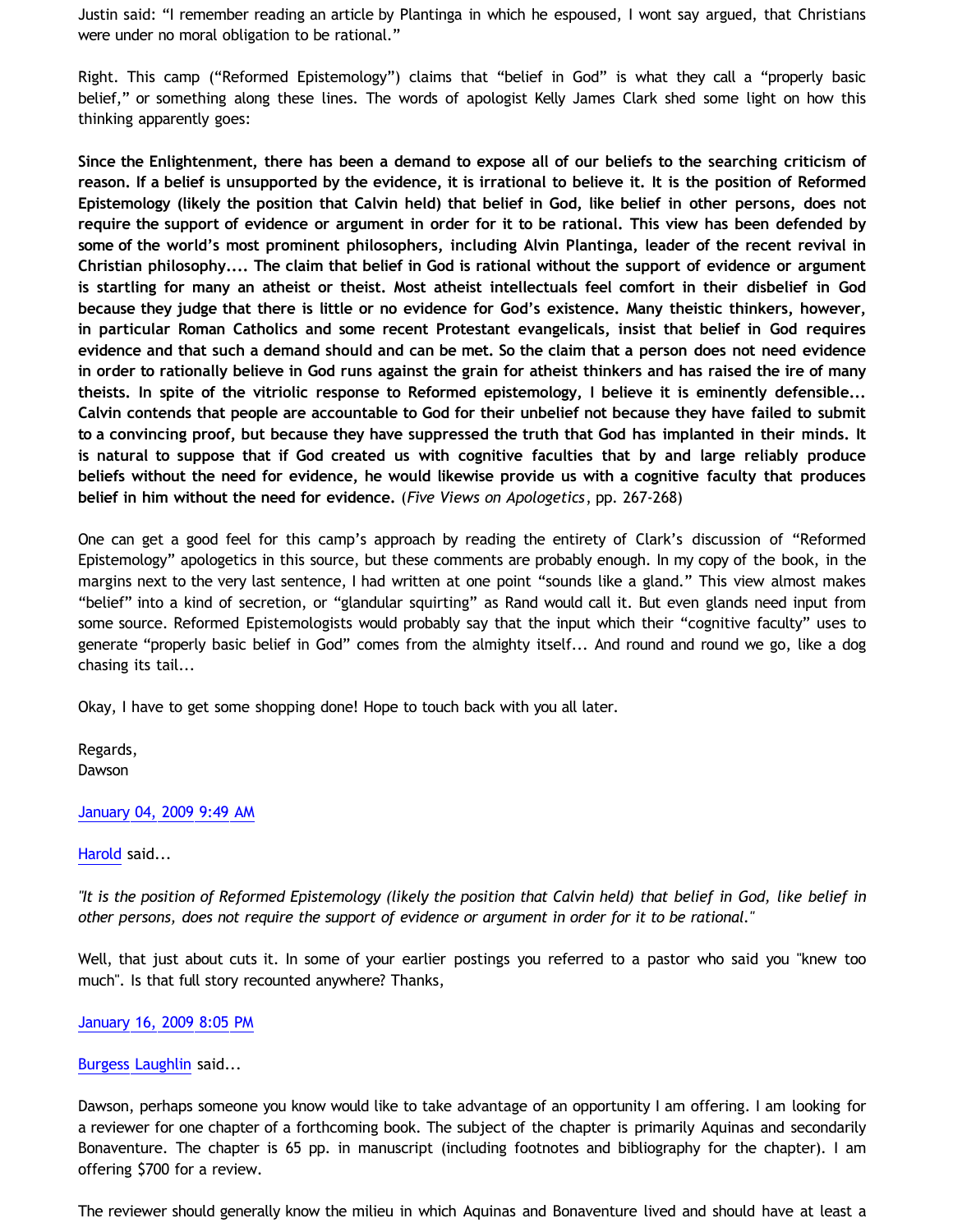general knowledge of the lives and philosophy of Aquinas and Bonaventure--at least enough knowledge to catch "howlers" that I might have overlooked in presenting what I think are the facts. I am looking for a content review only, though all suggestions are welcome.

You can contact me at burgesslaughlin@macforcego.com

[January 18, 2009 8:00 AM](http://bahnsenburner.blogspot.com/2009/01/#4983985147378124010)

[breakerslion](http://www.blogger.com/profile/14327290369084118043) said...

Hi Dawson,

If you ever do write a book, I will buy it. You have given me so much meaningful content that I feel like I already owe you the price of a publication.

I don't often comment here because your posts give me so much to think about. This time, a couple of things struck me that I'm hoping you might comment on.

"Truth necessarily presupposes the primacy of existence, for to say that some state of affairs is true is implicitly to say that it is the case whether anyone recognizes it or not, that it is the case independent of anyone's consciousness."

If I say I dream in color, that is a true statement. It requires that I recognize it, and it's dependent on my conscious recognition.

"For instance, he would not be able reasonably to say his god-belief claims are true because he wants them to be true any more than he could reasonably say that reality conforms to his wishing."

Is not the belief in the efficacy of prayer the belief that reality can be rearranged somehow to conform to the theist's wishing? Not that I would consider this reasonable, but some theists can construct a line of reasoning satisfactory to themselves, can they not? I guess what I'm saying is, ultimately, is "what is reasonable" inherently subjective?

### [January 19, 2009 6:27 PM](http://bahnsenburner.blogspot.com/2009/01/#8247362816685597259)

[RLE](http://www.blogger.com/profile/18138254059628731604) said...

Dawson,

Thought you might find this of interest.

[http://maverickphilosopher.typepad.com/maverick\\_philosopher/](http://maverickphilosopher.typepad.com/maverick_philosopher/)

[January 20, 2009 4:18 PM](http://bahnsenburner.blogspot.com/2009/01/#4364886435989289749)

[david](http://www.blogger.com/profile/13714637134009580948) said...

Dawson,

Hope all is well. Still getting settled in Denver, but thought you might find these articles interesting:

[http://maverickphilosopher.typepad.com/maverick\\_philosopher/2009/01/existence-god-and-the-randians.html](http://maverickphilosopher.typepad.com/maverick_philosopher/2009/01/existence-god-and-the-randians.html)

[http://maverickphilosopher.typepad.com/maverick\\_philosopher/2009/01/rand-and-existence-again.html](http://maverickphilosopher.typepad.com/maverick_philosopher/2009/01/rand-and-existence-again.html)

[http://maverickphilosopher.typepad.com/maverick\\_philosopher/2009/01/in-all-fairness-to-ayn-rand-and-the-ran](http://maverickphilosopher.typepad.com/maverick_philosopher/2009/01/in-all-fairness-to-ayn-rand-and-the-randians-.html)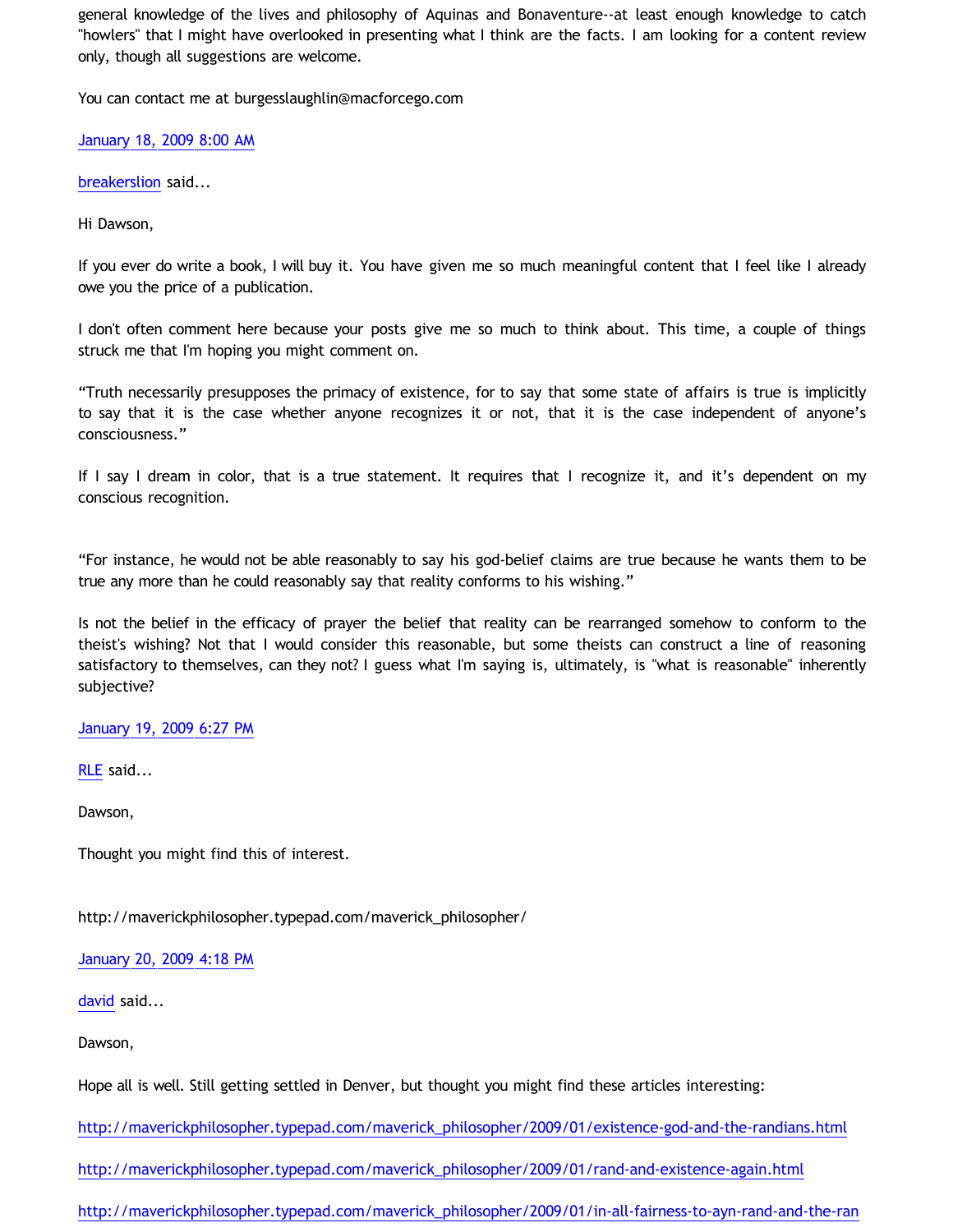[dians-.html](http://maverickphilosopher.typepad.com/maverick_philosopher/2009/01/in-all-fairness-to-ayn-rand-and-the-randians-.html)

[http://maverickphilosopher.typepad.com/maverick\\_philosopher/2009/01/modal-confusion-in-randpeikoff.html](http://maverickphilosopher.typepad.com/maverick_philosopher/2009/01/modal-confusion-in-randpeikoff.html)

[http://maverickphilosopher.typepad.com/maverick\\_philosopher/2009/01/is-ayn-rand-a-good-philosopher-rand-on](http://maverickphilosopher.typepad.com/maverick_philosopher/2009/01/is-ayn-rand-a-good-philosopher-rand-on-the-primacy-of-existence.html) [-the-primacy-of-existence.html](http://maverickphilosopher.typepad.com/maverick_philosopher/2009/01/is-ayn-rand-a-good-philosopher-rand-on-the-primacy-of-existence.html)

[January 20, 2009 10:52 PM](http://bahnsenburner.blogspot.com/2009/01/#3828672694013110412)

[Bahnsen Burner](http://www.blogger.com/profile/11030029491768748360) said...

Harold,

You asked: "In some of your earlier postings you referred to a pastor who said you 'knew too much'. Is that full story recounted anywhere?"

No.

Burgess,

Regarding your question, I have sent you private e-mail.

Breakerslion,

You stated: "If I say I dream in color, that is a true statement. It requires that I recognize it, and it's dependent on my conscious recognition."

There are two things to keep in mind here. One is the \*statement\* of recognition that you make (which depends on your consciousness in the sense that you need to be conscious in order to make it), the other is the \*fact\* which it denotes (which is the case whether or not you made any statements about your dream). Your dream had the character it had, regardless of any later statements about it. This is why it's so frustrating when we forget our dreams.

Breakerslion: "Is not the belief in the efficacy of prayer the belief that reality can be rearranged somehow to conform to the theist's wishing?"

I would think so. And the agency by which reality is supposed to be so rearranged is a "divine *will*," i.e., by some action of supernatural consciousness which is somehow persuaded by the prayer of the faithful to alter the current state of affairs on their behalf. The New Testament makes it clear at many points that the believer is to expect results by petitioning his god through prayer. I've known many Christians, among them pastors and other leaders as well, who have made prayers expressly for the purpose of changing the state of affairs they find themselves in. It could be a frustrating co-worker, a failing marriage, a drug-addicted child, or an illness. All these things and more I have seen believers pray to have their god change. But apologists for Christianity often seem to denigrate this view of prayer, at least before non-believers (probably because of the embarrassment which the doctrine of prayer creates for believers). They might say things like "God doesn't do parlor tricks." But statements like this can be taken to imply that many of the miracles in the NT – especially the kinds that many believers today pray for, like restoring vision to the blind, curing diseases, etc. – are "parlor tricks." Were the miracles that Jesus performs in the New Testament "parlor tricks"?

Regards, Dawson

[January 22, 2009 11:31 PM](http://bahnsenburner.blogspot.com/2009/01/#5253056903875081102)

[Bahnsen Burner](http://www.blogger.com/profile/11030029491768748360) said...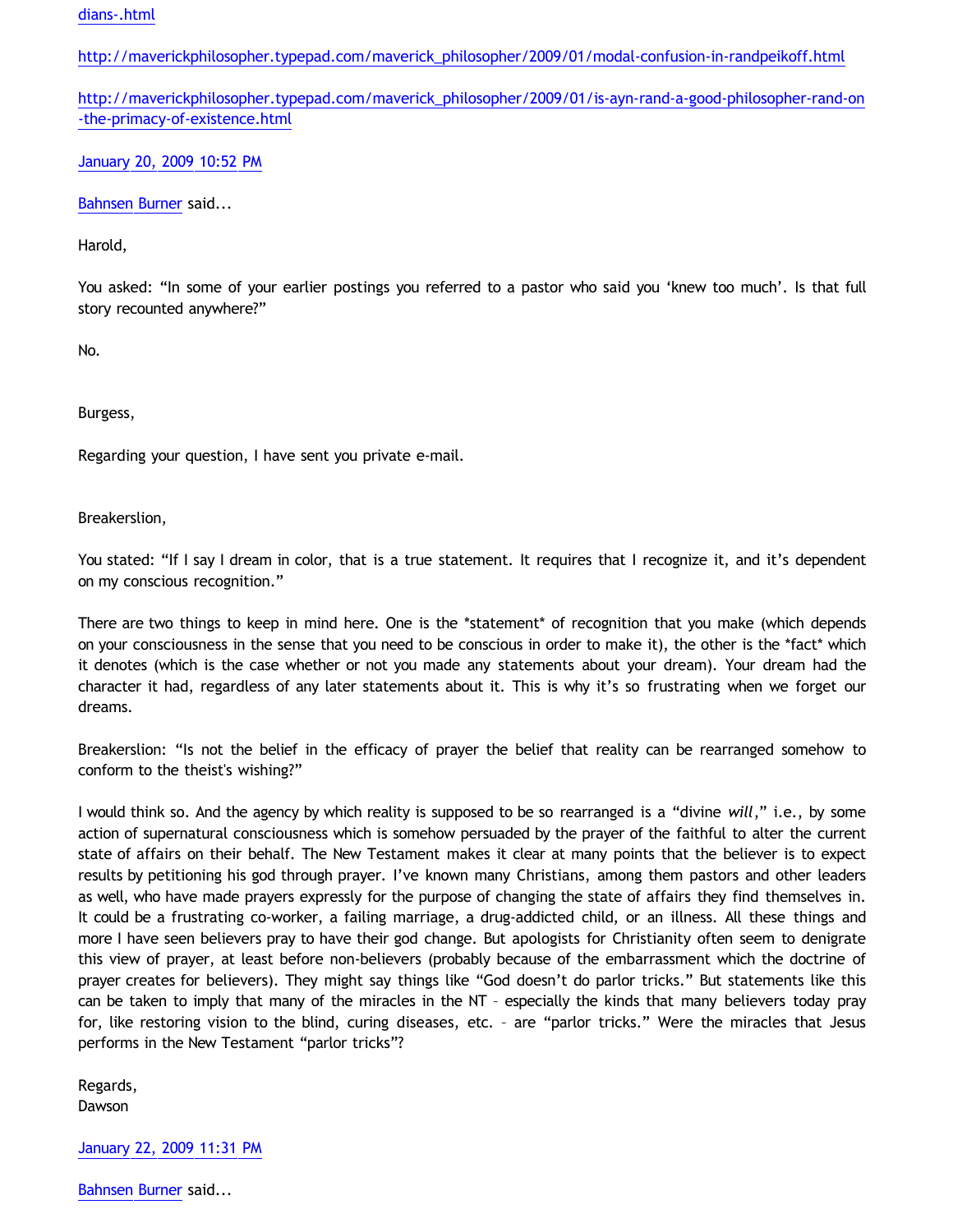David posted several links to Bill Vallicella's recent blog entries about Rand and Peikoff. These blog entries are apparently attempts to interact with and criticize Objectivism. Why is it that every time I read some new criticism of Objectivism, its content indicates that its author has apparently only recently heard about Objectivism and is trying to tear it down before ever really understanding it? In the case of Vallicella's objections, what is called for is not refutation per se, but drastically needed correction. For the criticisms he makes rely on some rather elementary blunders in his understanding of the source quotes he cites.

In [the first blog to which David linked](http://maverickphilosopher.typepad.com/maverick_philosopher/2009/01/existence-god-and-the-randians.html), Vallicella takes what is clearly a positional statement by Peikoff and tries to interact with it as if it were intended as a formal argument against the existence of "God." I don't see that Peikoff is presenting an argument to prove that there is no god; I'm quite confident that Peikoff would agree with me that he has no onus to prove that the non-existent does not exist. If "God" does not exist, it doesn't exist. Period. There's no need to prove that it does not exist. What Peikoff is pointing out is how the very notion of something "beyond existence" is contrary to rational thought. Perhaps this is what irks Vallicella. Where he is tripped up is that he's critiquing Peikoff for something he did not (and did not intend to) present in the quoted passage. A fuller understanding of Objectivism, which Vallicella obviously lacks, will make it clear why theism and other forms of subjectivism should be rejected. But Vallicella is too anxious to claim a kill to go and learn about what he's talking about before he sets out to kill it.

In [the next blog](http://maverickphilosopher.typepad.com/maverick_philosopher/2009/01/rand-and-existence-again.html), Vallicella begins by quoting someone named "Ocham" on the meaning (or purported incoherence) of 'existence exists', and states that "neither [Dominic "Bnonn"] Tennant nor 'Ocham' understand what Rand is saying." But does Vallicella? He considers two alternatives as to what "existence exists" might mean. The first is:

**a) That in virtue of which existing things exist itself exists. For example, if one thought of existence as a property of existing things, and one were a realist about properties, then it would make sense for that person to say that existence exists. He would mean by it that the property of existence exists.**

Rand was very clear that she did not mean this. Of this we can be sure, for in her book *Introduction to Objectivist Epistemology*, she wrote: "Existence and identity are *not attributes* of existents, they *are* the existents" (p. 56). Existence is not one property among others belonging to an existent.

The other alternative which Vallicella considers is as follows:

**(b) Existing things exist. Instead of taking 'existence' as denoting that in virtue of which existing things exist, one could take it as a term that applies to whatever exists. Accordingly, existence is whatever exists. To say that existence exists would then mean that existing things exist, or whatever exists exists. But then the dictum would be a tautology. Of course existing things exist, what else would they be 'doing'? Breathing things breath. Running things run. Whatever is in orbit is in orbit.**

This is certainly more in line with what Rand means by "existence exists." Again quoting from *Introduction to Objectivist Epistemology*: "The units of the concepts 'existence' and 'identity' are every entity, attribute, action, event or phenomenon (including consciousness) that exists, has ever existed or will ever exist" (ibid.). Peikoff confirms this rendering when he writes:

**We start with the irreducible fact and concept of existence – that which is... The first thing to say about that which is is simply: it is. As Parmenides in ancient Greece formulated the principle: what is, is. Or, in Ayn Rand's words:** *existence exists***. ("Existence" here is a collective noun, denoting the sum of existents.)** ( *Objectivism: The Philosophy of Ayn Rand*, p. 4)

In response to this second alternative, Vallicella says (as if this were a deficiency): "But then the dictum would be a tautology." Of course it's a tautology! Just like the standard expression of the law of identity: A is A. In his essay on *The Analytic-Synthetic Dichotomy*, Peikoff points out that all truths are in a sense tautological (cf. *Introduction to Objectivist Epistemology*, p. 100). Vallicella also indicates that the axiom "existence exists," on the interpretation considered in the second alternative, is true. And yes, the Objectivist axiom of existence *is* true.

What Vallicella states next makes it clear that he has no deep understanding of Objectivism whatsoever. For in spite of the statements which I have quoted from both Rand and Peikoff which endorse the second interpretation which Vallicella considers, he writes: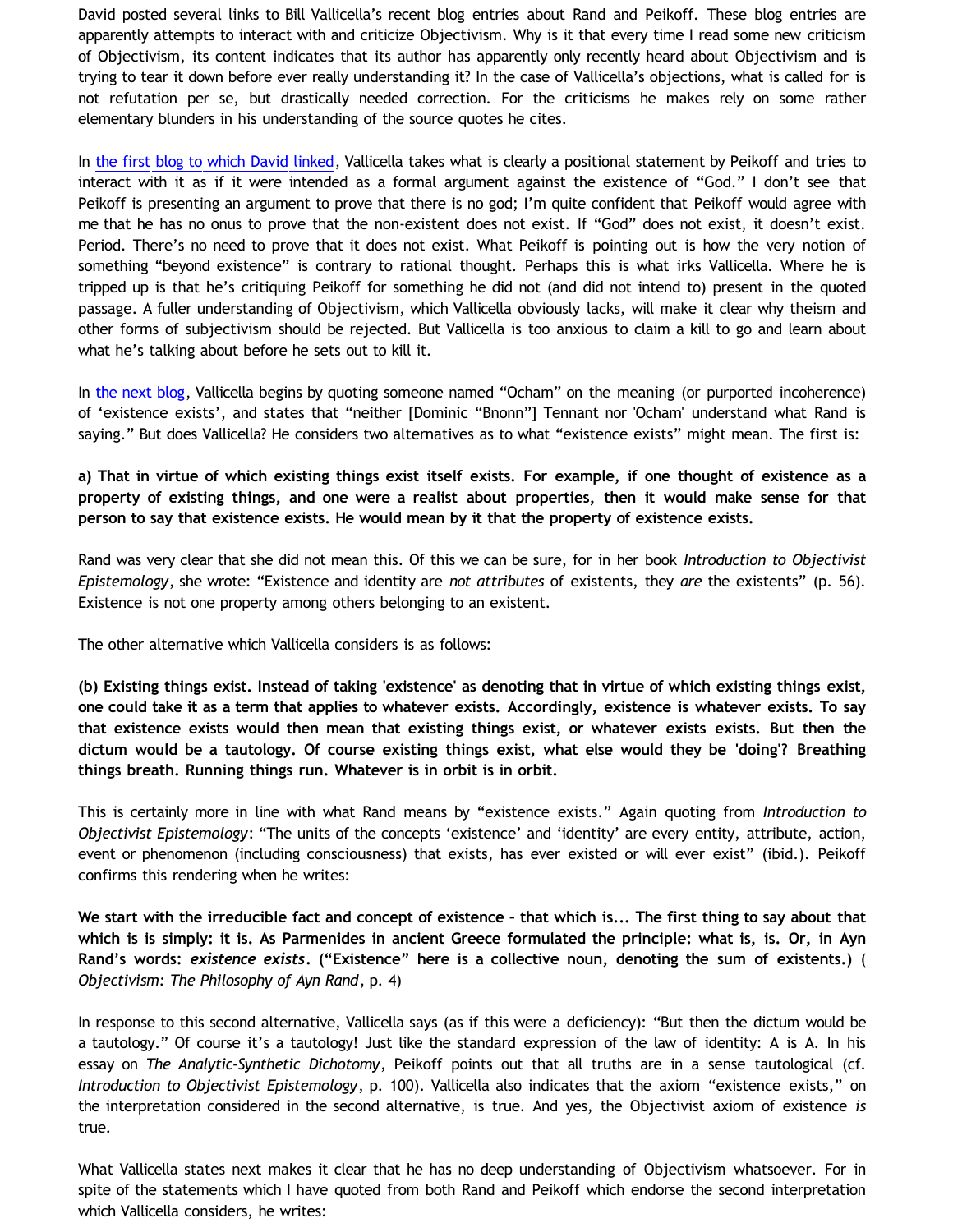**From Rand's texts it is clear that she intends neither the (a) nor the (b) construal.**

Why does Vallicella make this blunder? The answer to that question is in what he stated next:

**What she is trying to say is something non-tautological: that the things that exist** *exist* **and have the attributes they have independently of us.** [Here](http://aynrandlexicon.com/lexicon/primacyofexistence.html) **we read, "The primacy of existence (of reality) is the axiom that existence exists,** *i.e.***, that the universe exists independent of consciousness (of any consciousness), that things are what they are, that they possess a specific nature, an** *identity***." Rand is advancing a version of metaphysical realism. Existence EXISTS! (Pound the lectern, stamp the foot, flare the nostrils.)**

Those who are unfamiliar with Objectivism are liable to suppose that Vallicella has scored a major point here against Objectivism. In fact, however, he has confused the axiom of existence with the principle of the primacy of existence. They are related, but they are not one and the same. Paul Manata made a very similar error when he tried to take down Objectivism (see my blog [The Axioms and the Primacy of Existence](http://bahnsenburner.blogspot.com/2006/12/axioms-and-primacy-of-existence.html)). The axiom of existence is the recognition that existence exists, that what is, is. This axiom necessarily implies two corollary axioms: the axiom of identity (to exist is to be something, A is A), and the axiom of consciousness (consciousness is consciousness of some object). One would have to be conscious in order to recognize that things exist. So just recognizing that things exist validates the axiom of consciousness.

Now we have a relationship to consider, namely the things which we are aware of, and our awareness of those things. Existence exists, and consciousness is conscious of existence. Or if you like, there is the object(s) of consciousness, and there is the subject of consciousness. It is in respect to this relationship that the principle of the primacy of existence identifies the proper orientation between the subject of consciousness and its objects. It states that the objects of consciousness exist and are what they are independent of the subject of consciousness. This is the *objective* orientation of the subject-object relationship, since the *objects* of consciousness hold metaphysical primacy over the subject of consciousness. Even David himself has acknowledged that this is the proper orientation in the subject-object relationship, at least in the case of human consciousness. (He's still holding out, apparently, for a consciousness which enjoys the *subjective* orientation to manifest itself outside his own imagination.)

Now Rand distinguished between these two poles of the subject-object relationship using the concepts 'consciousness' and 'existence' respectively. She was not wrong to do this, but many outsiders (especially those who are in too big a hurry to refute Objectivism to sit down and actually get a firsthand understanding of what it teaches) are easily tripped up by her use of these terms. This is why Vallicella says that "The problem, of course, is that Rand chose to express herself in an inept and idiosyncratic way using the ambiguous sentence, 'Existence exists'." I really don't see why anyone would find this problematic though. I understand it quite clearly. Why doesn't Vallicella? The problem seems to be his, not Rand's.

His problems do not end with "merely infelicity of expression" however. Vallicella says that the primacy of existence (he calls it "the thesis of metaphysical realism") cannot be reached "by either inferring it from or conflating it with the Law of Identity." For one thing, it's clear that Rand is not trying to *infer* the primacy of existence from some prior truths, for not only does she categorize this recognition as axiomatic, all truths presuppose the primacy of existence. Now it's not clear what Vallicella may mean by "conflating it with the Law of Identity," but just try to conceive of the law of identity if the primacy of existence were not true and the alternative to it, the primacy of consciousness, were true. If anything exists, it would not exist independent of consciousness, it would depend on consciousness, not only for the fact that it exists, but also for every attribute making it up. No object of consciousness would have any inherent identity of its own; it would be whatever the subject intends it to be at any point in time (supposing 'time' could even make sense in such a nightmarish realm). Vallicella clarifies his case at this point: "My point is not that metaphysical realism is false; my point is that denying it is not equivalent to denying the Law of Identity." But has he really made this point? Not that I can see. But why Vallicella is so anxious about making this point is not clear. The concern should be whether or not the Objectivist axioms and the primacy of existence are true. I do not see that Vallicella has shown that they are not true. If he does not show them to be untrue, then he cannot claim to have refuted Objectivism. Far from it in fact.

Vallicella then quotes a passage from Rand's novel *Atlas Shrugged*, and huffs: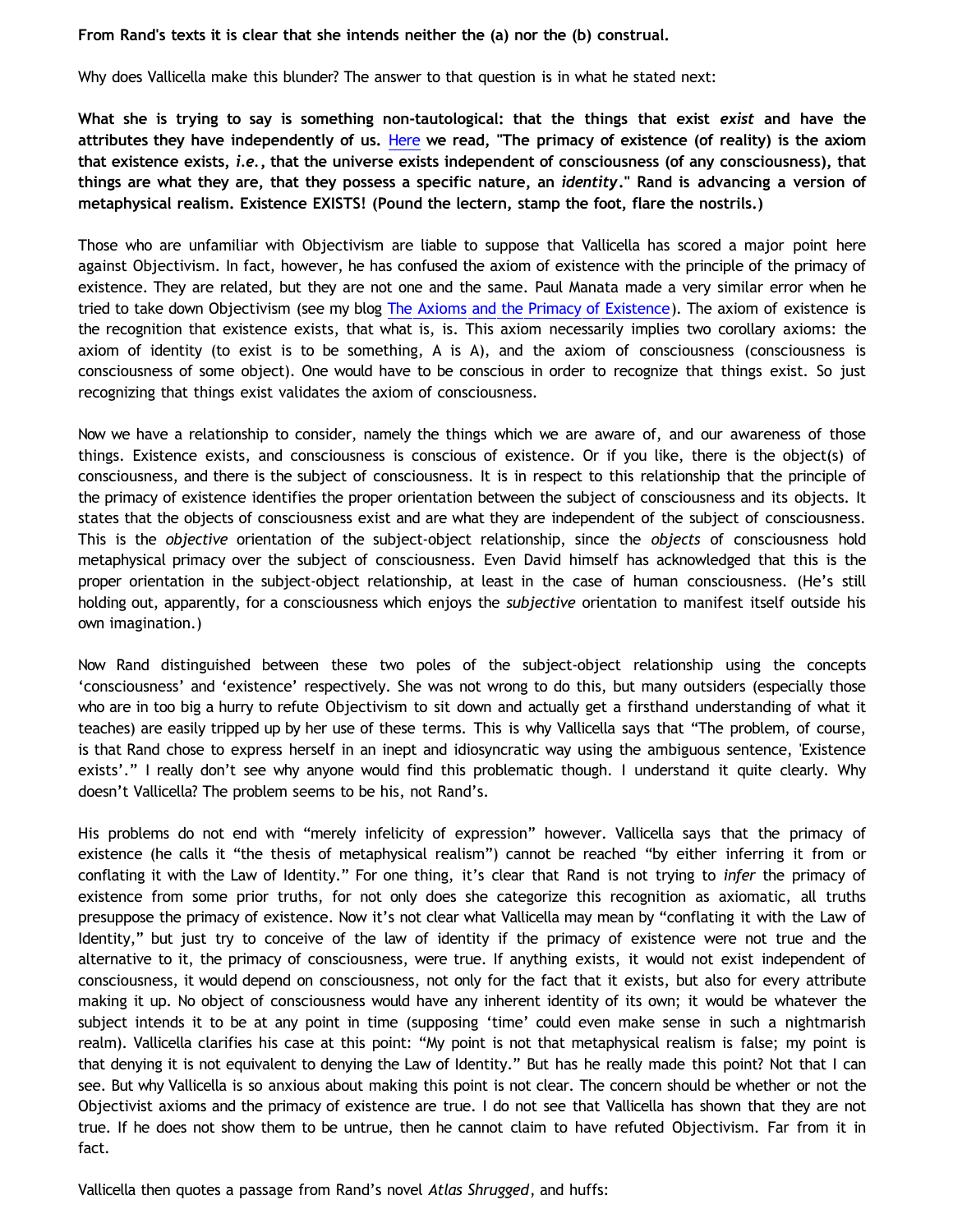**So the disasters of the 20th century originated in the evasion by people like Hitler and Stalin of the fact that A is A! This is just silly.**

Notice that Vallicella does not offer an argument here. He does ask a couple questions after this, but questions are not arguments. To address them, Vallicella may want to read Peikoff's book *The Ominous Parallels* after getting a better understanding of what Objectivism teaches.

Vallicella's final argument in this blog is against the recognition that "there is no alternative to existence." For reasons that are not clear, Vallicella thinks he needs to contest this as well. To do so, he relies on the necessary-contingent dichotomy, which of course Objectivism rightfully rejects. Curiously Vallicella does indicate some awareness of this fact in one of the blogs David linked to, but he does not seem to integrate it into his critique. Too bad.

In [the next blog](http://maverickphilosopher.typepad.com/maverick_philosopher/2009/01/in-all-fairness-to-ayn-rand-and-the-randians-.html) which David linked to, Vallicella acknowledges that "there are professional philosophers who take Rand's work seriously." And much to his chagrin, he's right. He cites for instance the members on the steering committee of [The Ayn Rand Society.](http://www.aynrandsociety.org/) But in spite of this acknowledged fact, Vallicella still drools with animosity towards Rand, opining about her "professional respectability." No, Rand was no academic. She was an outsider. She was first and foremost a businesswoman, specifically a novelist, and one of the 20th century's most outspoken defenders of capitalism. These are all big strikes against Rand from the academic establishment's point of view. So the jeering that Vallicella repeats here is nothing new.

In [the next installment](http://maverickphilosopher.typepad.com/maverick_philosopher/2009/01/modal-confusion-in-randpeikoff.html) Vallicella raises an objection against a brief passage from Peikoff's above-mentioned essay "The Analytic-Synthetic Dichotomy." Here Vallicella accuses Peikoff of "the modal fallacy of confusing the *necessitas consequentiae* with the *necessitas consequentiis*, the necessity of the *consequence* with the necessity of the *consequent*," specifically in regard to Peikoff's view that propositions denoting man-made facts are necessarily true (since man-made facts are still facts) even though "some *facts* are not necessary." Vallicella is tripped up by this because he's looking at the matter from a perspective which accepts the necessary-contingent dichotomy from the very beginning (as is common practice in Anal Phil). There is no modal confusion on Peikoff's part here, since once a man-made fact is a fact, it is a fact – i.e., there's no going back and undoing them. A statement identifying said fact cannot be false, which means it is necessarily true. It's clear that Vallicella has not absorbed Peikoff's broader points very well, and several of the commentators posting in response to Vallicella's blog entry try to explain this to him. The rejoinders offered in response to those comments do not suggest that Vallicella's understanding has improved.

In [the final blog](http://maverickphilosopher.typepad.com/maverick_philosopher/2009/01/is-ayn-rand-a-good-philosopher-rand-on-the-primacy-of-existence.html) to which David linked, Vallicella tackles the primacy of existence. He writes: "[Rand] thinks that to say that x is self-identical is to say something about x's mode of existence, namely, that x exists independently of any consciousness. If this were true, a mere law of logic would entail not only the nonexistence of God, but also the necessary nonexistence (i.e., the impossibility) of God."

Well, we can't have that! (That's about the extent of that "argument".) In fact, however, the expression "mode of existence" is not Objectivist locution. It belongs to Anal Phil, which Objectivists are wise to reject, due to its implicit commitment to the primacy of consciousness. I have defended the primacy of existence in several articles on my blog. Vallicella is correct to recognize the fatal implications this undefeatable principle has for theism.

Vallicella continues: "What's more, it amounts to a solving by logical fiat of the problem of the external world."

If in fact Rand is trying to solve a problem (real or unreal) "by logical fiat," why would anyone who doesn't accept the primacy of existence have a problem with her doing this? Does Vallicella really understand the issue he's discussing? His next statement gives us a clue on this:

He writes: "If Rand were right, one would be able to prove that an object of perception exists apart from its being perceived by simply pointing out that it is self-identical. Yonder mountain, qua object of perception, is of course self-identical; but that scarcely proves that it exists independently of my consciosness [sic] of it."

Apparently Vallicella missed the part about the primacy of existence being *axiomatic*. As an axiom, it is not subject to proof; proof presupposes its truth. We *recognize* that the objects we perceive exist independent of our awareness of them; we do not have to *prove* that they do. When I look in my wallet and see two one-dollar bills, that's what's in there whether I want to accept it or what I would prefer that there were two one-hundred-dollar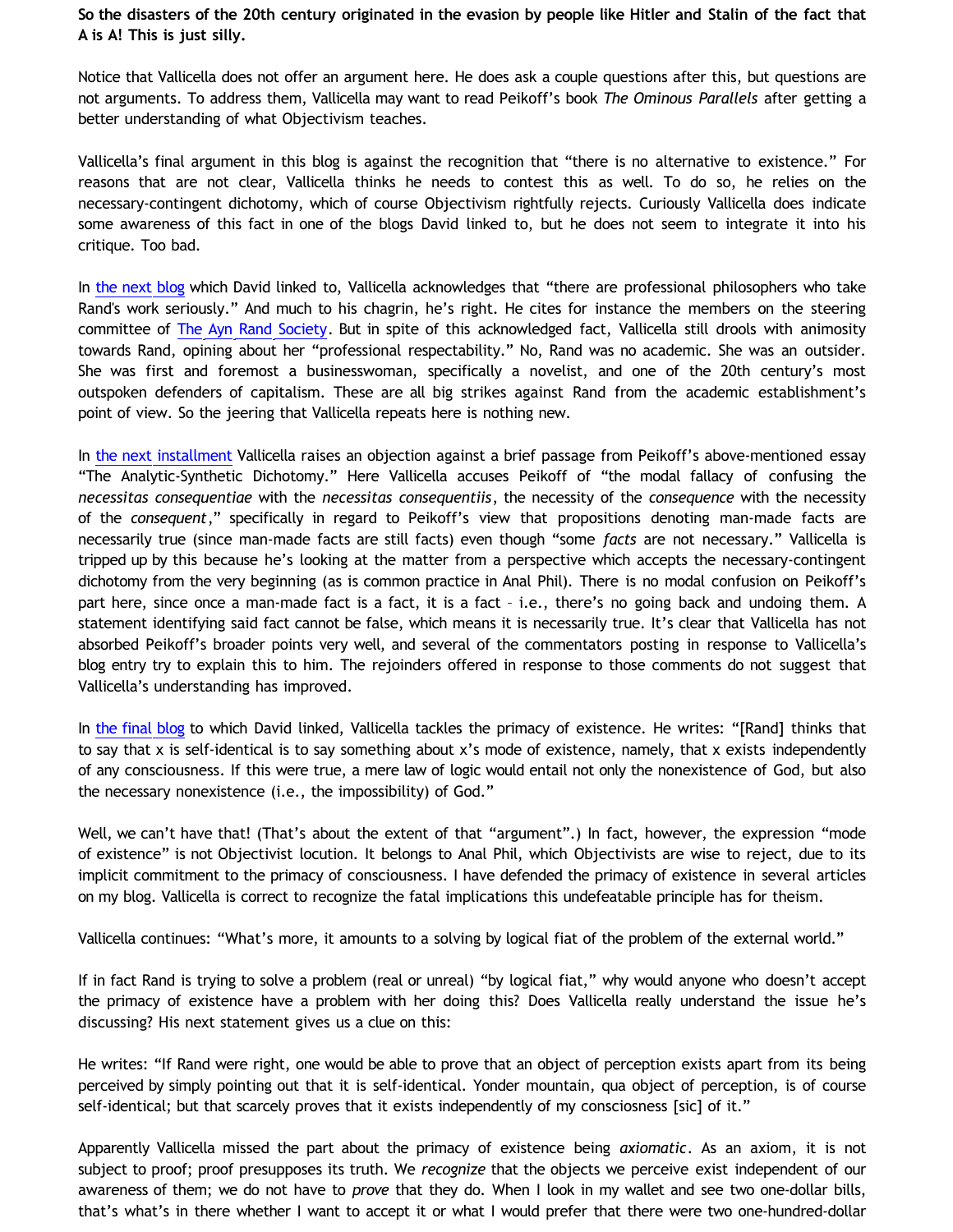bills in there instead. Existence exists independent of consciousness. Why would anyone object to this recognition?

Then Vallicella gives us this whopper: "In sum, Rand is attempting to squeeze controversial metaphysical assertions out of a mere logical axiom. It can't be done."

Vallicella says "it can't be done." Is this because he wishes it this way (i.e., the primacy of consciousness)? Or, is it because some state of affairs which obtains independent of anyone's wishing, misperceptions, doubts, insistence, etc. (i.e., the primacy of existence)? If it's the former, then why should anyone accept it? If it's the latter, does he realize that he's making use of the very principle he's trying to undermine?

In a way, statements like these, coming from theists, are quite reassuring. It tells me that Objectivism is right to challenge theism on the basis of metaphysical primacy. While some theists insist that theism is compatible with the primacy of existence (e.g., Patrick Toner), others try to make exception to the primacy of existence for their god (e.g., "My problem is when Objectivists insist that what is true of human consciousness must necessarily be true of divine consciousness") or deny the primacy of existence altogether. There seems to be no uniform response from theists on this matter. It cuts and divides them against themselves, and they typically don't even know it.

So David, did you have any thoughts in response to my present blog? It was, after all, directed in reply to statements of your own.

Regards, Dawson

# [January 22, 2009 11:37 PM](http://bahnsenburner.blogspot.com/2009/01/#8647579902649336402)

[john](http://www.blogger.com/profile/15002005729072165615) said...

Hi Dawson,

I agree it is very encouraging that direct assault at the level of metaphysical truth exposes Platonists' game and Objectivism's strength. We should keep undermining at the base.

I have been responding to Dr. Vallicella in those linked blog pages at that very level.

Isn't it curious that they swing madly from the charge "Rand's metaphysics is trivial" (the typical 'it is only tautological' and 'you can't deduce anything from it and induction is a fallacy') to: "She packs too many assumptive claims into it."

I know why: it is the God thing. As you pointed out above, they don't make faith claims. They want to stake the position without having to resort to faith. They believe that the existence of God is non-controversial and a priori everything, and that "philosophy" considers that a fait accompli.

Well, thank you Mr. Kant. You know that claim that Jesus died for the sins of all men, including those in the future? Well Kant sacrificed by writing those enormous journey's to nowhere for the job security of Analytic Philosophy.

Your blog is powerful, glad to see your relentless pursuit of those trying to rest on Kant's shoulders.

John Donohue Pasadena, CA

### [January 23, 2009 10:41 PM](http://bahnsenburner.blogspot.com/2009/01/#789083687376106689)

[J](http://www.blogger.com/profile/11567400697675996283) said...

*"""The problem, of course, is that Rand chose to express herself in an inept and idiosyncratic way using the ambiguous sentence, 'Existence exists'."*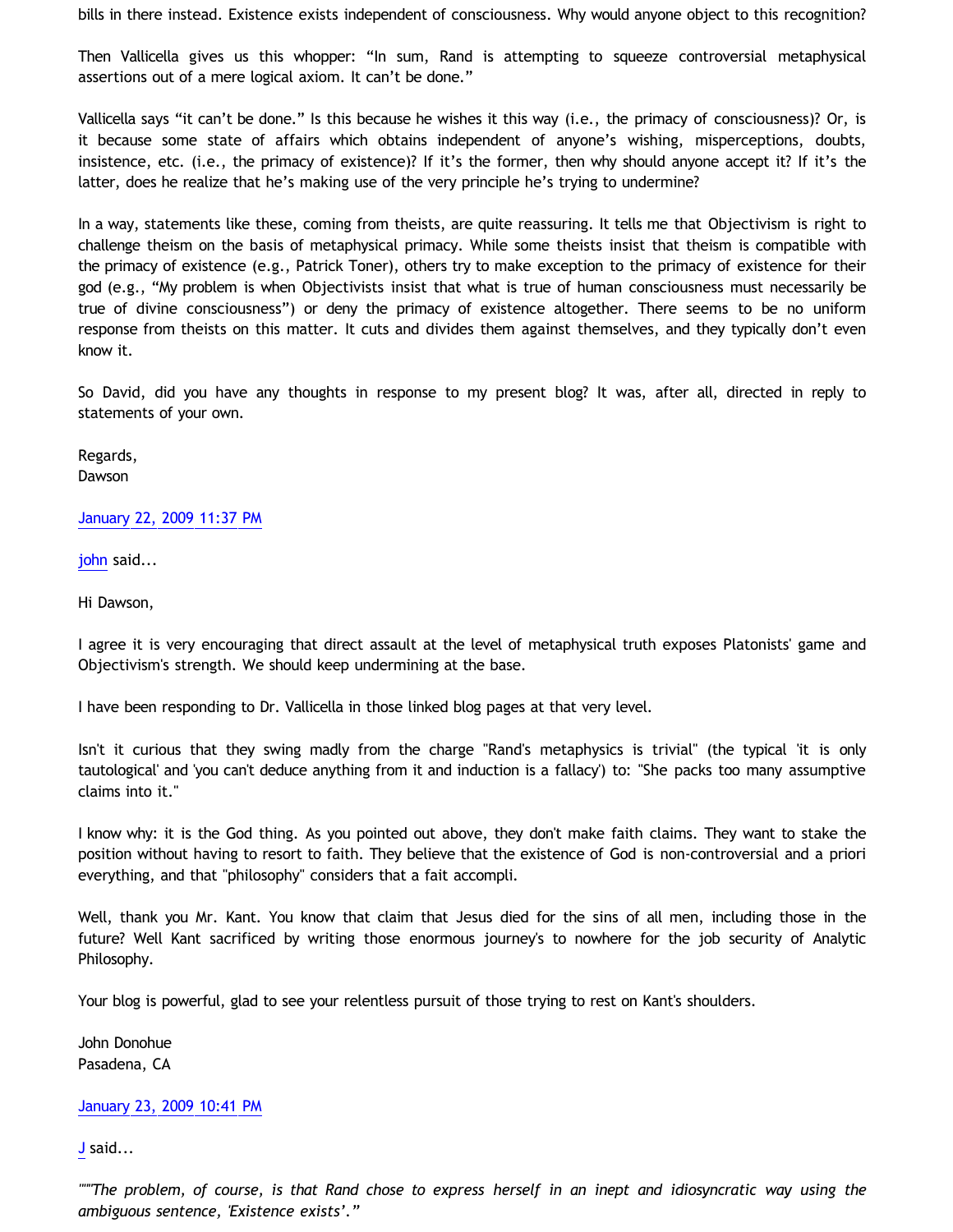Yes. Rand and the Objectivists did reduce many philosophical problems to simple assumptions. Though one might agree with the implied "external realism," there's a lot more to it, as vallicelli points out (tho' I don't agree with MavPhil on many things, and would agree the MavP's a bit of a Platonist): we can say a CPU exists. A turkey sandwich exists (at least until devoured). The pacific ocean exists, or a large mass of sea water/H20 which we term the pacific ocean exists.

But when saying "existence exists" you are not doing the same thing as saying a "CPU exists," or "there is the CPU," semantically speaking. "There is existence" doesn't even make much sense, except by fleshing it out.

"Existence exists" is itself a metaphysical claim: tho' rather naive. One, existence is a word: not a thing like a CPU. Rand wants to say via this axiom (if axiom it be) something like, "our perceptions correspond to an external reality, which is independent of our our minds." That introduces some problems, doesn't it. First off, you are at least subject to your own visual parameters: were you blind, existence would be quite different. If you had like the eyes of a preying mantis, and were 20 feet tall, life would be quite different: so at least perception is subject to human's neurological and biological innateness, and also to your own subjective perceptions, and indeed to environmental and cultural factors (including different languages).

That may seem trivial, but that presents a problem to "objectivism" how do you determine whether your perceptions, or Rand's or anyone's are the same, or mostly the same? And how does a perception fit into an equation or logical argument: one can insist, we all perceive the same world, but that claim requires a lot more work than simply insisting on it. Newton saw the sun differently than his chambermaid did.

Making an existence claim also is a mental act: which is itself not perceivable. It's sort of the problem locke has when trying to account for how knowledge of various common ideas or concepts--say quantity, mathematics, or even logic come about. An existence generalization itself (the backwards E in predicate logic) was learned: where did we find that backwards E? Where was Pi to be located back in Pythagoras' day? A great deal of mental work was required, and abstractions, and then translations into language and symbols (unless like the MavP you consider floating in some timeless platonic abode). The objectivists generally complete overlook those abstractions (and indeed the possibility of a priori truths) and the problems of knowledge acquisition. It's not so much Misss Rand's conclusions that many object to: it's the makeshift way she and her groupies reached them.

### [January 24, 2009 7:36 AM](http://bahnsenburner.blogspot.com/2009/01/#2338434517118927598)

[Bahnsen Burner](http://www.blogger.com/profile/11030029491768748360) said...

J wrote: "Rand and the Objectivists did reduce many philosophical problems to simple assumptions."

#### Such as?

J wrote: "But when saying 'existence exists' you are not doing the same thing as saying a 'CPU exists', or 'there is the CPU', semantically speaking."

Actually, we are doing the same thing: we are affirming existence. When we say that a CPU exists, we are affirming its existence. When we say 'existence exists', we are affirming existence on a much broader scale. The concept 'existence' is the widest of all concepts, because it includes everything which exists, not just the CPU on your desk, but every CPU that exists, has existed and will exist, as well as anything else that exists, has existed and will exist. This is what Objectivism means by this statement.

J wrote: "'There is existence' doesn't even make much sense, except by fleshing it out."

How does affirming the existence of everything that exists no make sense? This objection essentially reduces to the claim that using concepts to denote groups of objects does not make sense. But the objection itself makes use of concepts in just such a way. It is self-refuting.

J wrote: "'Existence exists' is itself a metaphysical claim: tho' rather naive. One, existence is a word: not a thing like a CPU."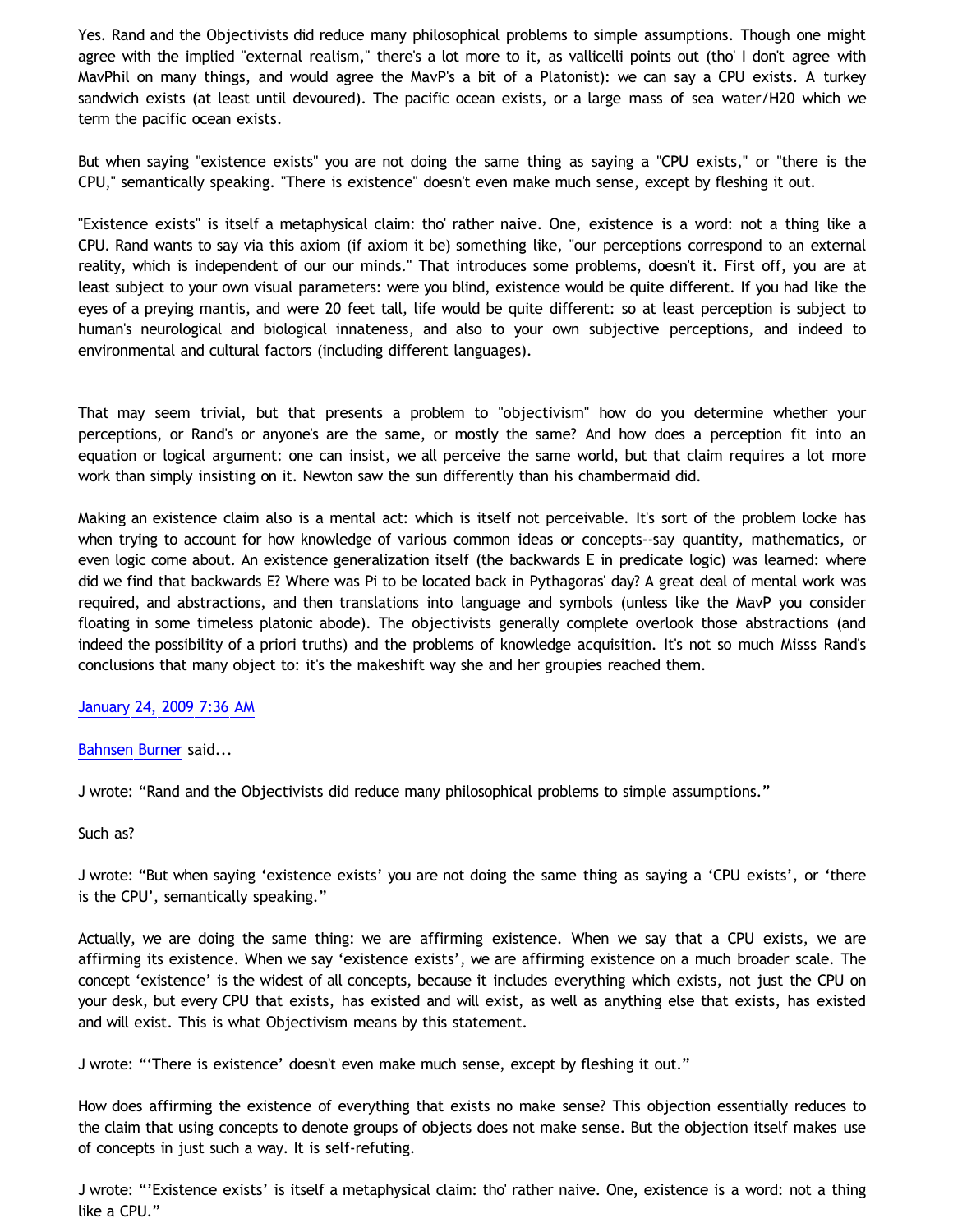One could say the same thing about any symbol we use to denote objects which exist, including the symbol 'CPU'. You're confusing the symbol for what it denotes. When Objectivists say 'existence exists', they are not saying that the *word* "existence" exists. On the contrary, just as when one says a CPU exists he affirms the existence of something specific, when Objectivists say 'existence exists' they are affirming the existence of everything that exists.

J wrote: "Rand wants to say via this axiom (if axiom it be) something like, 'our perceptions correspond to an external reality, which is independent of our our minds'."

No, that is not what Rand meant by the axiom of existence. The nature of our perceptions is a later discovery, well after we make fundamental recognitions, such as the fact that existence exists.

J wrote: "That introduces some problems, doesn't it. First off, you are at least subject to your own visual parameters: were you blind, existence would be quite different."

Actually, existence would be same. What would be different is the form in which one is aware of it. A blind person would not be aware of existence visually. But if he can feel, hear, touch and taste, he would still be aware of the same thing. If I look at a pizza, and then put it to my tongue and taste it, I am perceiving the same thing. What I see and what I am tasting are not two different objects, they are the same object, and the two different sense modalities give me awareness of the same object in different forms.

J wrote: "If you had like the eyes of a preying mantis, and were 20 feet tall, life would be quite different: so at least perception is subject to human's neurological and biological innateness, and also to your own subjective perceptions, and indeed to environmental and cultural factors (including different languages)."

Perception, whether it is that of a human being or a praying mantis, is objective. Perception has a causal nature, one which is not subject to volition. A blind man cannot choose to see a pizza, and I cannot choose to see a pizza in place of a bowl of oatmeal. You might want to read David Kelley's *The Evidence of the Senses* (LSU, 1986) to get a better understanding of the issues you're discussing.

J wrote: "That may seem trivial, but that presents a problem to 'objectivism' how do you determine whether your perceptions, or Rand's or anyone's are the same, or mostly the same?"

Why would we need to? I doubt Rand perceived many of the things I've perceived, and I'm quite certain I did not perceive many of the things that Rand perceived. I do not make the claim that my perceptions are identical to anyone else's. But concepts overcome this, because they are open-ended. Rand perceived buildings, and I've perceived buildings. The buildings she perceived are different from the ones I've perceived, but because we have the concept 'building' to refer to similar things generally, this is not a problem. So the "problem" you seem to have in mind here is overcome on the conceptual level of cognition.

J wrote: "And how does a perception fit into an equation or logical argument: one can insist, we all perceive the same world, but that claim requires a lot more work than simply insisting on it. Newton saw the sun differently than his chambermaid did."

Perceptions won't fit into equations unless they are first integrated into conceptual form. But since we have a theory of concepts, this hurdle has been overcome. Newton and his chambermaid actually perceived the same object when they looked up at the sun. The difference between them was the difference in the contextual sum of knowledge into which they integrated that and any other perception they experienced.

J wrote: "Making an existence claim also is a mental act: which is itself not perceivable. It's sort of the problem locke has when trying to account for how knowledge of various common ideas or concepts--say quantity, mathematics, or even logic come about."

Locke would have benefited well from Rand's theory of concepts. So would everyone else.

J wrote: "The objectivists generally complete overlook those abstractions (and indeed the possibility of a priori truths) and the problems of knowledge acquisition. It's not so much Misss Rand's conclusions that many object to: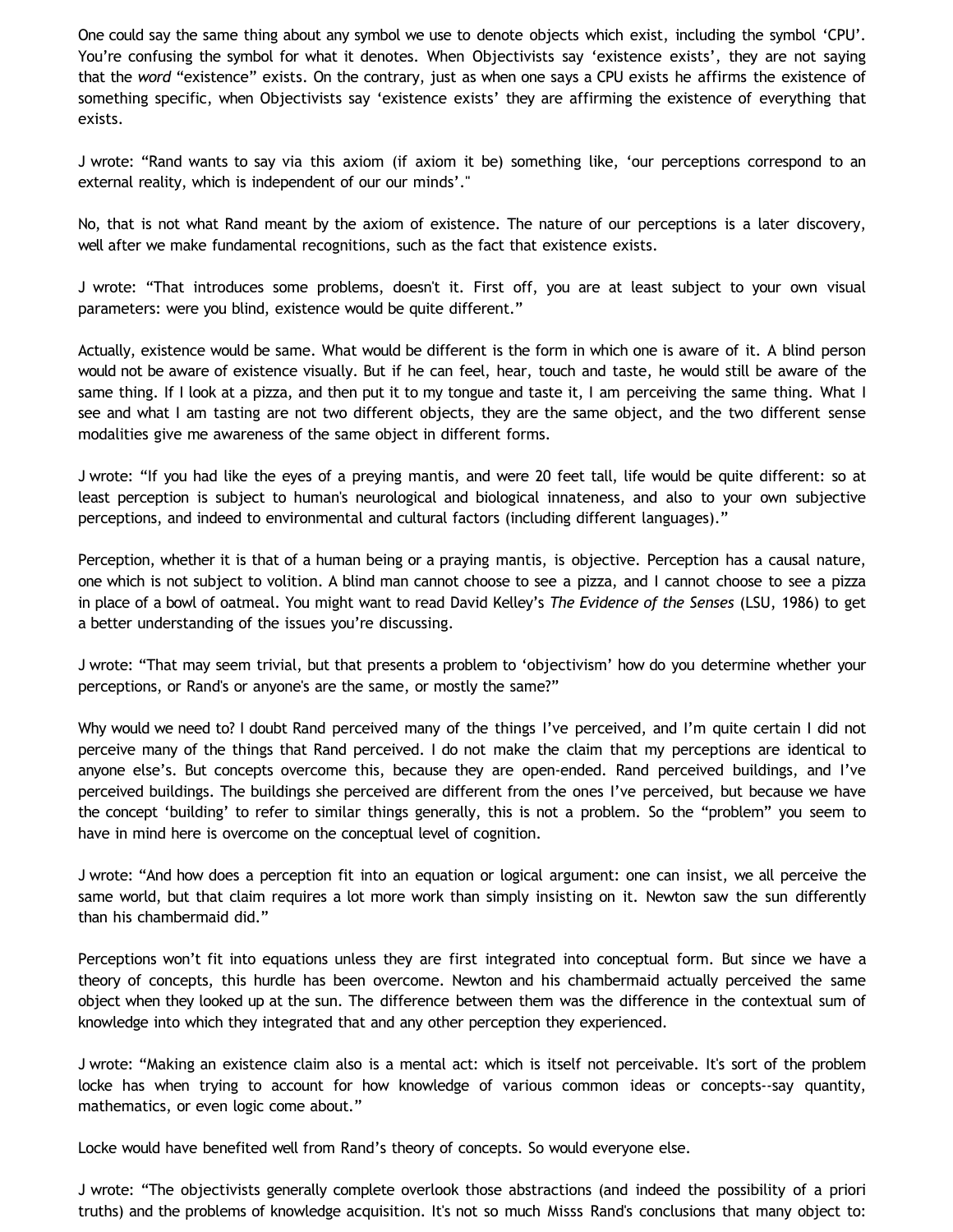it's the makeshift way she and her groupies reached them."

I see. They don't like the way she reached her conclusions because she did not appeal to so-called "a priori truths"? That's actually good news for Objectivists.

Regards, Dawson

[January 24, 2009 2:01 PM](http://bahnsenburner.blogspot.com/2009/01/#7197921384310010983)

[J](http://www.blogger.com/profile/11567400697675996283) said...

Here's another tactic, somewhat Popperian (I bet even Aynnie read a bit of Karl Popper):

If some type of knowledge-claims cannot be in principle falsified (modified, refuted, revised), then it is dogma. Popper held that was the difference between science and religion, whether tradition, or mystical. I suggest Objectivism, while not completely irrational, tends to dogma rather than scientific knowledge. A few objectivists do mention Newton and other scientists, but on the whole it seems more like a type of ersatz religion than science (or philosophy, really).

[January 24, 2009 4:51 PM](http://bahnsenburner.blogspot.com/2009/01/#8413326302455221833)

[Bahnsen Burner](http://www.blogger.com/profile/11030029491768748360) said...

J wrote: "I suggest Objectivism, while not completely irrational, tends to dogma rather than scientific knowledge. A few objectivists do mention Newton and other scientists, but on the whole it seems more like a type of ersatz religion than science (or philosophy, really)."

You might try another "tactic," such as actually getting familiar with Objectivism and what it teaches, from its primary sources. To say that Objectivism "tends to dogma" or that "it seems like a type of ersatz religion" suggests that you're getting your information about Objectivism from secondhand sources that are themselves poorly informed about Objectivism and dogmatically antagonistic to it.

Keep in mind that the only alternative to Objectivism, is some form of subjectivism.

Regards, Dawson

### [January 24, 2009 5:36 PM](http://bahnsenburner.blogspot.com/2009/01/#2650108386541823384)

[J](http://www.blogger.com/profile/11567400697675996283) said...

Your response misses the point, as usual. I've read Peikoff's material quite closely, and read the Fountainhead back in the day. Have you read, say, Bertrand Russell's Principles of Mathematics, or Wittgenstein's Tractatus, or Einstein, or Hilbert's axioms, or Quine's "On What there is," and "Two dogmas of Empiricism," or Popper's Open society? I mean, relying on Ayn Rand, a screenwriter, and her disciples, including the Mysterious Mr Peikoff for your philosophy (and ideology as a whole) seems a bit naive doesn't it?

Rand didn't invent the wheel: in fact i just re-perused some of Peikoff's material, and he affirms the Tabula Rasa! Wow. So Rand was a crypto-Locke, and thus all the points contra-empiricism (ie Hume's points on induction0 still apply. That said, I actually agree to empirical realism--the world exists independently of our minds and senses--and even to naturalist ontology (with reservations), but one doesn't just say it's True, but *proves* it.

Moreover, in this age of the CPU, Rand's pep talks seem rather outdated, as is her laissez faire at-any-cost economics (yes, say grazi to Randian econ for the Lending crisis, and Bailout, really; that resulted from de-reg across the board. Then given "Greed Rules" a Randian shouldn't really mind. Aynnie really wanted to bring back the Czar, methinks ).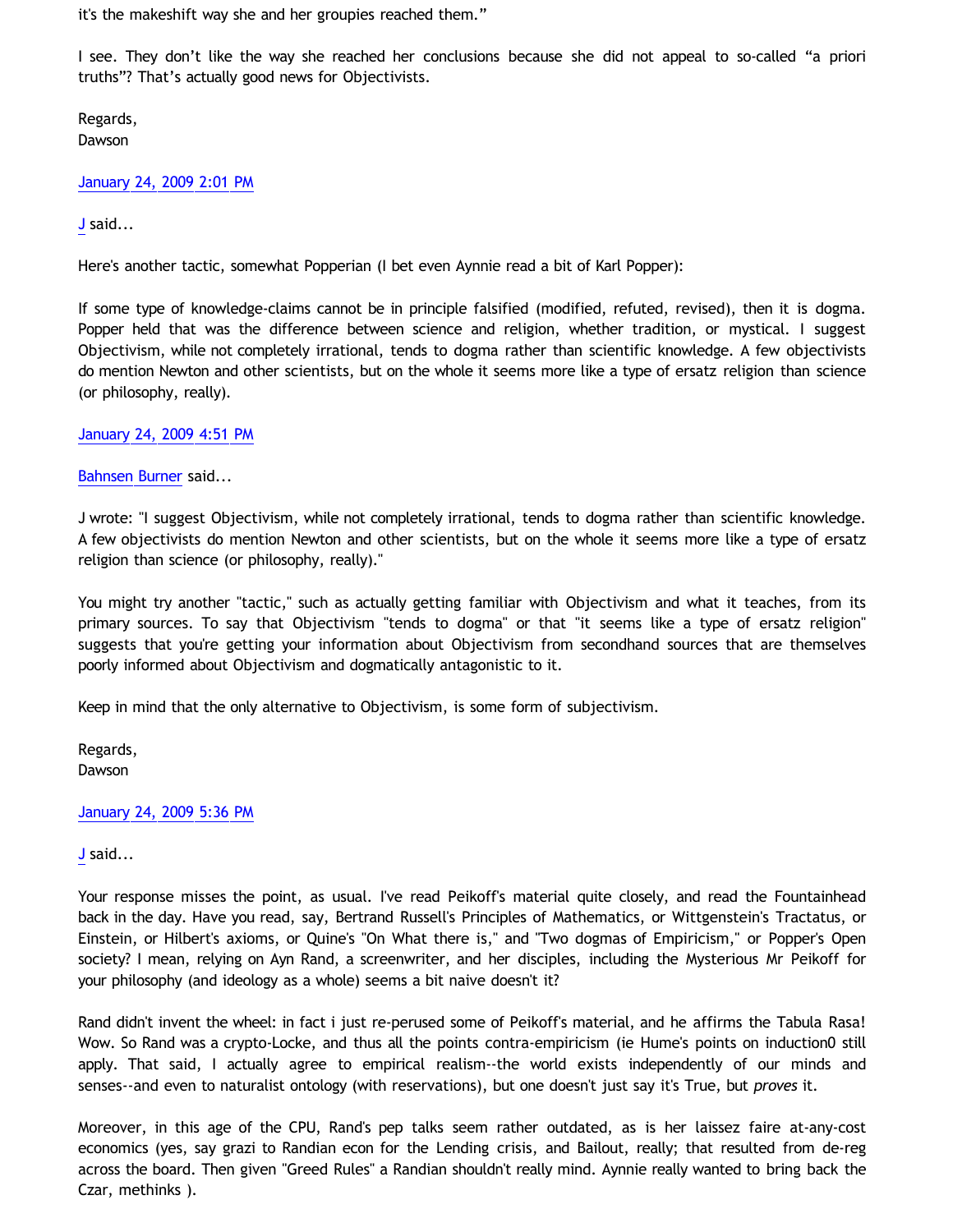[January 24, 2009 5:50 PM](http://bahnsenburner.blogspot.com/2009/01/#2155197133872509418)

[RLE](http://www.blogger.com/profile/18138254059628731604) said...

Dawson-

*"when Objectivists say 'existence exists' they are affirming the existence of everything that exists. "*

(1) There cannot be such a *thing* as "existence", not even a concept.

i) It would be analogous to saying "world exists" or "matter exist".

ii) These are universal concepts that can't have meaning given your hyper-empiricism. They are non-sense words in your philosophy.

iii) You don't look out your front door and see *"world, matter, or existence".* All you can see is "a" tree, "a" car, "a" person, etc

(2) Objectivism is not "off the hook" with its radical empircism either. In other words, it can't answer skepticism better than any other philosophy can, in fact it is leaves one in a state of skepticism!

i) Given that you don't have eyes in the back of your head, once you perceive an object with your eyes and then look away does it still exist without looking back at it? How can you be certain?

ii) To say "existience exists" would beg the question. Because at best all you can be certain exist on this scheme of things is one exis"tent" at a time, that is being perceived at that very instance. You are a nominalist.

(3) You have fallen into Berekley's trap of idealism-*esse est percipi*

At least thats how it appears to me

[January 24, 2009 5:54 PM](http://bahnsenburner.blogspot.com/2009/01/#7671989659319167549)

[Bahnsen Burner](http://www.blogger.com/profile/11030029491768748360) said...

J wrote: "I've read Peikoff's material quite closely, and read the Fountainhead back in the day."

The objections you raised above indicate that you did not understand what you read very well, for there were some key points that were in sore need of correction.

J wrote: "Have you read, say, Bertrand Russell's Principles of Mathematics, or Wittgenstein's Tractatus, or Einstein, or Hilbert's axioms, or Quine's "On What there is," and "Two dogmas of Empiricism," or Popper's Open society?"

I've read lots of things, some of the authors you mention here, plus many others. So what? I still think Objectivism is true.

J wrote: "Rand didn't invent the wheel:"

I don't know anyone who has claimed that Rand did invent the wheel. So what relevance is this?

J wrote: "in fact i just re-perused some of Peikoff's material, and he affirms the Tabula Rasa!"

You're just discovering this now? I thought you said you had read Peikoff's material "quite closely."

J wrote: "So Rand was a crypto-Locke,"

A "crypto-Locke"?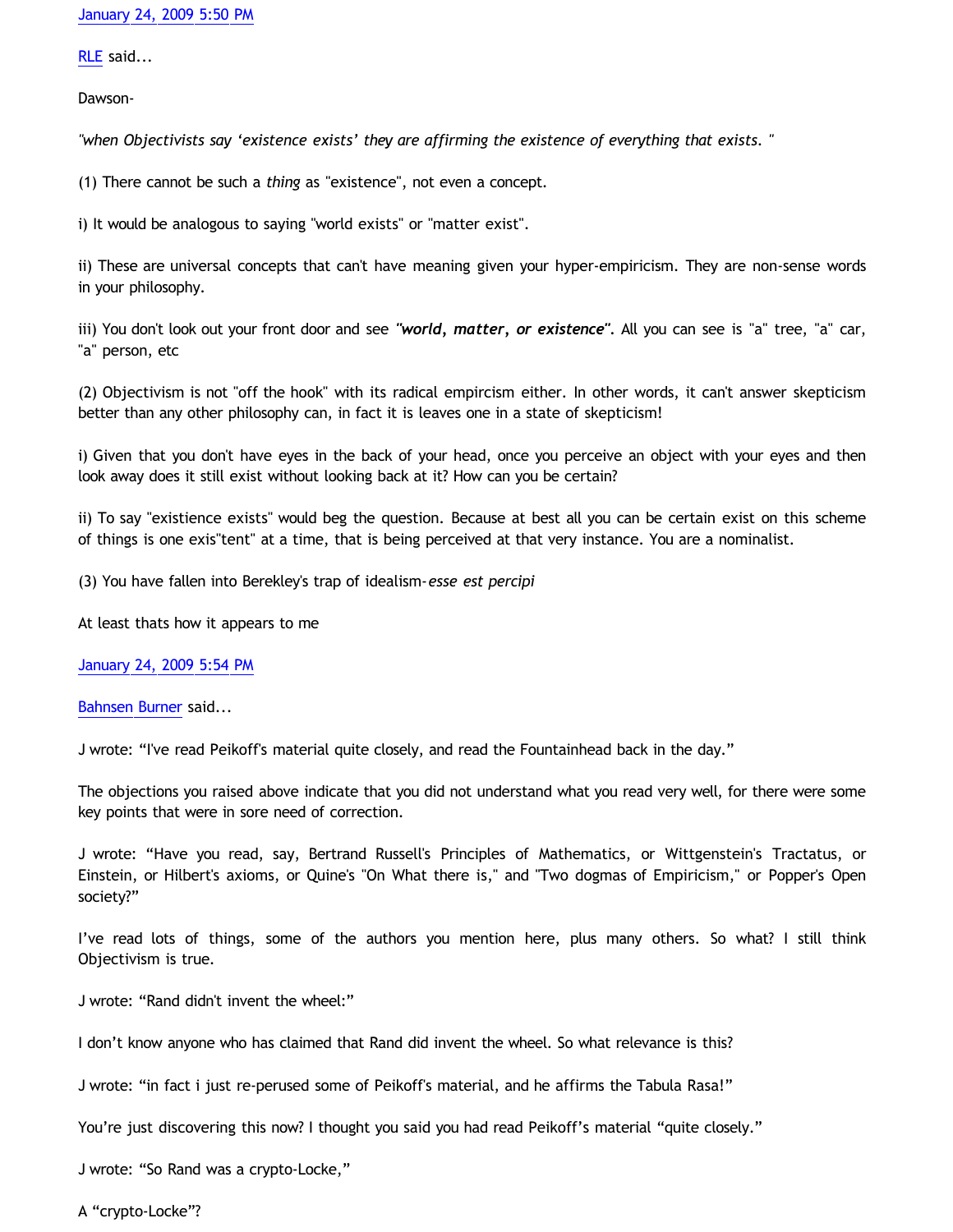J wrote: "and thus all the points contra-empiricism (ie Hume's points on induction0 still apply."

Clearly you do not know what you're talking about. Hume's points on induction were a logical outcome of his faulty premises, namely that knowledge begins with sensations (wrong), that perceptions are selectively pieced together (wrong), that concepts are arbitrary (wrong), that causality is event-based (wrong), etc. See Kelley's "Universals and Induction" – you'll see how the Aristotelian view of causality and Rand's theory of concepts corrects Hume's mistakes in this area. It's actually a very fascinating topic.

As for the rest of your screed, it's not worth responding to.

Regards, Dawson

[January 24, 2009 6:20 PM](http://bahnsenburner.blogspot.com/2009/01/#5150169102017944691)

[Bahnsen Burner](http://www.blogger.com/profile/11030029491768748360) said...

RLE wrote: "(1) There cannot be such a *thing* as "existence", not even a concept."

Why not? Did you see the part about existence being a collective noun denoting the sum of all existents?

RLE wrote: "i) It would be analogous to saying 'world exists' or 'matter exist'."

What's wrong with that?

RLE: wrote: "ii) These are universal concepts that can't have meaning given your hyper-empiricism. They are non-sense words in your philosophy."

"Hyper-empiricism"? You apparently don't know what you're talking about.

RLE: "iii) You don't look out your front door and see *'world, matter, or existence'*."

How do you know what I see or don't see? I see existence all around me, even before I look out my front door.

RLE wrote: "All you can see is 'a' tree, 'a' car, 'a' person, etc."

I do see these, and more. All are existence.

RLE wrote: "(2) Objectivism is not 'off the hook' with its radical empircism either."

What "radical empiricism"?

RLE wrote: "In other words, it can't answer skepticism better than any other philosophy can, in fact it is leaves one in a state of skepticism!"

You're confused. You might want to check out the brief dialogue I quoted from Peikoff in [this blog](http://bahnsenburner.blogspot.com/2008/10/reply-to-tennant-on-theistic.html).

RLE wrote: "i) Given that you don't have eyes in the back of your head, once you perceive an object with your eyes and then look away does it still exist without looking back at it? How can you be certain?"

It depends on what it is. If it's a sandwich on my neighbor's plate, it may in fact be gone after I have turned away.

RLE wrote: "ii) To say 'existience exists' would beg the question."

It can't beg the question, since it's not the conclusion of an argument.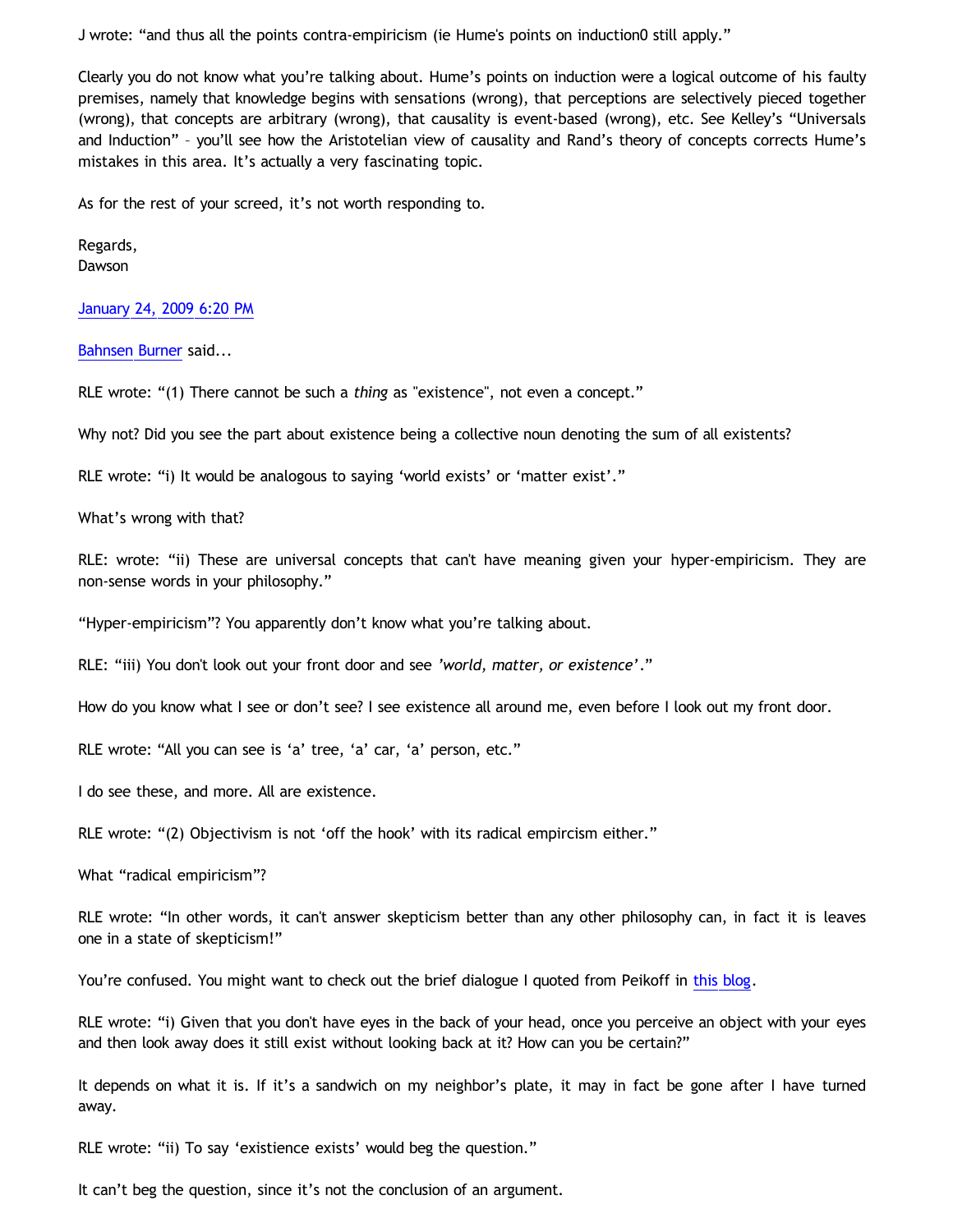RLE wrote: "Because at best all you can be certain exist on this scheme of things is one exis"tent" at a time, that is being perceived at that very instance."

Where does Objectivism teach this?

RLE wrote: "You are a nominalist."

Wrong. Read *Introduction to Objectivist Epistemology*.

RLE wrote: "(3) You have fallen into Berekley's trap of idealism-*esse est percipi*"

How so? We reject any expression of the primacy of consciousness, and we have a theory of concepts. You might want to familiarize yourself with what Objectivism teaches before trying to critique it.

Regards, Dawson

# [January 24, 2009 6:23 PM](http://bahnsenburner.blogspot.com/2009/01/#8198022266634786489)

[J](http://www.blogger.com/profile/11567400697675996283) said...

*Hume....namely that knowledge begins with sensations (wrong),*

Care to prove that? In fact, Peikoff admits that, ala his points via the tabula rasa.

Alas you don't even understand the non-innateness of the tabula rasa (which implies....knowledge begins with sensations). It's not Berkeley the Randian empiricists have to deal with, but Humean empiricism (for starters). You deny a priori truths, AND you deny "a posteriori" truths? (and Hume's point on empiricism "no ideas without antecedent impressions") . So you are the skeptics.

[January 24, 2009 6:52 PM](http://bahnsenburner.blogspot.com/2009/01/#193696930223542249)

[Bahnsen Burner](http://www.blogger.com/profile/11030029491768748360) said...

J asked: "Care to prove that?"

Knowledge begins with perception, not sensation. Our physiology automatically integrates sensations into percepts, so we begin at the perceptual level of cognition. I thought you had studied Peikoff closely?

J wrote: "In fact, Peikoff admits that, ala his points via the tabula rasa."

Can you show where Peikoff says we start with sensations as opposed to perception? If you've studied Objectivism, you'd know the difference.

J wrote: "Alas you don't even understand the non-innateness of the tabula rasa (which implies....knowledge begins with sensations)."

Perhaps now you know better?

J wrote: "It's not Berkeley the Randian empiricists have to deal with, but Humean empiricism (for starters)."

What specifically do you think we need to "deal with," and why? Do you know that it has not already been dealt with?

J wrote: "You deny a priori truths, AND you deny 'a posteriori' truths?"

We do not deny a posteriori truths; all truths are a posteriori.

Again, it's clear you have not understood Objectivism very well, if in fact you have read any of its primary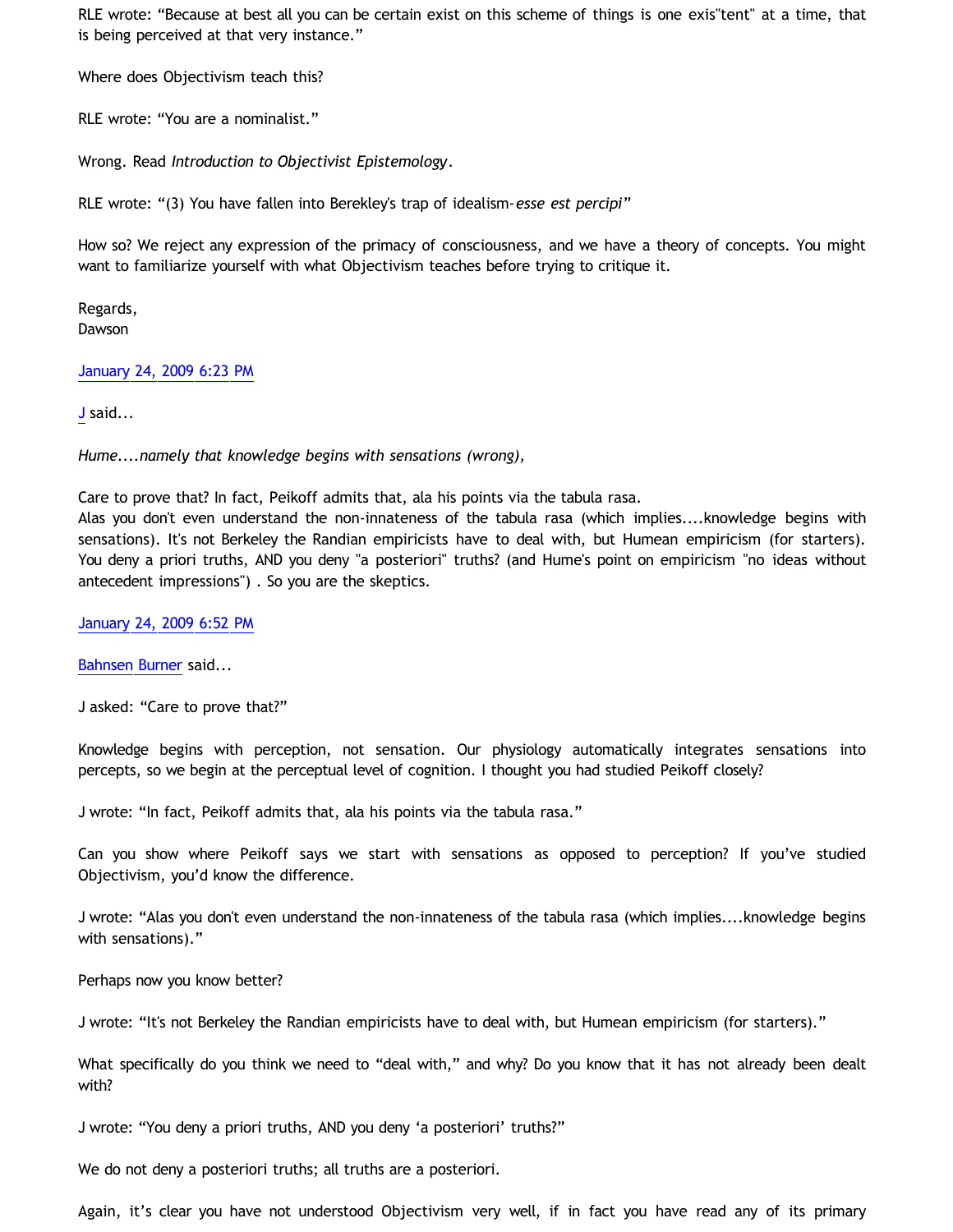sources.

Regards, Dawson

# [January 24, 2009 7:27 PM](http://bahnsenburner.blogspot.com/2009/01/#8527260264734768385)

# [Justin Hall](http://www.blogger.com/profile/17804641315202800289) said...

Man I leave for a while and look what fun I miss. Dawson there has been great entertainment value in watching these two thrash around with there straw-men arguments. I look forward to what comes next.

Oh and a point raised earlier, "So the disasters of the 20th century originated in the evasion by people like Hitler and Stalin of the fact that A is A! This is just silly". Well Hitler did choose to ignore the fact that our rights are moral principles derived from the fact that we are conscious beings who's actions are not automatic, thus requiring a guide to action. The Jews of Germany and all the other victims of his reign were no different then the Germans in this regard. So in other words they had just as much a right to live as the Germans. Another whopper of a failure to accept A is A is when he launched an attack on the Soviet Union, a country with 2 and a half times Germany's population and twice the industrial might, all the while still fighting a war with Britain that was not going so well. Yeah I would say he had a problem with A being A. I have as of late been coming to the conclusion that the root of all evil is in fact a failure to acknowledge that A is A.

# [January 24, 2009 10:41 PM](http://bahnsenburner.blogspot.com/2009/01/#958739423416293179)

[john](http://www.blogger.com/profile/15002005729072165615) said...

Dawson,

Well, I got too close to the edge of the black hole over at Vallicella et al and have now delightfully been banned. [http://maverickphilosopher.typepad.com/maverick\\_philosopher/2009/01/ayn-rand-on-necessity-and-contingency.](http://maverickphilosopher.typepad.com/maverick_philosopher/2009/01/ayn-rand-on-necessity-and-contingency.) html

The challenge was that the onus is on the APs/Kantians to justify their schisms, not for Objectivism to conform to them. That apparently was the final straw.

I can't locate an email address for you, so I'll ask here in the forum: I have a final parting closure letter for the guy. It is firm, not smarmy but confrontive. May I post it here (I am posting it in various Objectivist locations with permission)? You can delete it if objectionable.

John Donohue Pasadena, CA

[January 24, 2009 11:19 PM](http://bahnsenburner.blogspot.com/2009/01/#3648682120122112674)

[john](http://www.blogger.com/profile/15002005729072165615) said...

By the way, Mr. Vallicella has proffered a brand new ploy at presupposing God's existence. [http://maverickphilosopher.typepad.com/maverick\\_philosopher/2009/01/why-god-cannot-be-the-creator-of-the](http://maverickphilosopher.typepad.com/maverick_philosopher/2009/01/why-god-cannot-be-the-creator-of-the-)universe.html

He scrounged around until he found a split second when Dr. Peikoff was using irony to point out the absurdity of asking the void question "could God have created existence", then Vallicella pointed to it as if Leonard had seriously assumed the existence of God. He then proposed a (i think) serious challenge to his posse to ask if the point Leonard, sans irony, was making about God's various powers was a good argument or not. Incredibly, one Analytic Philosopher actually posted a long chain of AP mumbo jumbo in an attempt to chew on the subject, and others are now critiquing the argument.

Just astonishing.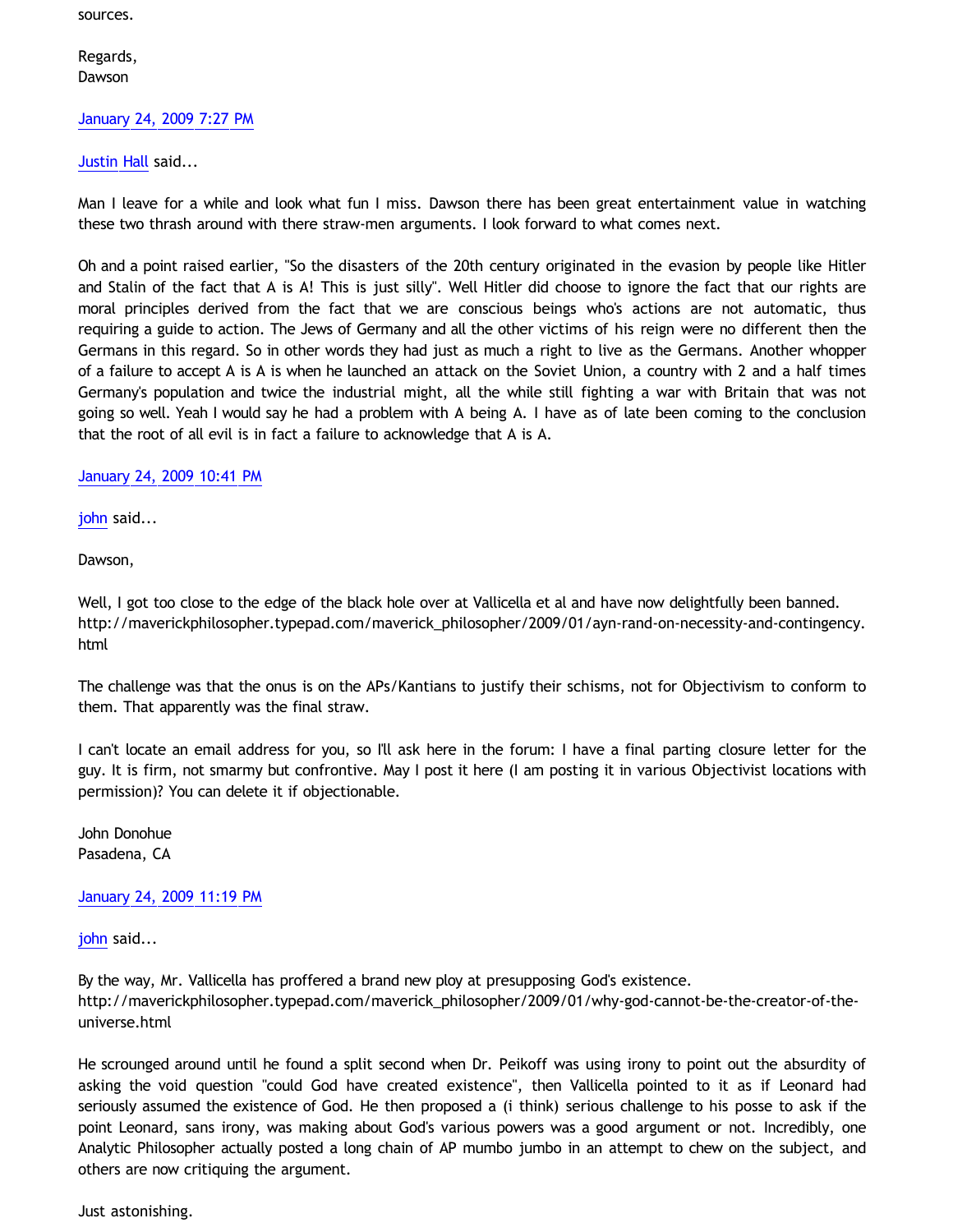You have to admit, however, the ingenious gambit. Vallicella is obviously an advanced player. His enormous capacity to avoid all actual engagement of his root position is matched by his offensive trickery. Notice how subtle this is:

"Peikoff is arguing that God cannot be the creator of the universe because..... [blah blah blah]"

This is not accurate. In fact, Peikoff has just claimed that there is absolutely no basis for God whatever; THAT is what he is arguing. Peikoff followed with a chain of rhetorical postulates exemplifying how attempting to argue or discuss God only goes to expose the absurdity. So Vallicella lifts that one chunk of a formulation out of Peikoff, safe that he can put it in quotations, and crudely pastes it in place on his blog to very quietly insinuate that Peikoff has assumed God (not to mention to smuggle in at the very least the presupposition that existence was created) and is just speculating on His capabilities. Then, notice the title of this page: "Why God Cannot be the Creator of the Universe" which is an attempt to hold the focus on 'well let's argue what God can or cannot do, as this Peikoff guy did' and take the focus off the real issue: that the notion of God is void altogether, in the first place.

In my opinion, the Kantian position is as bankrupt as ever. There is nothing new over there. It is just Kant. However, the enormous hubris of their fallacious Appeal To Authority (they sit totally astride the belief that AP IS philosophy) combined with centuries of deploying the Kantian apparatus is not to be underestimated. I mean, we only have reality, science and Ayn Rand on our side.

John Donohue Pasadena, CA

# [January 25, 2009 1:07 AM](http://bahnsenburner.blogspot.com/2009/01/#6416523618974133592)

[J](http://www.blogger.com/profile/11567400697675996283) said...

# *Knowledge begins with perception, not sensation.*

That's according to Guru Rand--not according to empiricism (or empirical psychology). Blind men don't do geometry (or invent it), Later with much work, a blind person might learn of geometrical relations somehow, say via braille: regardless there's sensation involved--vision, for one. Or touching, via braille, in the few cases a blind person learns geometry (or physics, etc.), or listening via the ears. That's sensation.

So, as Hume says: knowledge begins with sensation--he calls it impressions. "no ideas (ie thoughts and concepts--knowledge) without antecedent impressions." Perception follows sensation (though often closely related, and often used synonymously), and is a more cognitive act.

Hume's schema is not perfect (tho often misread), but far more reasoned and thought out (even if his conclusions are not comforting to many) than Guru Rand's system. Objectivists are really faced with the same problems that Hume was (proving we have various types of knowledge of the external world), but simply ignore them via superficial generalizations: yo, existence exists

# [January 25, 2009 2:55 AM](http://bahnsenburner.blogspot.com/2009/01/#2452461108182818690)

# [Bahnsen Burner](http://www.blogger.com/profile/11030029491768748360) said...

John wrote: "I can't locate an email address for you, so I'll ask here in the forum: I have a final parting closure letter for the guy. It is firm, not smarmy but confrontive. May I post it here (I am posting it in various Objectivist locations with permission)?"

Be my guest, John! Let 'er rip! I look forward to reading it.

Oh, and congrats on getting banned over at "maverick philosopher." See it as a trophy of sorts.

Regards, **Dawson**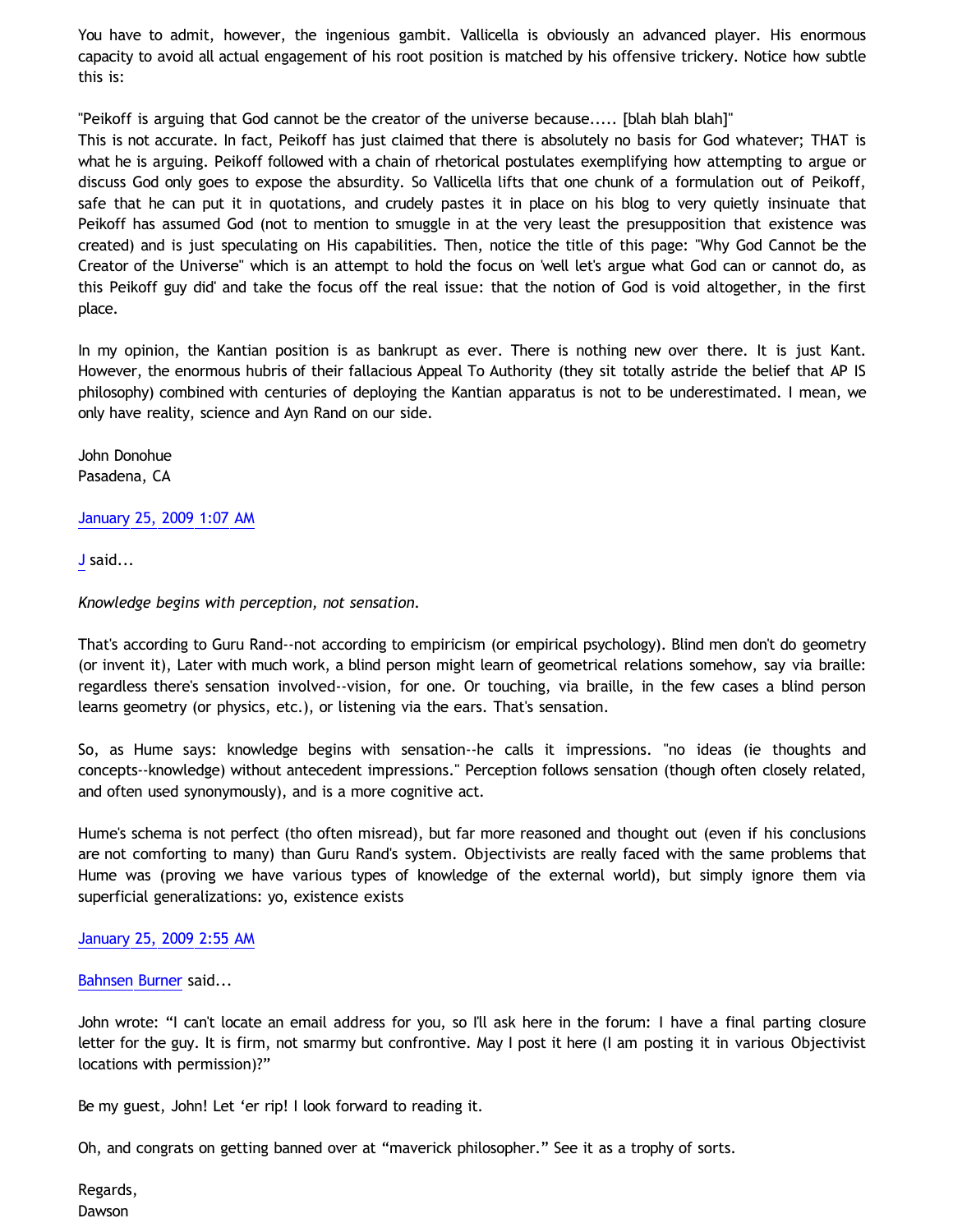### [January 25, 2009 10:49 AM](http://bahnsenburner.blogspot.com/2009/01/#5397857324974887730)

[Bahnsen Burner](http://www.blogger.com/profile/11030029491768748360) said...

I wrote: *Knowledge begins with perception, not sensation.*

J responded: "That's according to Guru Rand--not according to empiricism (or empirical psychology)."

Objectivists are not Humean empiricists, J. Again you stand corrected. There is a significant distinction between the level of sensations and the level of perceptions. I thought you had read Peikoff closely?

J wrote: "Blind men don't do geometry (or invent it),"

No blind men do geometry? Not one? Really?

J wrote: "Later with much work, a blind person might learn of geometrical relations somehow, say via braille: regardless there's sensation involved--vision, for one."

Sure sensation is involved. No one said it isn't. Perception integrates individual sensations into percepts, so that we have awareness of entities qua entities, rather than awareness of momentary, passing sensations. Our vision is not merely sensation, it is perception. When you see a book, a car, a tree or a man, you have awareness of these objects as distinct entities, not as a collection of unrelated sensations.

J wrote: "Or touching, via braille, in the few cases a blind person learns geometry (or physics, etc.), or listening via the ears. That's sensation."

Actually, it's perception. The blind man who reads Braille can distinguish each letter pattern from the next, perceiving each one as a distinct entity, not as a mere passing series of unrelated sensations. If that were the case, Braille would be useless. Indeed, Braille confirms my point rather than serves as a counterexample to it. Again, if you had familiarity with Objectivism as you had claimed, you should not need this explained to you.

J wrote: "So, as Hume says: knowledge begins with sensation--he calls it impressions. 'no ideas (ie thoughts and concepts--knowledge) without antecedent impressions'. Perception follows sensation (though often closely related, and often used synonymously), and is a more cognitive act."

That's true: Hume did say we begin with sensations, as I had pointed out earlier. Where Hume erred is in thinking that perception is a volitional faculty, that we selectively piece together individual sensations to assemble percepts of entities. That's not true. Perception is not volitional, it is automatic. We don't consciously piece together individual sensations to give us awareness of entities qua entities; this is a built-in pre-conceptual operation. Again, I suggest you take a look at Kelley's *The Evidence of the Senses* for some more intelligence on the matter.

J wrote: "Hume's schema is not perfect (tho often misread), but far more reasoned and thought out (even if his conclusions are not comforting to many) than Guru Rand's system."

It is, eh? Why did Hume get so many things wrong then? And why did it take Rand to correct him?

J wrote: "Objectivists are really faced with the same problems that Hume was (proving we have various types of knowledge of the external world), but simply ignore them via superficial generalizations: yo, existence exists"

J, it's getting old having to correct you over and over and over again. Do you have any points to make that are truly tenable?

Regards, **Dawson** 

### [January 25, 2009 10:53 AM](http://bahnsenburner.blogspot.com/2009/01/#1986967426736697646)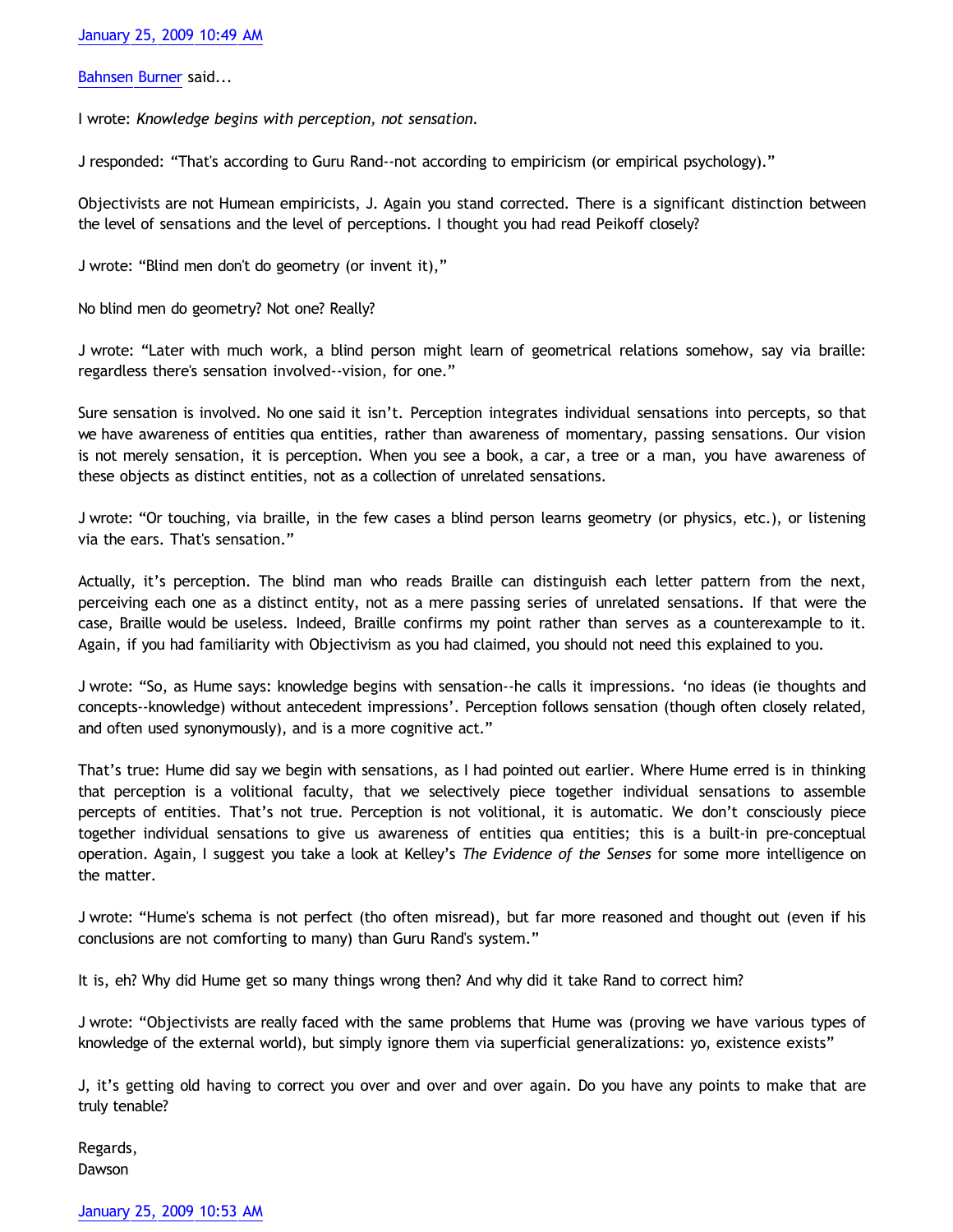[Bahnsen Burner](http://www.blogger.com/profile/11030029491768748360) said...

By the way, John, my e-mail address is:

sortion@hotmail.com

Feel free any time!

Regards, Dawson

[January 25, 2009 10:58 AM](http://bahnsenburner.blogspot.com/2009/01/#8514866003627060162)

[john](http://www.blogger.com/profile/15002005729072165615) said...

re:

[http://maverickphilosopher.typepad.com/maverick\\_philosopher/2009/01/ayn-rand-on-necessity-and-contingency.](http://maverickphilosopher.typepad.com/maverick_philosopher/2009/01/ayn-rand-on-necessity-and-contingency.) html

This is my closure "Dear Bill letter." Thanks to Dawson for permission to post here.

1.25.2009 Dear Bill Vallicella,

Hilariously, you have now blocked me from posting at your website/blog. Your reasons are laughable. The laughs just deepen as you and your followers chide Objectivism's supposed dogmatism from inside the solid iron straight-jacket of your system.

I learned a lot from this encounter about how easy it is to expose the insane, ingrown emptiness of Analytic Philosophy. Your people went ballistic and absurd immediately on the arrival of smart Objectivists. They acted shamefully. So did you. Ridicule, bluster and standing on your orthodoxy are not arguments, and you already know the names of the fallacies in play.

While you were more cool and actually posted a few things that vaguely smacked of both understanding Ayn Rand and responding in a fair discussion, you still avoided addressing my real challenges. Then, finally, yesterday I made it too blatant and you could not avoid. Your post in response is full of holes. I'd love to drive a bulldozer right through, but alas you now decline my posts.

You avoid facing that your position is bankrupt. You cannot prove the existence of God, the 'supernatural' and any/all other a priori faith beliefs, and the entire Kantian system exists only to hide that fact. It exists to hide the root axiomatic beliefs of the radical skeptic, as well, but this encounter was obviously with apologies for God. You are probably aware that my arguments have been and would continue to narrow focus on that. Hence the ban.

Ayn Rand had an insight full of pathos in her novels. Yes, her millions-best-seller-decade-after-decade novels (oh shame\*). To paraphrase: 'If you are living in fear your enemy is potent, secure and vast, too formidable for you, imagine your surprise when on confronting you find its just a scared little rat scurrying around in the corner.'

By the way, certain Objectivists [I speak only for myself specifically] are gathering forces to be ready in case the APs make another attempt to vandalize the Wikipedia posting on Ayn Rand. Those already in place at least stopped the AP sneak attack in the introduction, and eventually we will get a reversal to the normal article.

Adios. Irony intended.

John Donohue Pasadena, CA

\*The outrageous sales record of Ayn Rand's books is not meant to be an argument to refute Presuppositionalism;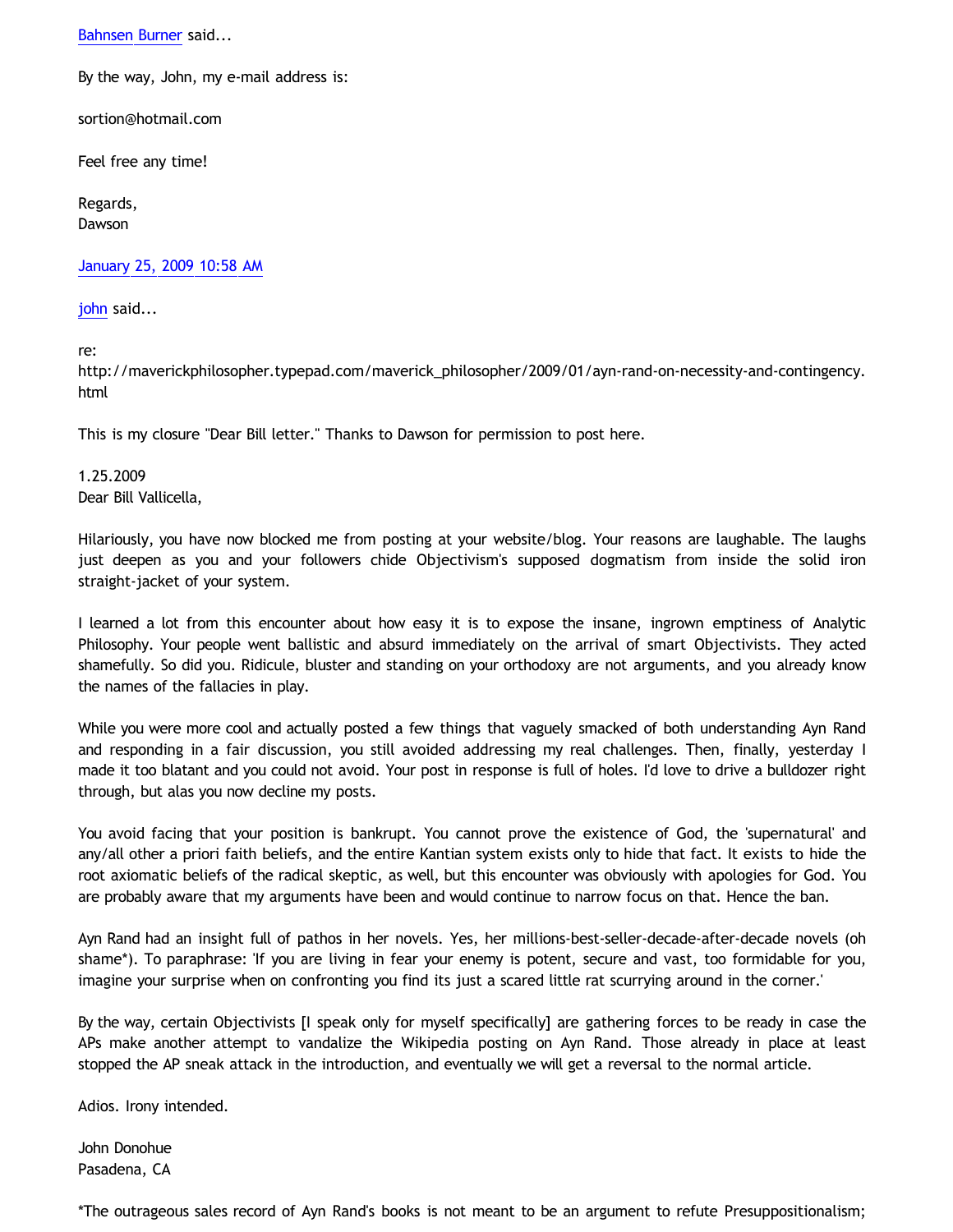read Mr. Dawson's blog or email me for that refutation. The sales comment is happily admitted to be merely a joyful indulgence in rubbing it in.

[January 25, 2009 11:50 AM](http://bahnsenburner.blogspot.com/2009/01/#3241584959897756995)

[john](http://www.blogger.com/profile/15002005729072165615) said...

By the way, the "Analysis" of an absurd proposition dishonestly attributed to Dr. Peikoff has really accelerated. It is just jaw-dropping astonishing.

[http://maverickphilosopher.typepad.com/maverick\\_philosopher/2009/01/why-god-cannot-be-the-creator-of-the](http://maverickphilosopher.typepad.com/maverick_philosopher/2009/01/why-god-cannot-be-the-creator-of-the-)universe.html

I previously said 'there was nothing new over there' but may have to retract.

I think they surpass the achievements of the Mediaevals in their toils to ascertain the number of angels that can fit on the head of a pin.

John Donohue Pasadena, CA

[January 25, 2009 12:10 PM](http://bahnsenburner.blogspot.com/2009/01/#1769409184597384045)

[john](http://www.blogger.com/profile/15002005729072165615) said...

Okay, now to ask Mr. Dawson....

Hume famously declares induction to be a fallacy. I've also recently seen that Subjectivists completely bury the issue of concept formation (because that would have to admit induction) and deploy various methods of getting the definitions in.

For instance "divine revelation." Okay, lets let that one drift for the moment!

Of course, sliding all definitions into a priori status by the wrangling of the various Kantian schisms is the other gambit. But the outright brazen claim that induction is fallacious, expounded by Hume, kicked up by Popper (Popper not only rejects induction, he apparently says science does not actually use it. He must not be aware of context)....how can they get away with it, since all of science requires concepts/definitions to be proven through induction, embedded in context?

(if you have already responded to this, please just link the page in your writings so I can look at that first.)

John Donohue Pasadena, CA

[January 25, 2009 12:26 PM](http://bahnsenburner.blogspot.com/2009/01/#7563077318873153638)

[J](http://www.blogger.com/profile/11567400697675996283) said...

*J wrote: "Objectivists are really faced with the same problems that Hume was (proving we have various types of knowledge of the external world), but simply ignore them via superficial generalizations: yo, existence exists"*

*J, it's getting old having to correct you over and over and over again. Do you have any points to make that are truly tenable?*

You're not correcting anyone, merely chanting the Objectivist dogma. I don't think you understand the point--though if all your "philosophy" comes from Rand, you don't really understand philosophical disputation.

Sensations and perceptions are not quantifiable, or even observable. When a witness sees a crime--say a robbery-- his visual senses receive it, and he in some sense perceives it. Yet we have no access to his perception: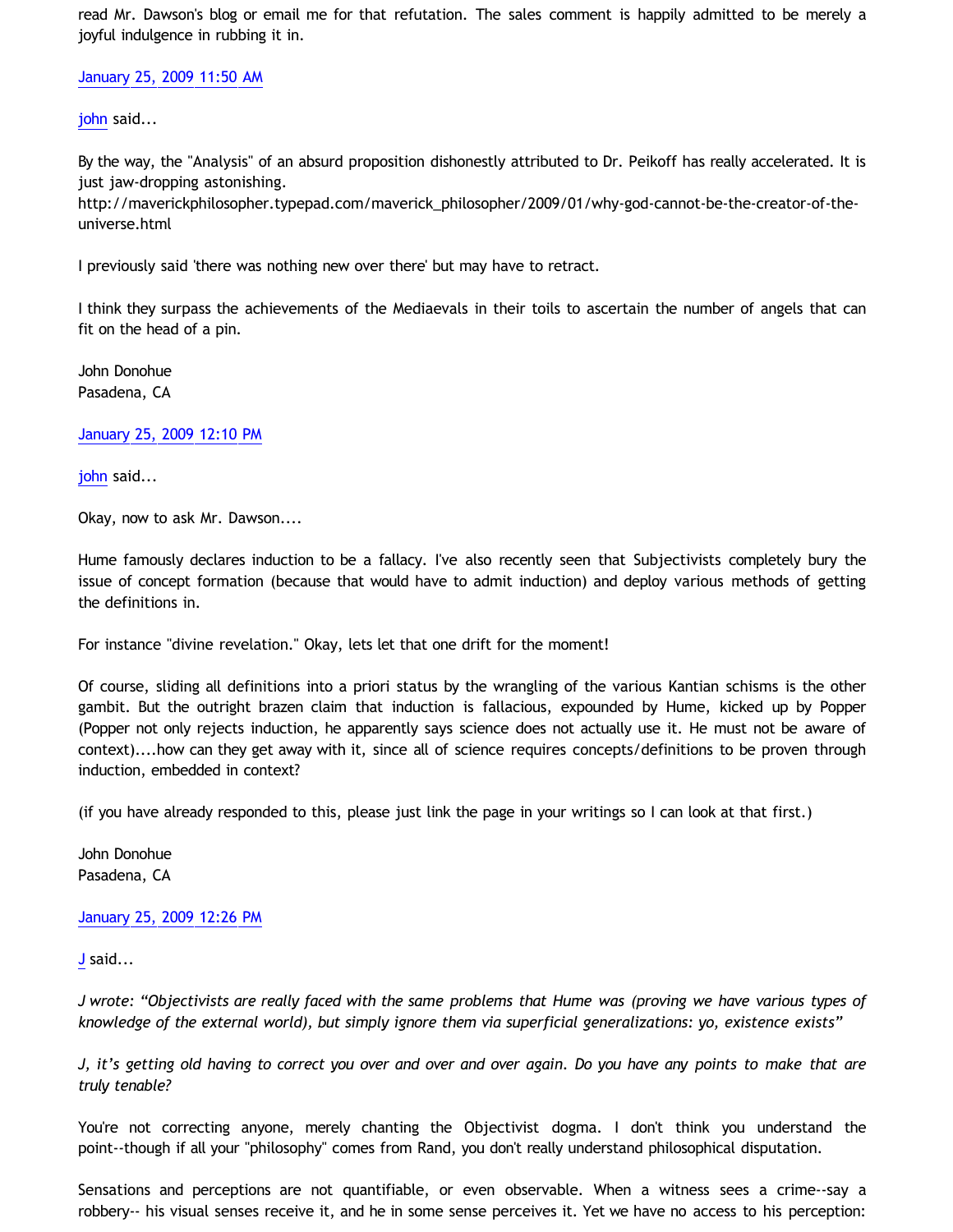you can't read minds. He might call the cops, he might not.

It seems that humans have a certain commonality of perception, but saying that is not philosophy: the claim needs backing and evidence. By simply insisting on "existents" you are nearly as dogmatic as the theists. Hume, unlike Rand, acknowledges the problem: there's no easy way to prove (ie via logic, or mathematics, or even science) that our perceptions correspond to an external reality: yes we can posit, agree to that--but that is not proof. (and psychological research also shows a certain relativism in regards to perception. Read Milgram's study on obedience, and similar research).

There's an "agency" issue as well to perception, especially in regards to skill. A good samaritan might see an injured person, and make the wrong diagnosis, say in regards to a broken bone. A doctor would on the other hand do the right thing. so again, the good samaritan and the Doctor have different perceptions of the same event. In fact the law recognizes that.

### [January 25, 2009 1:02 PM](http://bahnsenburner.blogspot.com/2009/01/#8046422695523375875)

### [Bahnsen Burner](http://www.blogger.com/profile/11030029491768748360) said...

J wrote: "Hume, unlike Rand, acknowledges the problem: there's no easy way to prove (ie via logic, or mathematics, or even science) that our perceptions correspond to an external reality: yes we can posit, agree to that--but that is not proof."

Why would anyone need to "prove" that our perceptions correspond to an external reality? Even the notion "external reality" is somewhat misleading, suggesting that consciousness is not part of reality. Consciousness is part of reality. Perception is perception of objects. Do you think that the objects you perceive are not real? How could you perceive them if they were not real? Your dilemma also misconstrues the purpose of proof. The purpose of proof is to trace conclusions ultimately back to the perceptual level of cognition, for that is the given that we start with. We don't have to "prove" that perceptions "correspond to external reality" any more than we need to prove that digestion is digestion of food. There's plenty of scientific research which explains the causality of perception, so this is not at all a problem. It was for Hume, but certainly not for Objectivists.

J wrote: "There's an 'agency' issue as well to perception, especially in regards to skill. A good samaritan might see an injured person, and make the wrong diagnosis, say in regards to a broken bone. A doctor would on the other hand do the right thing. so again, the good samaritan and the Doctor have different perceptions of the same event. In fact the law recognizes that."

The scenario you describe actually shifts the issue from perception to identification. The former is pre-conceptual, the latter is conceptual. That introduces a whole new ball game, and that's where Rand's theory of concepts comes into play.

Again, you're only showing what you do not know about Objectivism. If you think you're making points, it's not against Objectivism.

Regards, Dawson

# [January 25, 2009 1:16 PM](http://bahnsenburner.blogspot.com/2009/01/#5780299762476046657)

[J](http://www.blogger.com/profile/11567400697675996283) said...

*Why would anyone need to "prove" that our perceptions correspond to an external reality? Even the notion "external reality" is somewhat misleading, suggesting that consciousness is not part of reality.*

That's a philosophical problem. Not parlor chat at the Chez Aynnie. Better to prove it, or attempt to prove it, rather than assume it as a point of faith: besides, it's sort of important. Say in regards to economics (as well as psychology), which depends on the so-called rational man standard. There's evidence that the standard does not hold: many people are not rational, even at level of say consumer choices--they make irrational choices, which are not in their best interest, depending on marketing, or different contexts, etc. So, the econ. texts are not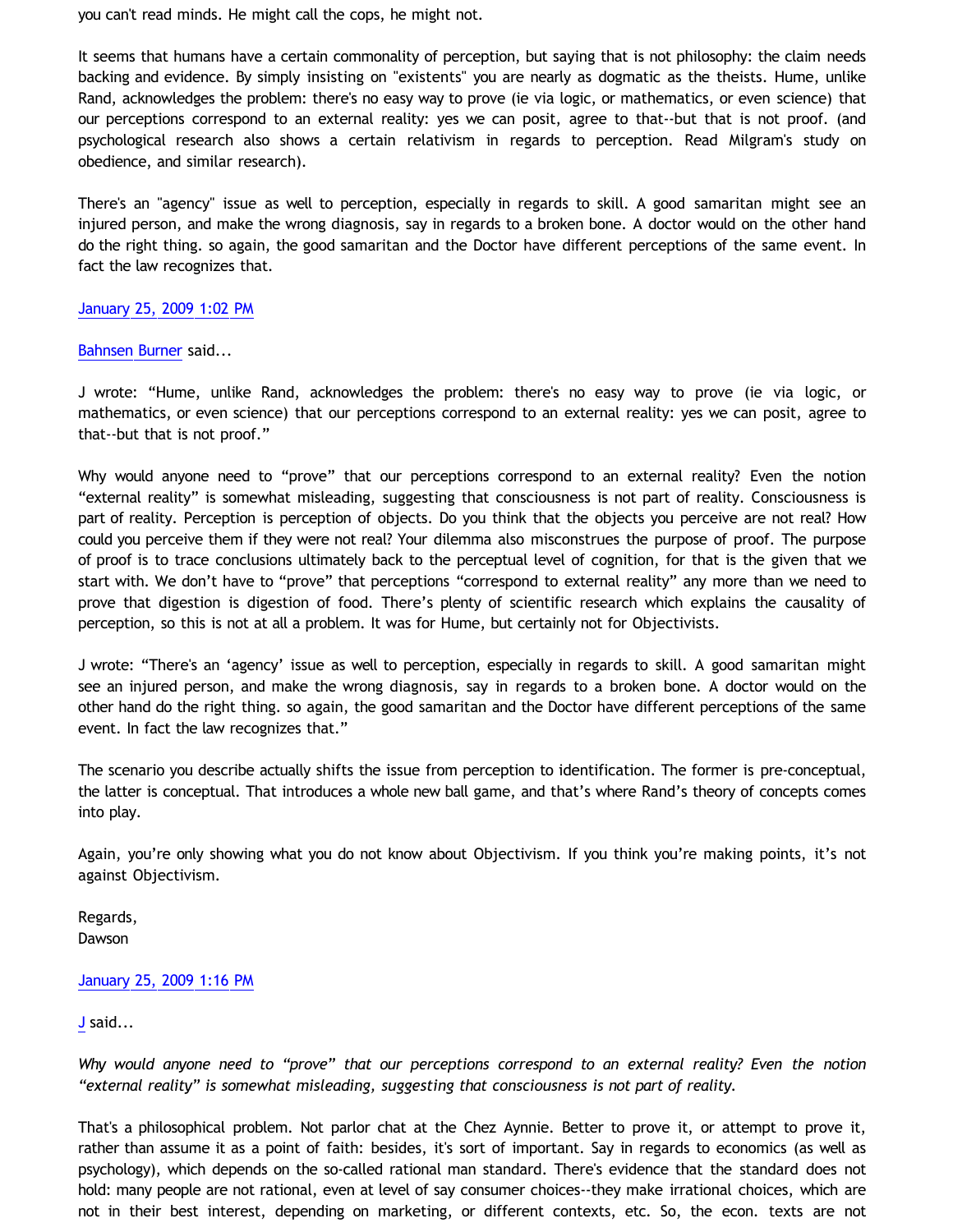accurate--nor is the Objectivist who insists on rationality. Twersky wrote on this issue.

For that matter, given different ways of perceiving the world (ie say inner city hood, vs. oh, wealthy westsider), then people would probably view the world, differently, right? They have been conditioned differently. In fact social psychology deals with that problem.

# [January 25, 2009 1:31 PM](http://bahnsenburner.blogspot.com/2009/01/#6319800568977250792)

[J](http://www.blogger.com/profile/11567400697675996283) said...

# *Perception is perception of objects. Do you think that the objects you perceive are not real?*

What about reading say history of WWI or WWII: what is being perceived there? We perceive some words and sentences, and then match the sentences to ..what? Our abstractions of history, or concepts if you like of what happened. But no way to prove (or verify really) that the writtten history matches the facts (a point Bertrand Russell often made via knowledge by acquaintance, and knowledge by description).

So there are not direct referents (or existents, in randSpeak) when reading a history book (or really say Moby Dick either). Not quite the same as perceiving say the caviar next to the aquavit at the Objectivist soiree, is it. Ta ta

[January 25, 2009 1:41 PM](http://bahnsenburner.blogspot.com/2009/01/#7428845448643293284)

[Justin Hall](http://www.blogger.com/profile/17804641315202800289) said...

J

there is an element of argument from authority when dealing with history, we grand authority status to historians and such. However this is a way of for the sake of expediency of glossing over the inductive arguments in support of history. There are archaeological sites all over modern Russia on the sites of battles eye witnesses have recorded, there are actual government documents, tho not so much in the Russian's case. There is equipment still in existence today and theres our current geo political situation all best explained if in fact WWII took place and took place in the manor recorded. Think of it as multiple lines of argumentation that do not contradict each other and all arrive at the same conclusion. Thus the simplest inductive answer in good old Occam fashion is WWII happened. Objectivism makes a clear distinction between the perceptually self event and the inductive. They represent two forms of knowledge. However if induction is a fallacy aka Hume, then I guess I cant say anything about anything except whats right in front of my face at the moment I say it :)

By the way, thanks to all involved in this thread, I have been motivated to reread what I know of Hume and am gaining a better in depth understanding of his philosophy.

[January 25, 2009 2:27 PM](http://bahnsenburner.blogspot.com/2009/01/#1598305498227758383)

[Bahnsen Burner](http://www.blogger.com/profile/11030029491768748360) said...

J wrote: "Not parlor chat at the Chez Aynnie."

Are comments like this really necessary? They do not add to your points, do they?

J wrote: "Better to prove it, or attempt to prove it, rather than assume it as a point of faith:"

Proof and accepting something on faith are not exhaustive. There are such things as axiomatic truths. The validity of the senses is an axiom; there is no need to "prove" that they are valid. Any proof presupposes their validity. This is basic rational philosophy 101 stuff.

J wrote: "So, the econ. texts are not accurate--nor is the Objectivist who insists on rationality."

I see. So you instead insist on irrationality?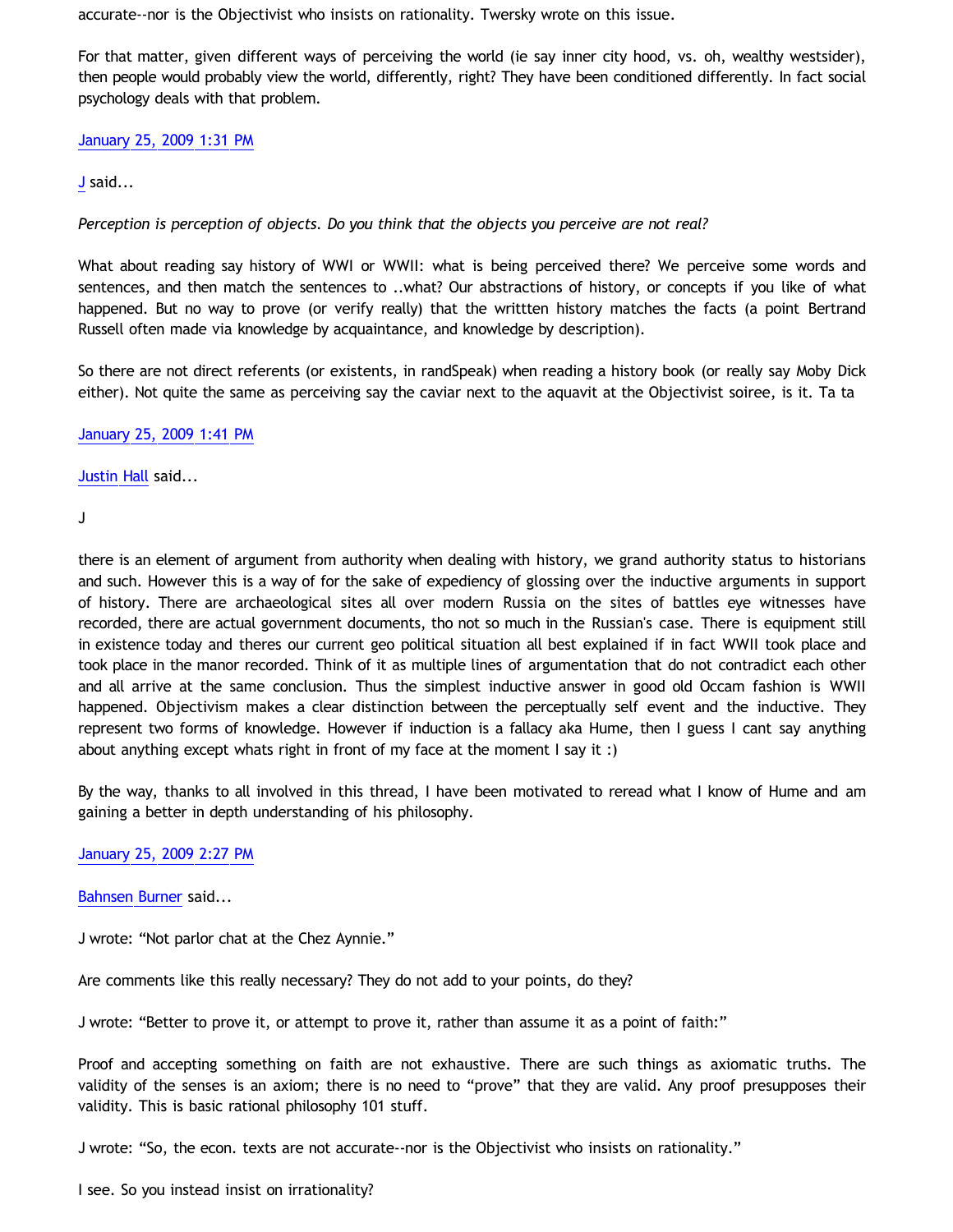J wrote: "For that matter, given different ways of perceiving the world (ie say inner city hood, vs. oh, wealthy westsider), then people would probably view the world, differently, right? They have been conditioned differently."

Sounds like some cheap collectivist ideology to me. Try treating human individuals as individuals for a change.

Regards, Dawson

[January 25, 2009 3:19 PM](http://bahnsenburner.blogspot.com/2009/01/#3776291625758130872)

[Bahnsen Burner](http://www.blogger.com/profile/11030029491768748360) said...

John wrote: "But the outright brazen claim that induction is fallacious, expounded by Hume, kicked up by Popper (Popper not only rejects induction, he apparently says science does not actually use it. He must not be aware of context)"

The claim that induction is fallacious, suspiciously looks like the conclusion of an inductive argument. It is essentially saying that all instances of inductive reasoning are fallacious. But if induction is in fact fallacious, why should we trust this conclusion? I suspect that the confusion behind such claims can be traced back to a faulty understanding of concepts. Conceptual integration provides the human mind with a working model for inductive generalization.

I discuss induction in the comments section of [Presuppositionalism and the Argument from Ignorance](http://bahnsenburner.blogspot.com/2006/02/presuppositionalism-and-argument-from.html). You'll see that the theist who engages me on the matter there was not very open to considering a new perspective on the matter. His loss.

Regards, Dawson

[January 25, 2009 3:22 PM](http://bahnsenburner.blogspot.com/2009/01/#8130704449499289426)

[Justin Hall](http://www.blogger.com/profile/17804641315202800289) said...

This post has been removed by the author.

[January 26, 2009 10:06 AM](http://bahnsenburner.blogspot.com/2009/01/#6666680284305021772)

[Justin Hall](http://www.blogger.com/profile/17804641315202800289) said...

Concerning the claim that all induction is a fallacy.

Dawson, could not the defenders of Hume claim that its a deductive argument instead that concludes with all induction is a fallacy. Thus avoiding the fallacy of begging the question. I am not saying this is the case however it occurred to me that this line of argumentation might be tried.

I deleted my earlier post because it would challenge the best of us to decipher its grammar:)

[January 26, 2009 10:15 AM](http://bahnsenburner.blogspot.com/2009/01/#459688967231292671)

[Bahnsen Burner](http://www.blogger.com/profile/11030029491768748360) said...

Hi Justin,

I would think that they could try to establish such a conclusion deductively. They could try virtually anything I suppose. But what would the premises of such a deduction be? And how did they establish those premises? The conclusion "induction is fallacious" seems very generalized, such that it allows for no exceptions. I.e., "*all* instances of inductive inference are fallacious." If that is what is being argued, I'd like to see how such a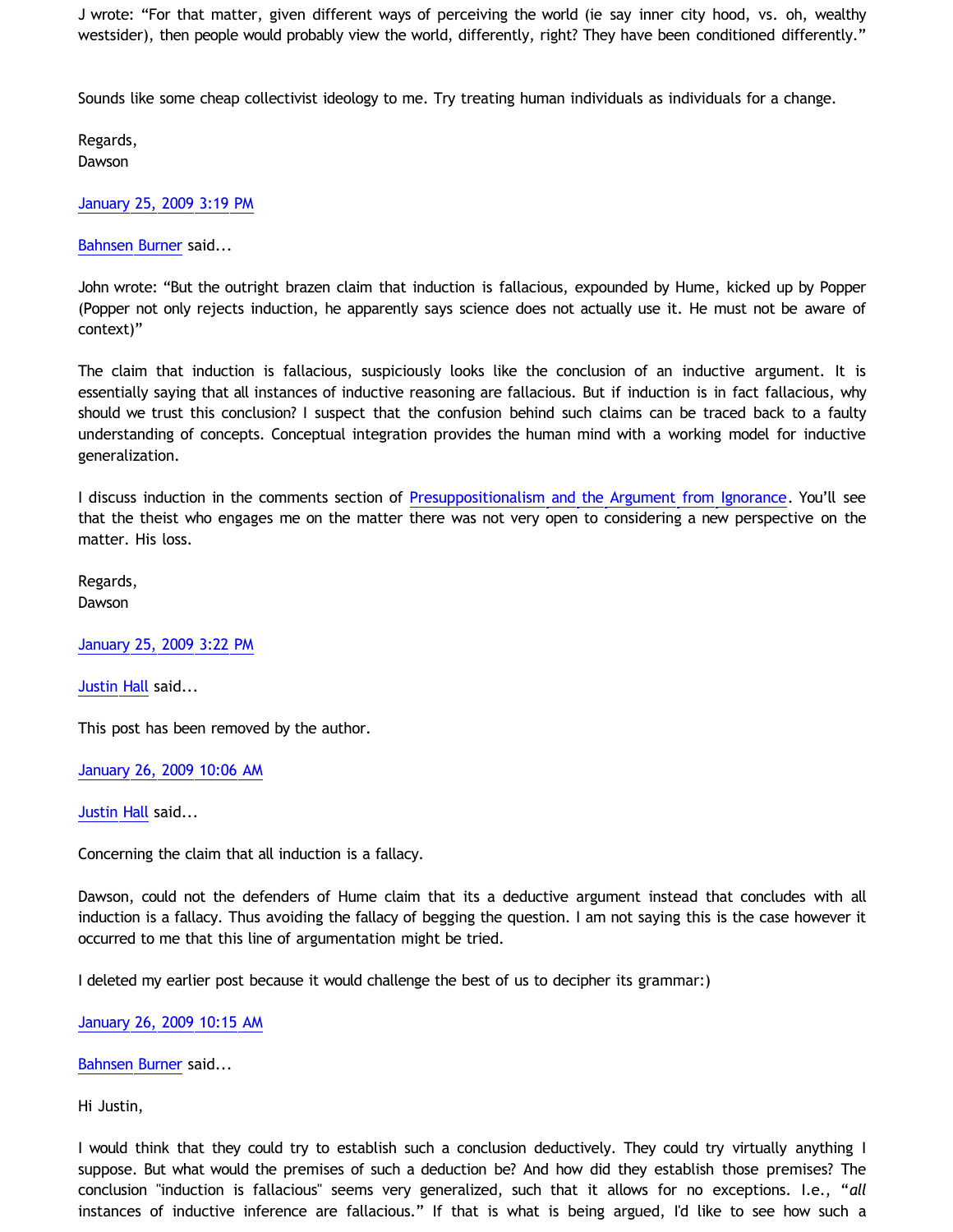conclusion can be reached without using induction at any point in its contextual support. In that case, while they may try to deploy a deductive argument to establish the conclusion that induction is fallacious, it seems that this would simply push the question back a step, into an examination of said argument's premises.

I'm open to considering that at root of such pronouncements, there lies some confusion about the nature of induction in the first place. Bnonn Tennant seems to think induction is informally fallacious, while Clarkian presuppositionalists claim that it is formally fallacious. These are two very different claims. But from what I have seen, neither party seems to have a very good grasp of the conceptual basis of induction, and that is the key to a fuller understanding of induction. It may also be due to a rather Procrustean interpretation of validity. For instance, Tennant supported his claim about induction being fallacious by simply quoting an encyclopedia (of all things) which says induction is "a type of nonvalid inference or argument." The quoted text does not give any argument for this conclusion. I guess for Tennant, whichever text he prefers is infallible. Then again, he told John Donohue that "existence exists" is "not actually true." So for him, there is no existence. No wonder he has chosen not to interact with [my blog](http://bahnsenburner.blogspot.com/2008/10/reply-to-tennant-on-theistic.html). He also said that "there's no certainty in [Objectivism]." This overlooks the fact that we begin with certainties. The mock dialogue which I quoted from Peikoff's OPAR in [my blog](http://bahnsenburner.blogspot.com/2008/10/reply-to-tennant-on-theistic.html) shows that one cannot deny the axioms without assuming or resting on their truth. But I digress.

Hope that helps, but maybe it just generates more questions?

Regards, Dawson

[January 26, 2009 11:08 AM](http://bahnsenburner.blogspot.com/2009/01/#7571697000757322328)

[Justin Hall](http://www.blogger.com/profile/17804641315202800289) said...

thank you, that clarifies the issue somewhat and gives me something to further research. I admit I am hazing on what distinguishes between formal and informal fallacies so I have to read up on that. Would it be fair to say that ultimately all deduction is a form of or based on prior induction. For as you pointed out the premises have to be validated and that no matter how far removed must start with perception of something, in other words existence.

# [January 26, 2009 12:32 PM](http://bahnsenburner.blogspot.com/2009/01/#8381503630214035426)

[Justin Hall](http://www.blogger.com/profile/17804641315202800289) said...

er hazy, not hazing,:) dusted off my Irving M. Copi Introduction to Logic. well gives me something to do. Thanks again

### [January 26, 2009 12:36 PM](http://bahnsenburner.blogspot.com/2009/01/#3060205850182282936)

[john](http://www.blogger.com/profile/15002005729072165615) said...

I am looking into the role of Popper here. He is addicted to the usual Kantian schisms, it seems. He throws a tremendous number of things into the category of only being open to a priori truth.

I found this to be useful: <http://plato.stanford.edu/entries/popper/>

Section 3 on demarcation is the interesting matter.

So his tack is: out with induction altogether. Make the claim that even science does not actually engage induction. But unlike the complete skeptic Hume, instead, toss in his famous new term "falsifiability" and say that all science can do is "somehow" come up with hypotheses and then test them over and over again with deduction. Then there is further despair on even validating the point at which falisifiability is reached. Popper says the propositions cannot be arrived at logically, you need intuition, and even Einstein is trotted out to declare his disbelief in induction.

I think to sum up, rather than fix induction by grasping context and bounds and proper rational concept formation,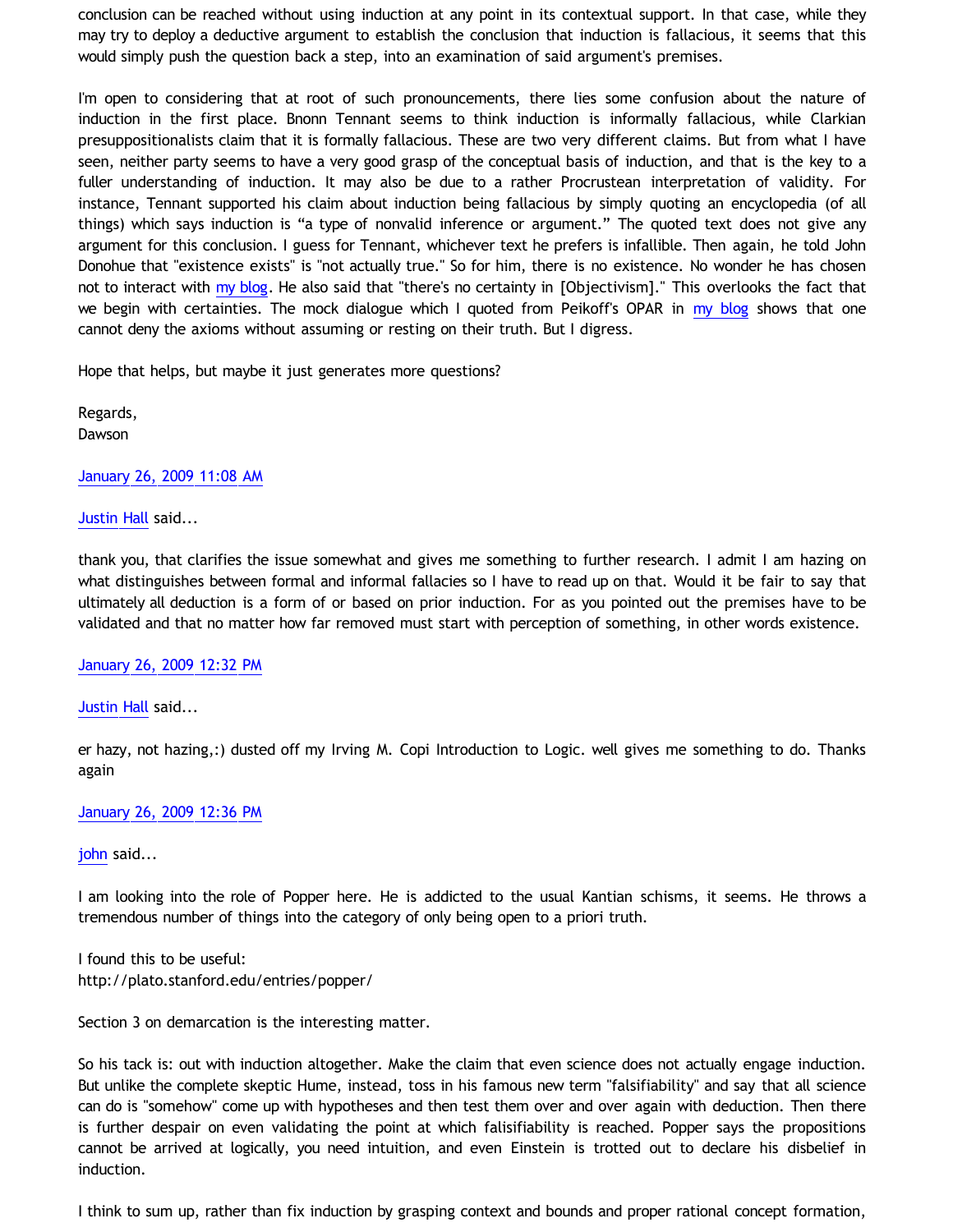this is some other faint grasping at a thin and poor explanation of how science goes about its business. It certainly is congruent with the postmodern attack, under which all things are arbitrary power constructs, with just the faintest nod to the remote echo of some tiny universality in the really hard sciences, and 'we will eventually show that to be subjective too."

I can only put so much energy into understanding the Kantian apparatus. It hurts my brain.

John Donohue Pasadena, CA

[January 26, 2009 1:33 PM](http://bahnsenburner.blogspot.com/2009/01/#7021304357412938379)

[john](http://www.blogger.com/profile/15002005729072165615) said...

notice here: <http://skepchick.org/skepticsguide/index.php?topic=15985.15>

These guys keep claim we old school people don't "get it" that induction is dead. And they bring up the swan example.

I like the swan example, too, because it illustrates Objectivist concept formation in contextual knowledge. Hopefully i can find time tonight to write that up. I've wanted to for a long time.

John Donohue

[January 26, 2009 2:04 PM](http://bahnsenburner.blogspot.com/2009/01/#1293875852734671622)

[madmax](http://www.blogger.com/profile/14375140131881725965) said...

John,

Harry Binswanger has commented on the swan arguments for denying induction for HBL. It has been some time since I read his answer to it though. I think it comes down to a rational theory of concept formation but in brief, a white swan does not destroy induction, it just means that our previous definition of swans needs to be modified in light of new knowledge.

Also, Binswanger has engaged the Maverick Philosopher. He posted his response on HBL. His approach seems to be a polite one. I think HB just wants to show that Rand was a serious philosophical thinker and possibly reach one or two people. I respect Binswanger and he knows his stuff, but I doubt he'll convince anyone at MP's site. The committed skeptic and Kantians are, IMO, unreachable.

Lastly, fascinating stuff about Karl Popper. So many people, especially in the sciences worship Popper. They think he was a great defender of science. But, as I understand him, he was a great destroyer of science as he basically helped in further undercutting induction and unleashing skepticism.

So many science oriented types I know or read will make statements like "you can never prove a hypothesis, you can only disprove a hypothesis." My guess is that Popper's entire system consists of stolen concepts, package deals, and other logical fallacies. I hope an Objectivist philosopher writes a good dissection of Popper one day.

# [January 27, 2009 3:11 PM](http://bahnsenburner.blogspot.com/2009/01/#6007095206397440069)

[john](http://www.blogger.com/profile/15002005729072165615) said...

Madmax,

Good information.

Yes, I see the Binswanger post over there and I made some comments on it at [Gus Van Horn](http://gusvanhorn.blogspot.com/2009/01/quick-roundup-397.html#comments) this morning. I am 100% behind Harry, but that is way too polite! He should at least strive to beat me in 'quickest to be banned by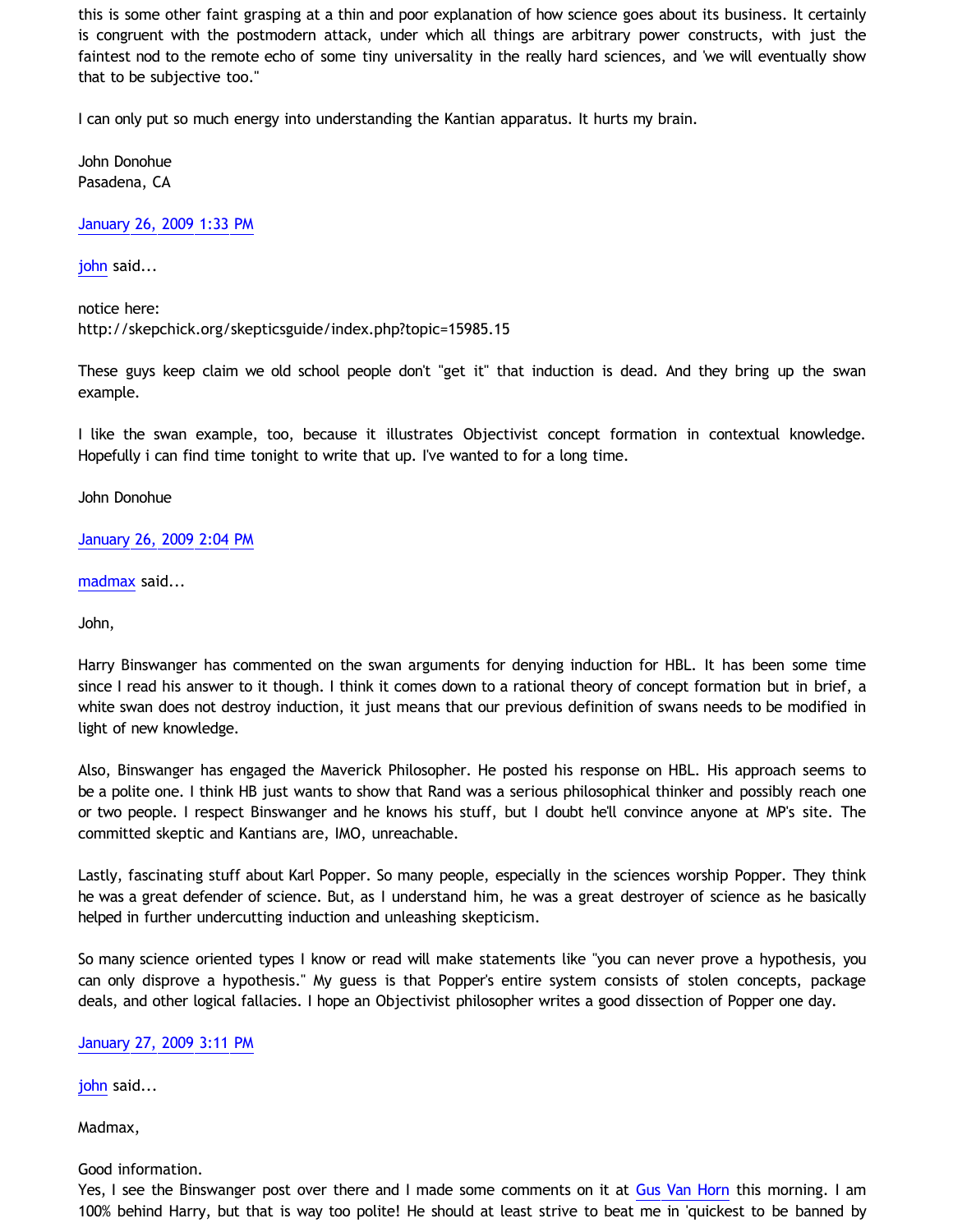# Kantians!' [just kidding]

Affirmed on the swan illustration. The reason I feel it is a good candidate for rebuttal is that it illustrates the finite! The finite with certainty inside the context. Because Presuppositionalist want either God or Radical Skepticism at the root, they consider anything short of infinite perfection in certainty cheap, stupid and useless. And amateurish. Beneath them.

Anyone who needs infinite perfection in cognition without context and bounds has not accepted objective reality; they have not fully incarnated.

I completely agree with you on Popper. He has too much popularity for an ordinary Kantian with a new wrinkle (falsifiability). He is an enabler of post-modernism. I think he is popular because of his political/social beliefs and that gets him fans of his 'epistemology.' Someone should take him on. (Maybe our host the esteemed Incinerator?)

Well, I don't have time to work on my swan idea for a few days, nor another idea I call the "Rewind Illusion" about Gould's thought experiment as a red herring. Practical life is in my path until the weekend, I fear.

John Donohue Pasadena, CA

# [January 27, 2009 4:13 PM](http://bahnsenburner.blogspot.com/2009/01/#8791494314866585712)

# [madmax](http://www.blogger.com/profile/14375140131881725965) said...

"Anyone who needs infinite perfection in cognition without context and bounds has not accepted objective reality; they have not fully incarnated."

Awesome line. I'm definitely stealing that one!

"I completely agree with you on Popper. He has too much popularity for an ordinary Kantian with a new wrinkle (falsifiability). He is an enabler of post-modernism. I think he is popular because of his political/social beliefs and that gets him fans of his 'epistemology.'"

He most definitely is an enabler of post-modernism. Essentially all Leftists love Karl Popper. That in itself tells you something. As for his political beliefs, his "open society" seems to be something Leftists would love. Its not "doctrinaire" or "ideological" but "open". Who could be against things that are "open"? Some would say that Popper was advocating Classical Liberalism but I think he gave a great boost to the defenders of the mixed economy welfare state.

Popper's most popular student, George Soros, makes this argument all the time. He says that Laissez-Faire is just like Communism or Fascism: its "too ideological", too wedded to principles. And of course Popper proved that principles and induction don't exist. So we need to find a middle-of-the road way like the semi-managed economy or the semi-welfare state. Soros bases all this on Popper's epistemology.

Popper is in my opinion the greatest carrier of the disease of Kantianism in the 20th century. I would love for our great Incinerator himself to turn his laser beams on Popper at some point in the future if he was so inclined. I would do it myself, but I am just not strong enough on matters epistemological. As you say, practical life gets in the way of me ever really getting into depth on these complicated philosophical subjects.

# [January 27, 2009 4:33 PM](http://bahnsenburner.blogspot.com/2009/01/#4448689188415661751)

# [john](http://www.blogger.com/profile/15002005729072165615) said...

Thanks and have it with that line! I have to give credit to a guy who first introduced me to the concept of "imperfect incarnation" (people too scared to actually arrive here in existence on existence's terms). He was an entrepreneur, the owner of a gourmet food store on Martha's Vineyard, back in 1977. I'll never forget that day. Since then I've just AynRandized it.